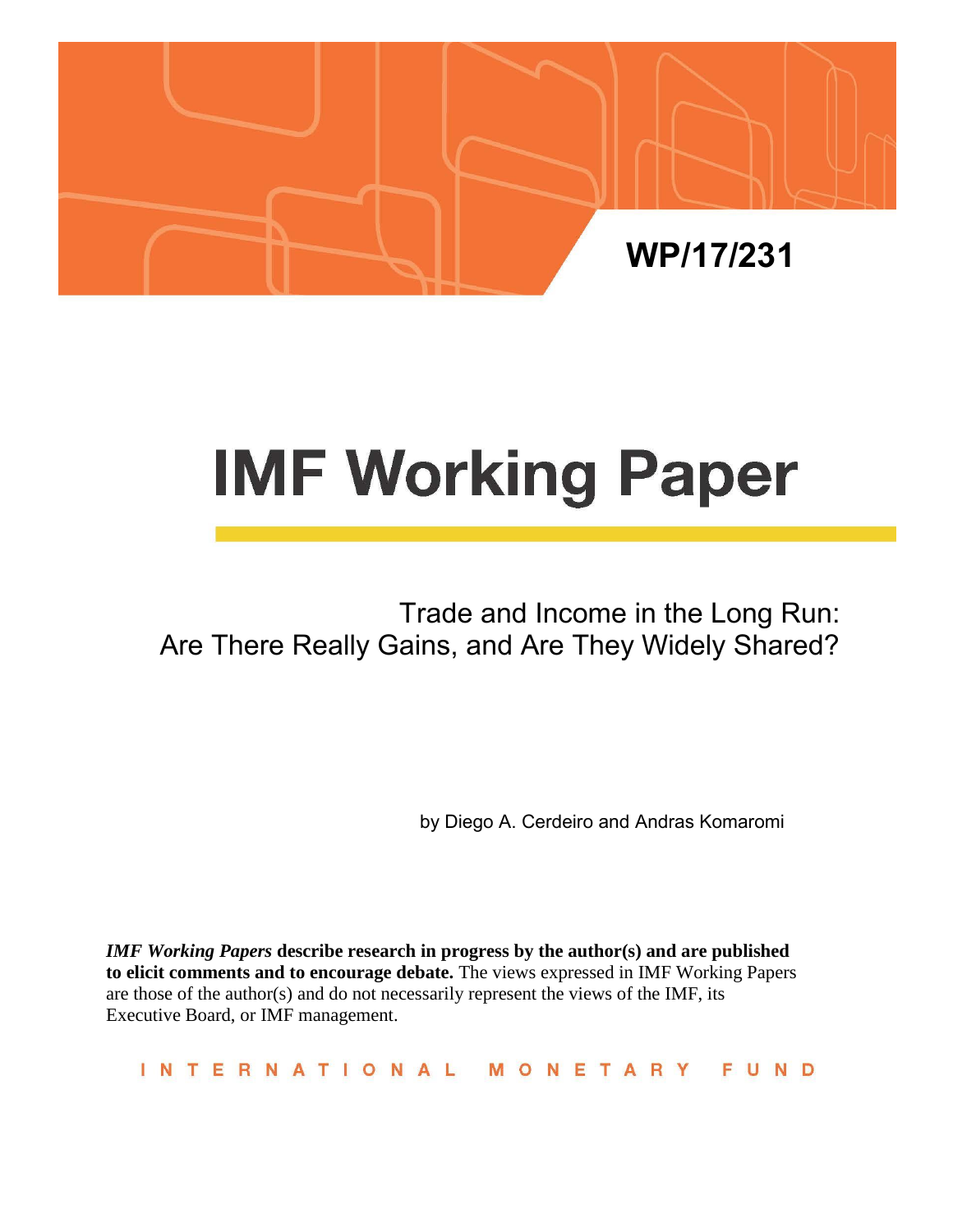## **IMF Working Paper**

Strategy, Policy, and Review Department and Institute for Capacity Development

## **Trade and Income in the Long Run: Are There Really Gains, and Are They Widely Shared?\***

### Prepared by Diego A. Cerdeiro<sup>\*</sup> and Andras Komaromi<sup>\*</sup>

Authorized for distribution by Martin Kaufman and Valerie Cerra

October 2017

*IMF Working Papers* **describe research in progress by the author(s) and are published to elicit comments and to encourage debate.** The views expressed in IMF Working Papers are those of the author(s) and do not necessarily represent the views of the IMF, its Executive Board, or IMF management.

## **Abstract**

In the cross section of countries, there is a strong positive correlation between trade and income, and a negative relationship between trade and inequality. Does this reflect a causal relationship? We adopt the Frankel and Romer (1999) identification strategy, and exploit countries' exogenous geographic characteristics to estimate the causal effect of trade on income and inequality. Our cross-country estimates for trade's impact on real income are consistently positive and significant over time. At the same time, we do not find any statistical evidence that more trade increases aggregate measures of income inequality. Heeding previous concerns in the literature (e.g. Rodriguez and Rodrik, 2001; Rodrik, Subramanian and Trebbi, 2004), we carefully analyze the validity of our geography-based instrument, and confirm that the IV estimates for the impact of trade are not driven by other direct or indirect effects of geography through non-trade channels.

Keywords: Trade, Growth, Income, Inequality, Gravity model.

Authors' E-Mail Addresses: [dcerdeiro@imf.org,](mailto:dcerdeiro@imf.org) [akomaromi@imf.org](mailto:akomaromi@imf.org)

<sup>\*</sup> This work was initiated as part of the Western Hemisphere Department's Cluster Report on Trade Integration in Latin America and the Caribbean (IMF, 2017) led by Valerie Cerra. We are very grateful to Valerie Cerra and Martin Kaufman for continued support, and to Andrew Berg, Rupa Duttagupta, Stefania Fabrizio, Davide Furceri, Rahul Giri, Alessandro Giustiniani, Grace Li, Wojciech Maliszewski, Ali Mansoor, Brad McDonald, Neil Meads, Jacques Alain Miniane, Chris Papageorgiou, Cemile Sancak and Alasdair Scott for helpful comments and discussions. All remaining errors are ours.

Strategy, Policy, and Review Department.

Institute for Capacity Development.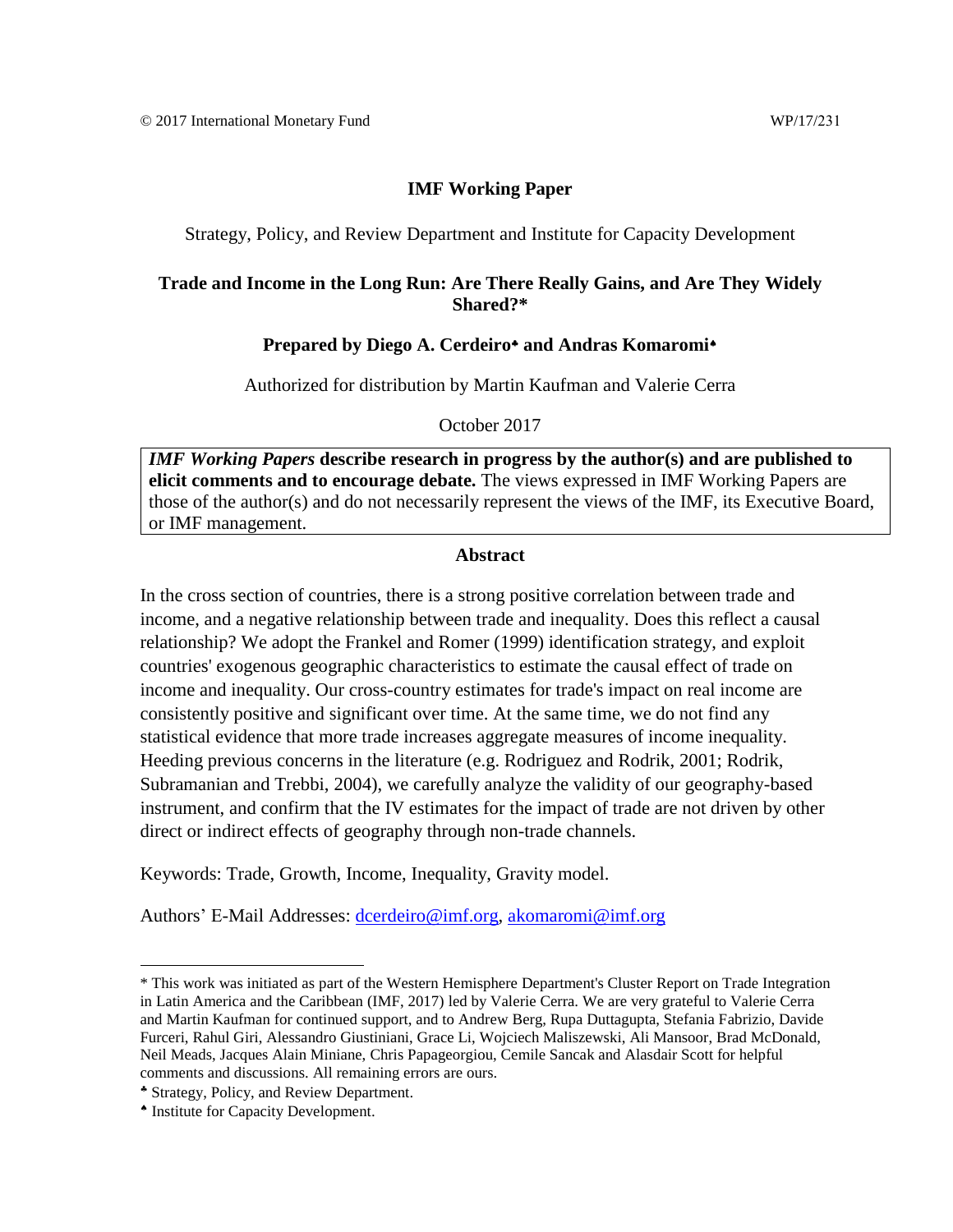## 1 Introduction

The virtues of trade – or lack thereof – for the level and distribution of income have recently come under close public scrutiny. General answers are hard to come by, as the effects of opening up to trade may depend on specific characteristics of a country or sector at a given point in time. Cross-country analysis, which exploits heterogeneity among economies with very different living standards, can however shed light on the following question: is trade good for income and equity in the long run? This paper aims to provide answers to this question by building and expanding on previous work that uses geography to extract exogenous variation in countries' trading patterns.

On the face of it, we observe a strong positive correlation between trade and income, and a negative correlation between trade and inequality in the cross section of countries; countries with higher trade openness (exports plus imports as a share of GDP) tend to have higher living standards and lower income inequality. The gap between more open and less open economies in terms of their GDP per capita and income Gini coefficient is persistent, and, if anything, it has widened in the last two decades (Figure 1). However, inferring causality from this pattern is complicated. Trade openness is arguably endogenous in these simple bivariate relationships as many variables that affect income and inequality directly may also be correlated with trade itself. For example, countries that adopt open trade policies may also pursue other market-friendly domestic policies and conduct stable fiscal and monetary policies. Since these policies are likely to affect income and inequality, trade openness is likely to be correlated with important factors that are omitted from this naïve approach.

One strand of the literature attempts to exploit countries' exogenous geographic characteristics to achieve causal identification. The empirical success of the gravity model of trade demonstrates that geography is a powerful determinant of bilateral trade (e.g. Head and Mayer, 2014). The seminal paper by Frankel and Romer (1999, henceforth FR) showed that one can use this insight to construct an instrument for countries' overall trade openness. In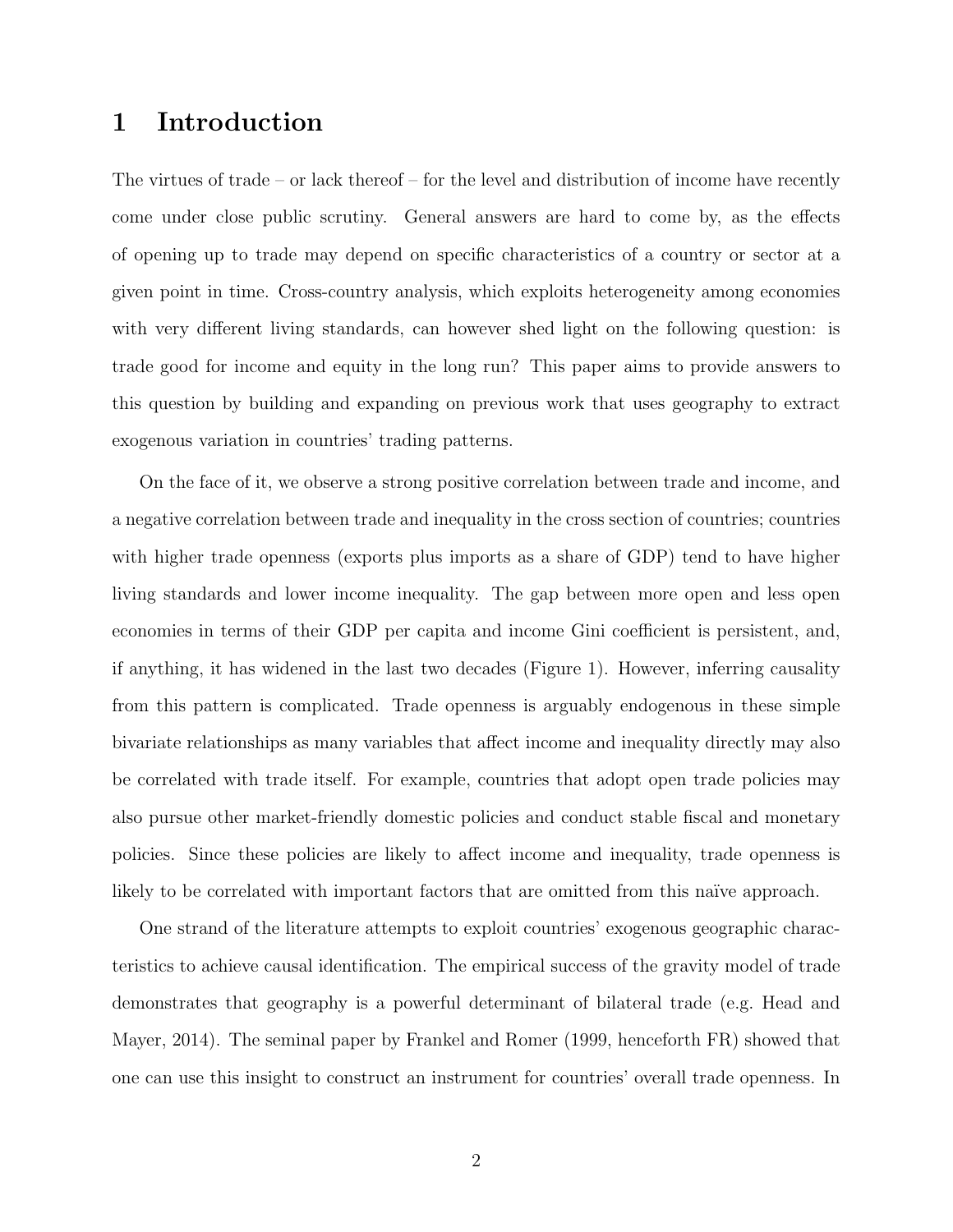

Figure 1: Income and inequality by level of trade openness

Notes: Countries are sorted into three tertiles each year based on their trade openness. The chart shows simple averages of log real GDP per capita (PPP-adjusted) and the net (post-tax,post-transfers) Gini coefficient (on a 0-100 scale) for the top and bottom tertiles.

particular, they estimate a gravity equation that includes only geographical variables such as bilateral distance, area, and whether the countries are landlocked, and they aggregate the fitted values to obtain the predicted trade openness of each country. FR argue that the included geographic characteristics are unlikely to have important effects on countries' income except through their impact on trade. Thus, the constructed trade openness can be used to obtain instrumental variables estimates for trade's impact on income.

In this paper, we adopt the FR identification strategy to analyze the effect of trade on income and inequality, and investigate the robustness of the results over time and to alternative specifications. We extend the work of FR in four directions. First, in addition to real income per capita, we also estimate the impact of trade openness on various measures of within-country inequality. Second, instead of focusing on one cross-section of countries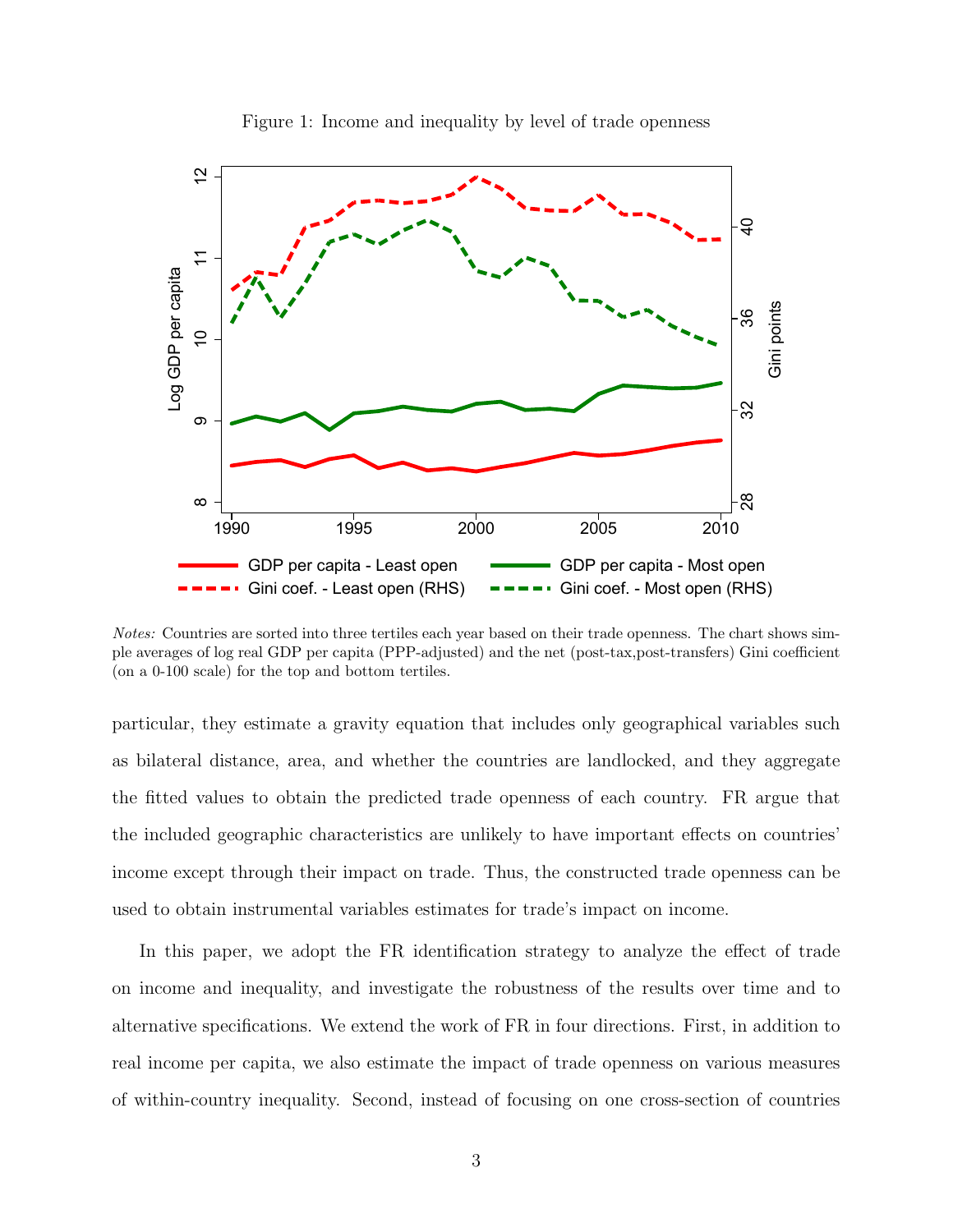at a given point in time, we utilize more complete annual data from 1990 to 2015, and check whether the estimated effects are stable qualitatively and quantitatively over time.<sup>1</sup> Third, as an improvement in the econometric methodology, we employ the Poisson pseudomaximum likelihood estimator to fit our gravity model of bilateral trade, which has a number advantages over simple OLS. Finally, we pay particular attention to establishing the validity and to testing the strength of our instrument. For example, in robustness checks we address a prominent early criticism of FR's trade instrument (Rodriguez and Rodrik, 2001), and control for climate and institutions which may be correlated with geographical factors.

Our cross-country estimates for trade's impact on real income are consistently positive and significant over time. The results indicate that a one percentage point increase in trade openness raises real income per capita by between 2 and 5 percent, with the lower estimates obtained for the period after the global financial crisis – a feature we relate to cyclical factors affecting the long-run estimate. At the same time, we find that, if anything, trade tends to reduce overall income inequality. The point estimates suggest that one-percentage-point higher openness causes the income of the bottom decile to increase by about 4 percent relative to the income of the top decile of the income distribution. When measuring income inequality with the Gini coefficient, most point estimates also suggest an inequality-reducing effect of trade. Although the estimated impact of trade on inequality is almost always negative, in many cases the coefficients appear insignificant according to standard asymptotic tests. Moreover, the weak instrument diagnostics signal lower reliability of the conventional IV inference in these specifications. Therefore, we adopt a cautious interpretation of the results, and emphasize the *lack of statistical evidence* for an inequality-inducing effect of trade in the long run.

<sup>&</sup>lt;sup>1</sup>The original results in Frankel and Romer (1999) were based on a limited dataset from 1985. In particular, the bilateral trade data underlying the construction of the instrument contained only 63 economies, and they used the estimated coefficients from this smaller sample to predict trade openness for the remaining countries. The same dataset seems to have been re-used in the subsequent literature (Hall and Jones, 1999; Rodriguez and Rodrik, 2001; Rodrik, Subramanian and Trebbi, 2004). Noguer and Siscart (2005) extended the country coverage to 97 economies, but still utilized only the 1985 cross section. In contrast, our bilateral trade data contain 147-173 countries depending on the year, and we only use a country in our income and inequality regressions if we have its reported bilateral trade flows.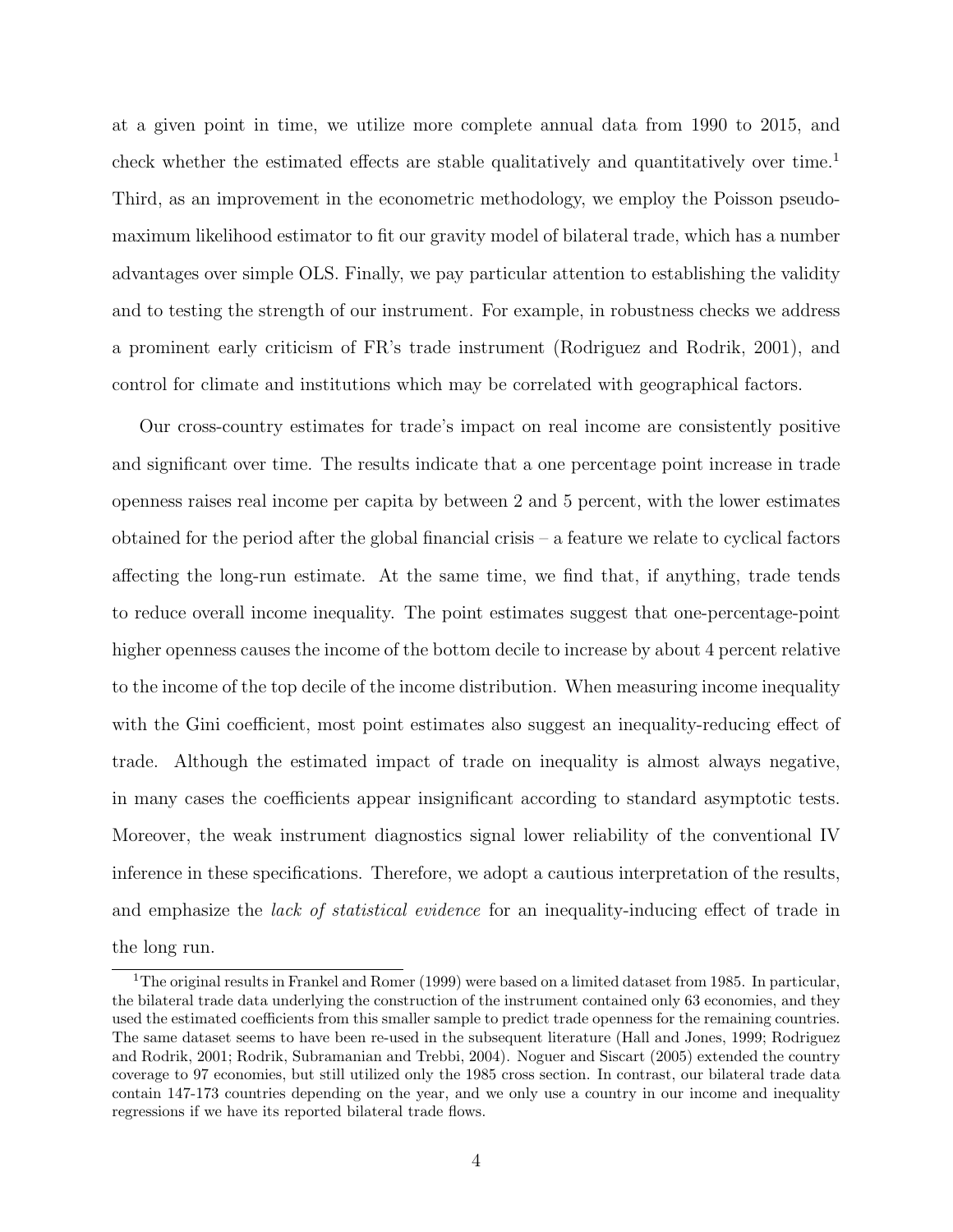Our results are qualitatively unaffected under various robustness checks. For example, in our baseline regressions we calculate openness using only merchandise trade, but we confirm that the instrument is also relevant for trade openness including services. We also control for the direct effect of geography through climate and the indirect effect through the historical development of institutions. We show that previous findings about the irrelevance of trade compared to institutions (the "primacy of institutions" result of Rodrik, Subramanian and Trebbi (2004)) can be attributed to important sample selection issues rather than the overall predominance of institutions. Our robustness checks support the qualitative message from our baseline regressions: trade improves living standards and there is no statistical evidence for any negative effect on aggregate income inequality. However, an important limitation is that the methodology can only provide suggestive evidence for the effects of trade policies. If geography-induced trade barriers have different impacts than policy-induced barriers, our results may not be directly informative for the makers of trade policy.

Related literature. Our work is closely related to cross-country studies that exploit geography to capture an exogenous component of trade, as in the pioneering work of Frankel and Romer (1999). In this context, Rodriguez and Rodrik (2001) have argued that geography can also affect income through its effect on public health, institutions and natural endowments (see also Rodrik, Subramanian and Trebbi, 2004). Dollar and Kraay (2003) point out that, due to the very high correlation between trade and measures of institutional quality, regressions including both variables tend to be uninformative. A critical survey of these discussions can be found in Hallak and Levinsohn (2004). More recently, Feyrer (2009b) circumvents the problem that physical distance can have an effect on income through non-trade channels by exploiting the effective shortening of some bilateral distances due to improvements in air transportation technology over time. Using a time-varying instrument based on geographic fundamentals, this paper also finds a positive effect of trade on income. Similar qualitative results are also found in Feyrer (2009a), who uses the 1967-1975 closing off of the Suez Canal as a natural experiment to investigate the trade-income causal relationship.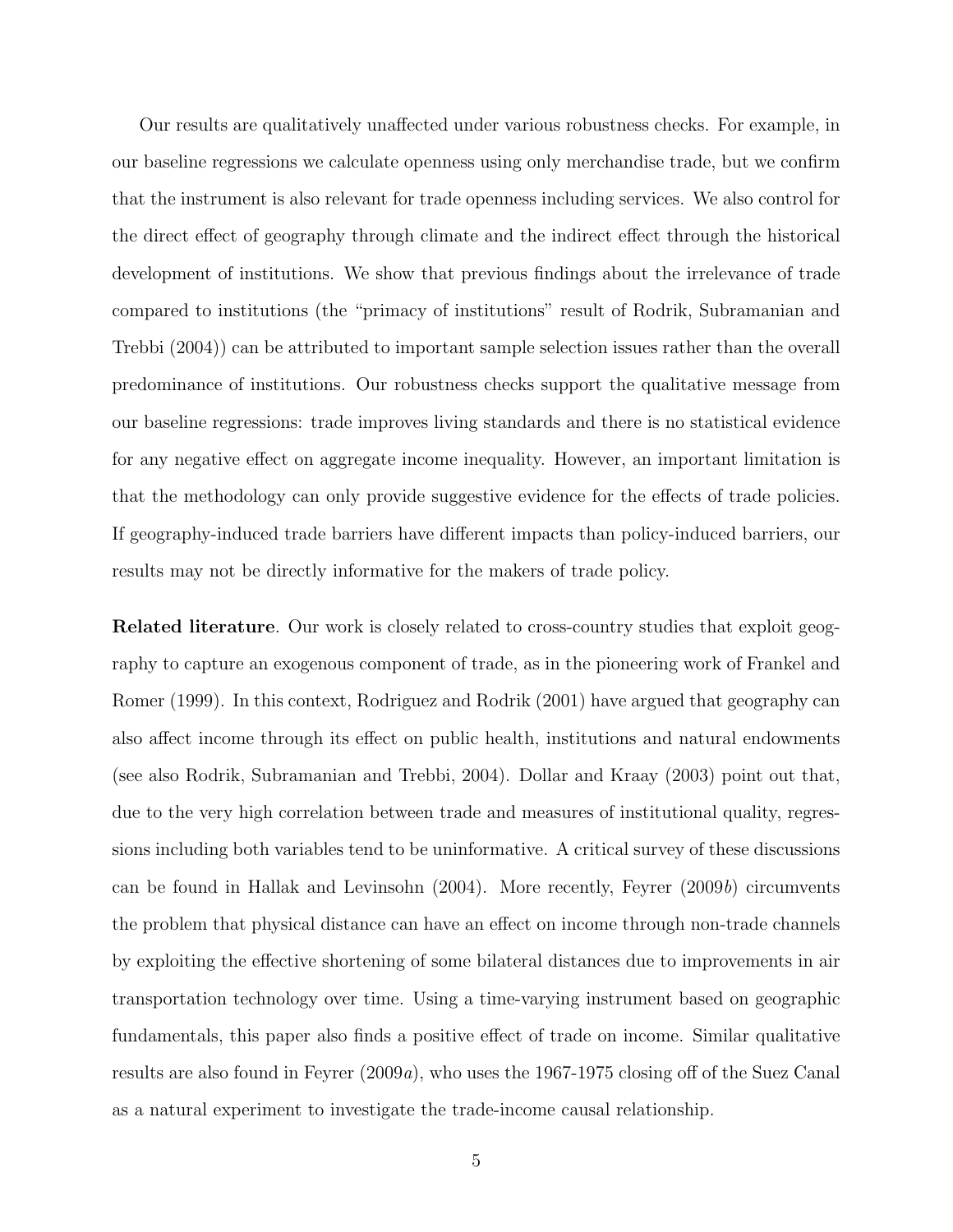None of the studies mentioned above consider the effect of trade on income inequality, which is an integral part of our analysis. A growing empirical literature has used withincountry micro data to look at the effect of trade shocks on income and wage inequality (for an overview, see for example Goldberg, 2015; Helpman, 2016).<sup>2</sup> Worker-level data for a single country has the advantage that one can control for all macro-level shocks and characteristics. However, it has the drawback of potentially low external validity. Thus, our paper complements this literature by exploiting cross-country variation in different measures of income inequality, and providing answers about the long-run effects of trade on countries' income distribution. A recent paper by Fajgelbaum and Khandelwal (2016) studies the distributional impact of relative price changes caused by international trade, considering that poor and rich households have different consumption baskets. They find that the priceeffects of trade typically favor the poor, which reinforces our results that are based only on the distribution of nominal income.

The rest of the paper is organized as follows. Section 2 describes the methodology. Section 3 presents the baseline results, an analysis of the validity and strength of the instrument and the robustness checks. Section 4 concludes.

## 2 Methodology and Data Sources

#### The FR conceptual framework

Let O denote a country-level outcome variable of interest such as real income per capita or a measure of inequality. For each year in which data are available, we want to obtain an estimate of the (long-run) effect of trade on this outcome variable.<sup>3</sup> Consider, then, the

<sup>2</sup>Relatedly, Autor, Dorn and Hanson (2013) show that imports from China had large differential employment effects across U.S. commuting zones, where employment declined more in zones whose industries were more exposed to import competition from China. Note that this finding does not imply that trade integration was responsible for an increase in overall income inequality in the United States. To determine the aggregate inequality effects, one has to take into account the initial position of the affected workers in the income distribution.

<sup>3</sup>Since the construction of the instrument relies on some time-invariant geographical characteristics, we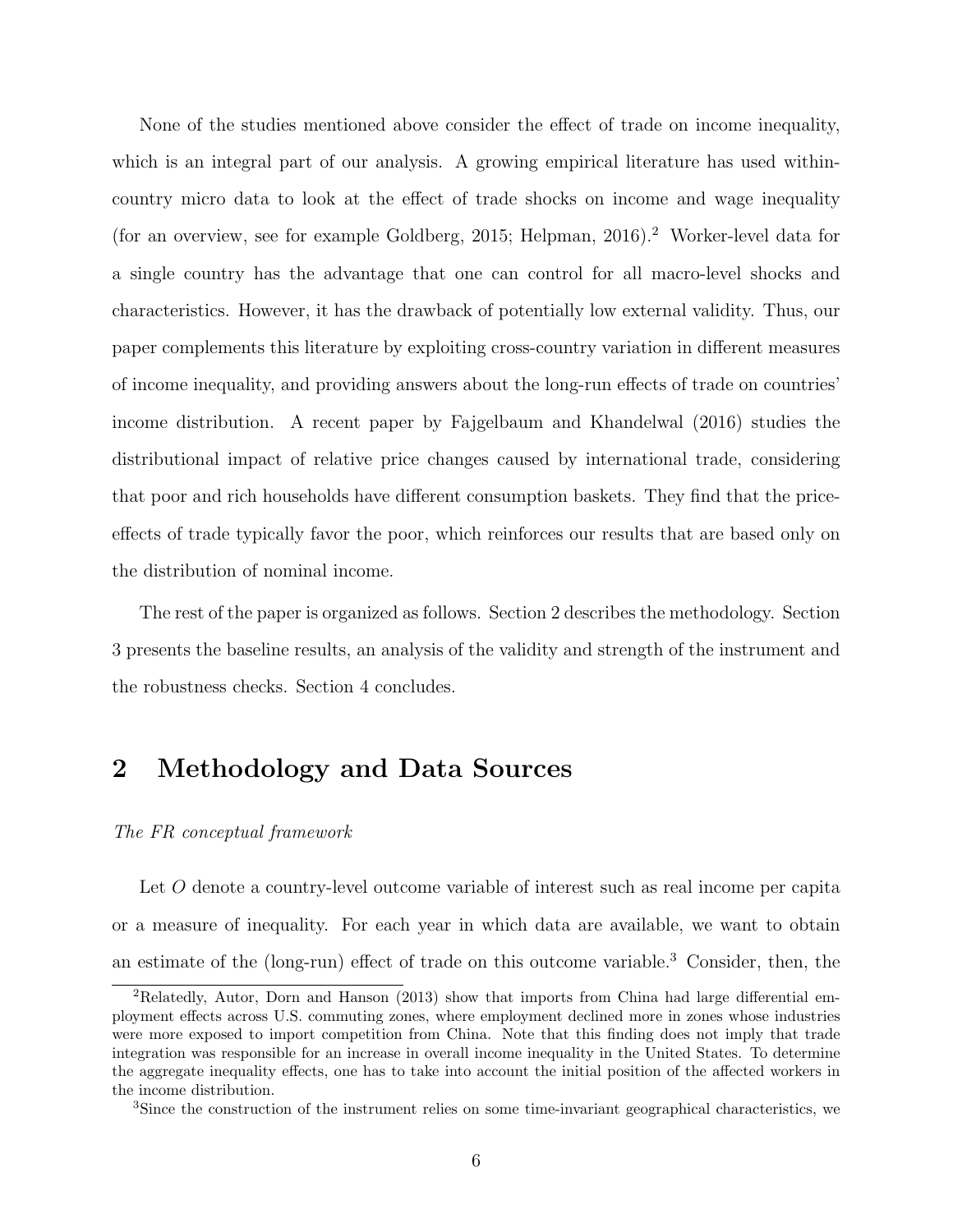reduced-form equation relating the outcome to a country's international and internal trade,

$$
O_i = \alpha + \beta T_i + \gamma W_i + \varepsilon_i,\tag{1}
$$

where  $T_i$  is country *i*'s international trade (for example, exports *plus* imports over GDP),  $W_i$ is within-country trade, and  $\varepsilon_i$  captures other determinants of  $O_i$ . Equation (1) is reducedform in the sense that it does not shed light on the specific channels through which trade's effect on  $O_i$  operates.

International and within-country trade are partly determined by geographical characteristics. Let  $P_i$  denote country i's proximity to other countries,  $S_i$  be a measure of the country's size, and  $\delta_i$  and  $\nu_i$  be other factors influencing i's international and within-country trade. We can then write

$$
T_i = \psi + \phi P_i + \delta_i, \tag{2}
$$

$$
W_i = \eta + \phi S_i + \nu_i. \tag{3}
$$

Given that estimation will rely solely on cross-sectional variation, we will need data for as many countries as possible. Since a coherent dataset of internal trade statistics is not available, we proceed as in Frankel and Romer (1999) and focus only on estimating the effects of international trade.<sup>4</sup> To do so, substitute for  $W_i$  in (1) using (3), and obtain

$$
O_i = (\alpha + \gamma \eta) + \beta T_i + \gamma \phi S_i + (\gamma \nu_i + \varepsilon_i). \tag{4}
$$

For almost any conceivable outcome variable  $O_i$ , residual  $\varepsilon_i$  will be correlated with resid-

can only use cross-sectional variation to identify the effects of trade.

<sup>4</sup>To be precise, the problem of including internal trade lies in the fact that the concept is not as unambiguously defined as that of international trade. Every cross-border sale is international trade. Measuring internal trade requires some convention – it could be defined e.g. as all sales across domestic sectors as defined in input-output matrices, or all sales by firms (a superset of the sales considered in the input-output measure), etc. To the extent that domestic trade includes trade in intermediate inputs, these measures will differ and the choice of the unit of analysis (sector, firm, etc.) will thus be crucial.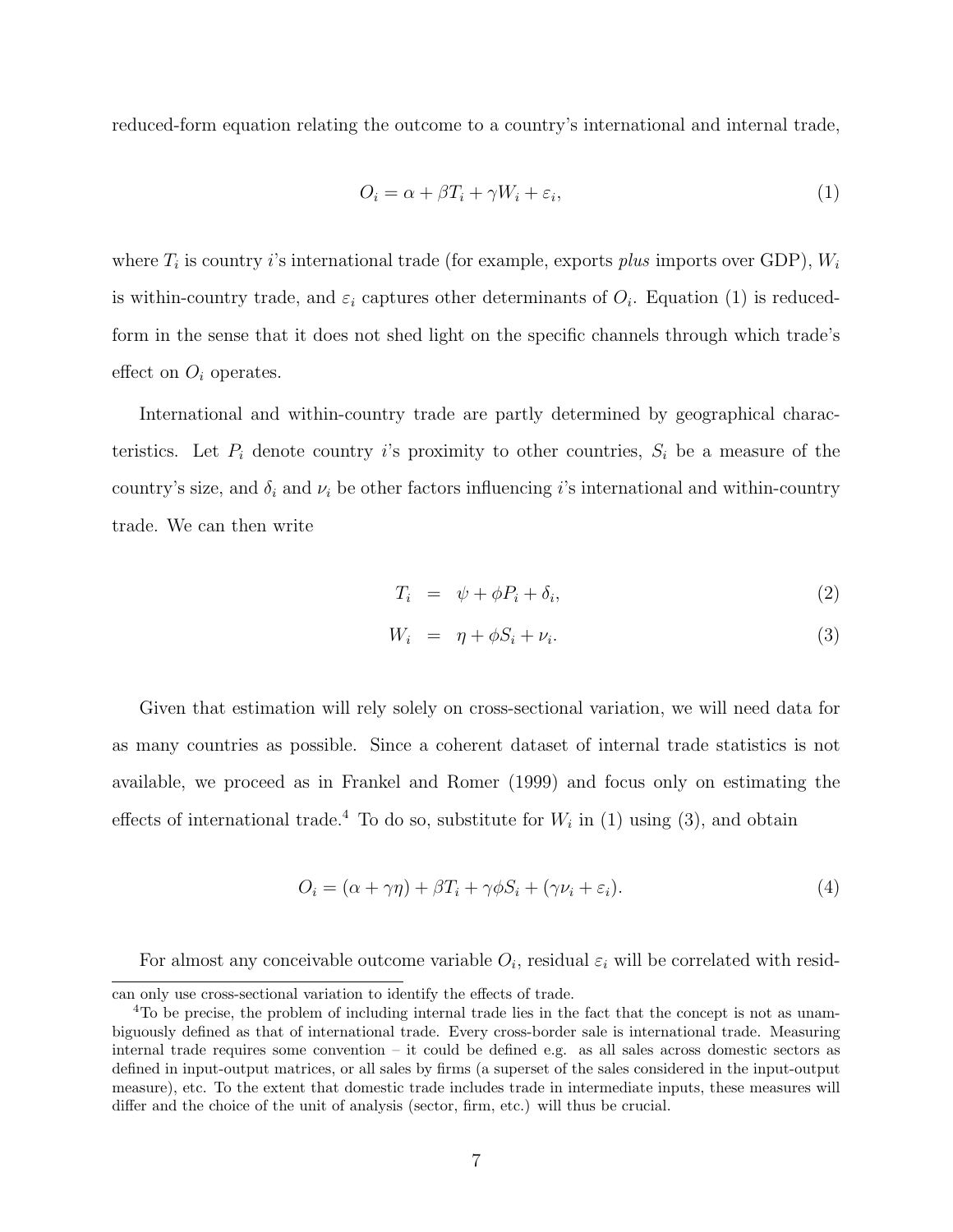uals  $\delta_i$  and  $\nu_i$ . If O is real income, then for example behind-the-border regulatory barriers will affect both income and the level of internal and international trade. This implies that  $T_i$  will generally be endogenous, and OLS estimates of (4) deliver inconsistent estimates of  $\beta$ . However, the fact that proximity  $P_i$  affects  $T_i$  through equation (2) can be used for identification. Being a physical characteristic, clearly  $O_i$  cannot influence  $P_i$ . Key, then, for  $P_i$  to be uncorrelated with  $(\gamma \nu_i + \varepsilon_i)$ , and thus be a valid instrument, is that proximity does not affect income through a channel different from international trade.<sup>5</sup>

#### A geography-based instrument

The aim is to extract the cross-country variability of openness that is due to geographical determinants. Let  $t_{ij}$  denote trade between country i and country j in nominal terms. A log-linear model of the geographical determinants of this trade (expressed as fraction of i's GDP,  $Y_i$ , as in the openness measure) would be

$$
\ln(t_{ij}/Y_i) = b_0 + b_1 \ln D_{ij} + b_2 \ln N_i + b_3 \ln N_j + b_4 \ln A_i + b_5 \ln A_j + b_6 (L_i + L_j) + b_7 B_{ij}
$$
  
+
$$
B_{ij} [b_8 \ln D_{ij} + b_9 \ln N_i + b_{10} \ln N_j + b_{11} \ln A_i + b_{12} \ln A_j + b_{13} (L_i + L_j)]
$$
  
+
$$
e_{ij}, \tag{5}
$$

where  $D_{ij}$  is the distance between i and j,  $N_i$  is population size,  $A_i$  is area,  $L_i$  is a dummy taking value 1 if the country is landlocked, and  $B_{ij}$  a common-border dummy. Note, thus, that both area and population are included as measures of a country's size.

Instead of estimating the log-linear equation (5) via OLS as in Frankel and Romer (1999), we use the Poisson pseudo-maximum likelihood (PPML) estimator popularized by Santos-Silva and Tenreyro (2006). PPML has several desirable properties for our application: (i) it admits zero bilateral trade flows which need to be dropped for OLS due to the necessary

<sup>&</sup>lt;sup>5</sup>Given the negative correlation between a country's size and its proximity to other countries, the inclusion of a size measure  $S_i$  in the estimation as in (4) is essential for  $P_i$  to be a valid instrument.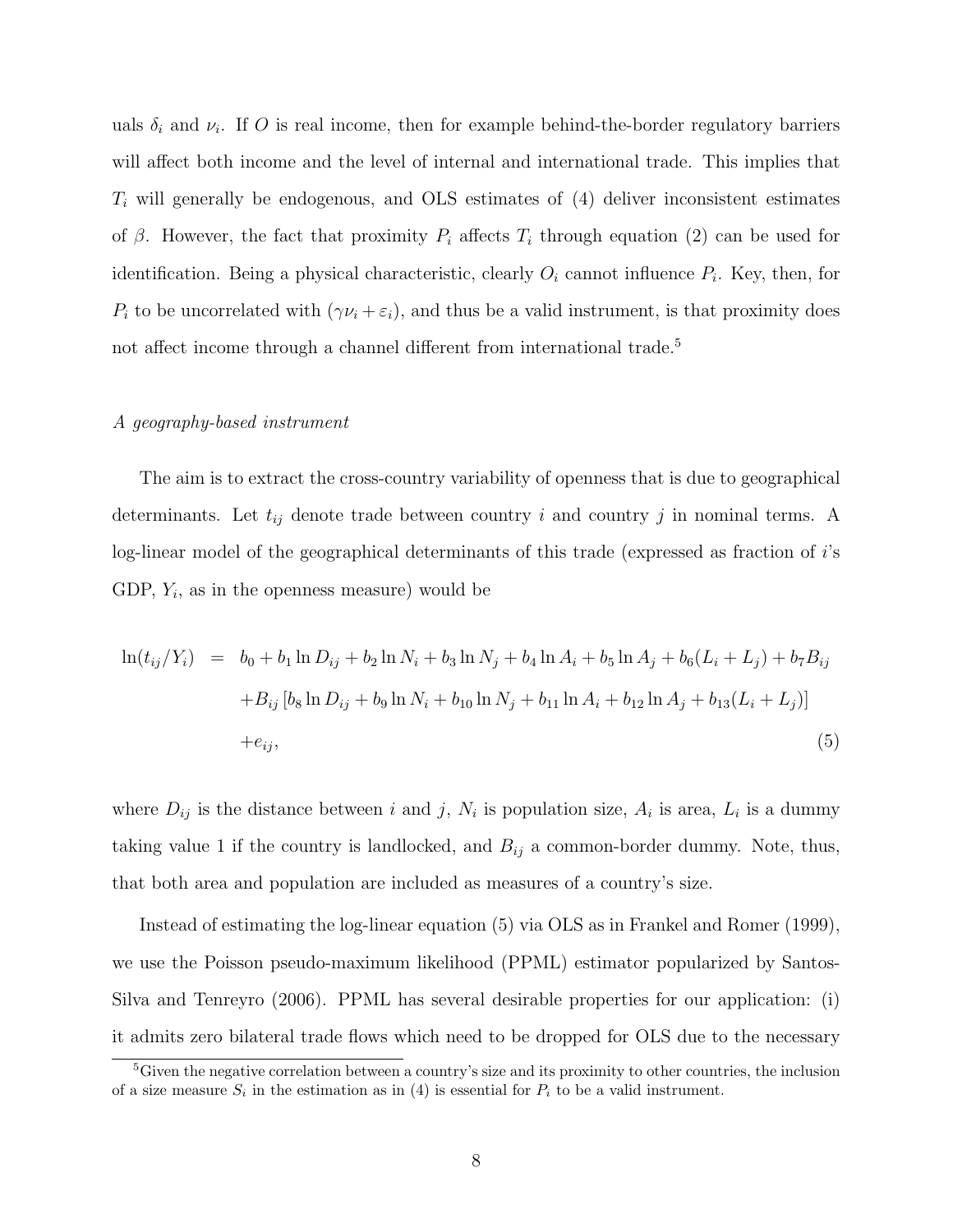logarithmic transformation; (ii) it remains consistent even if the error term in the original nonlinear gravity relationship is heteroskedastic; and (iii) the fitted values directly yield an estimate of the level of bilateral trade, whereas OLS requires further assumptions to move from the estimated log-linear relationship to the predicted trade levels.

Equipped with these consistent estimates of  $\mathbb{E}(t_{ij}/Y_i|\cdot)$ , we can construct our instrument as

$$
\widehat{T}_i = \sum_j \widehat{t_{ij}} / \widehat{Y_i}.
$$

This instrument will be used to estimate our baseline specification

$$
O_i = a + bT_i + c_1 \ln N_i + c_2 \ln A_i + u_i,
$$

where, again,  $O_i$  is a measure of real income or inequality,  $T_i$  is trade openness, and  $N_i$  and  $A_i$  are population and area. This specification directly corresponds to equation (4) derived within the simple conceptual framework, noting that we include two measures of size. For  $O_i$ , we will consider the following outcome variables: log real GDP per capita (PPP-adjusted), log ratio of the average income of the top and bottom income deciles, and the market and net Gini cofficients. The market Gini is based on the distribution of household market (pretax, pre-transfer) income, while the net Gini is based on household disposable (post-tax, post-transfer) income.

#### Data sources

Our dataset covers the period 1990-2015. Data on bilateral merchandise exports come from the IMF's Direction of Trade Statistics (DOTS). The advantage of this dataset is the extensive country and time coverage, with data available for more than 180 countries up to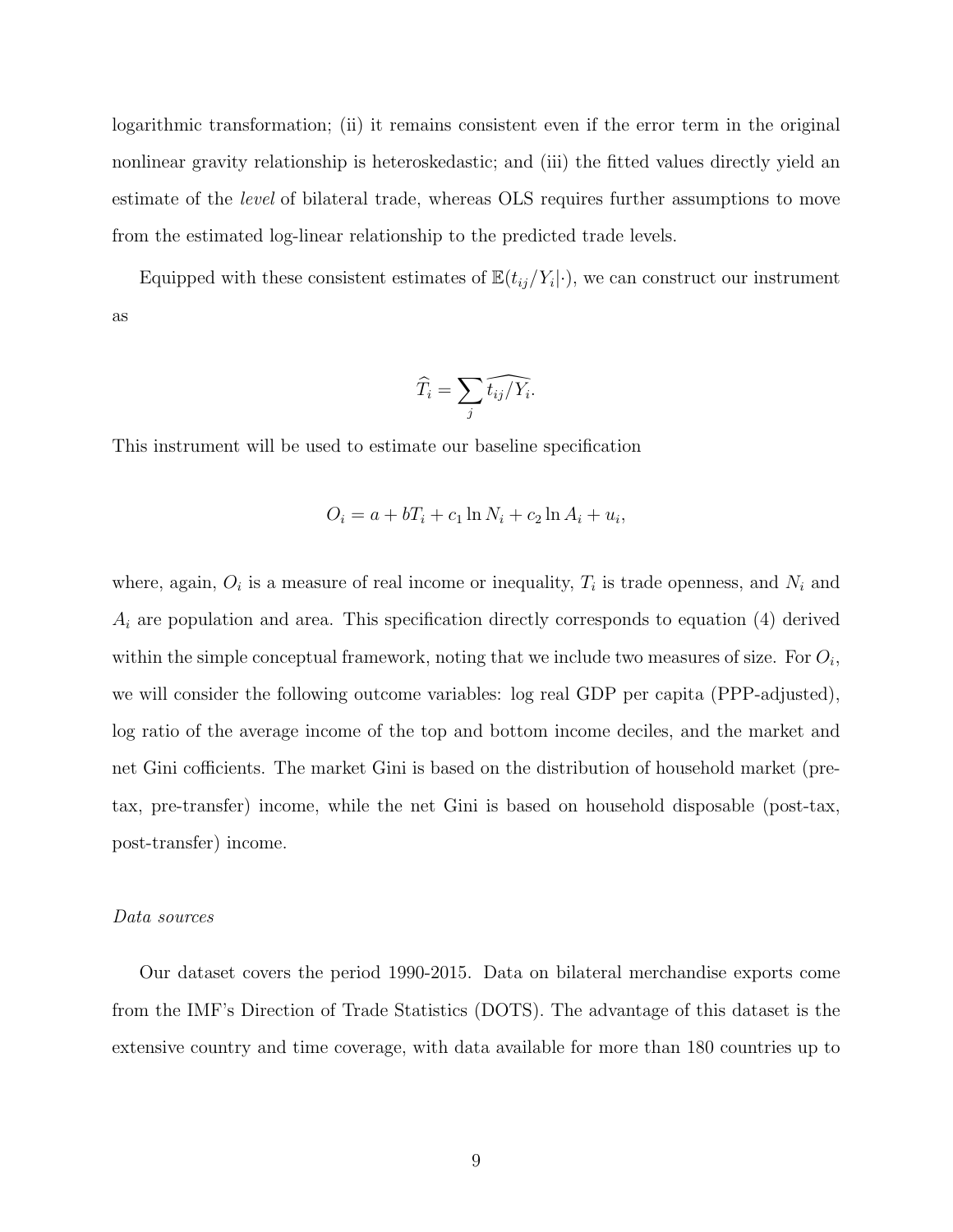2015. The downside is that it only reports trade in goods.<sup>6</sup> Data on population, land area and real income per capita were downloaded from the World Bank's World Development Indicators (WDI) database. Bilateral distance between countries, distance from the equator and the dummy variables for common border and being landlocked come from CEPII's GeoDist database. For the bilateral distance variable, we use the population-weighted distance between major cities in the two countries.

We use the World Panel Income Distribution database by Lakner and Milanovic (2015) to construct countries' ratio of top-to-bottom income per capita. Country-level income distribution data have heterogeneous periodicity and frequency across countries, and Lakner and Milanovic (2015) allocate each country's vintage to the closest five-year intervals between 1988 and 2008. Since our gravity estimates start in 1990, the income ratio data will be used to obtain four different cross-section estimates of the effect of trade on the income ratio (1993, 1998, 2003, 2008). Gini data come from the Standardized World Income Inequality Database (SWIID, Solt, 2016). The SWIID relies extensively on imputed data across and within countries (see e.g. Jenkins, 2015). Imputation is particularly prevalent for countries in less developed regions. We use this dataset given its extensive cross-country coverage, but these issues naturally call for care in the interpretation of the results.

We use the Rule of Law index from the Worldwide Governance Indicators (WGI) project as a measure of institutional quality. Countries' average temperature between 1961-1999 (a proxy for climate) is available from the World Bank Climate Change Knowledge Portal. The settler mortality rates used in Acemoglu, Johnson and Robinson (2001) were downloaded from Daron Acemoglu's website.

<sup>6</sup>For our results where openness in goods and services is considered (using the goods-only instrument based on DOTS data), we rely on balance of payments data from the World Economic Outlook database.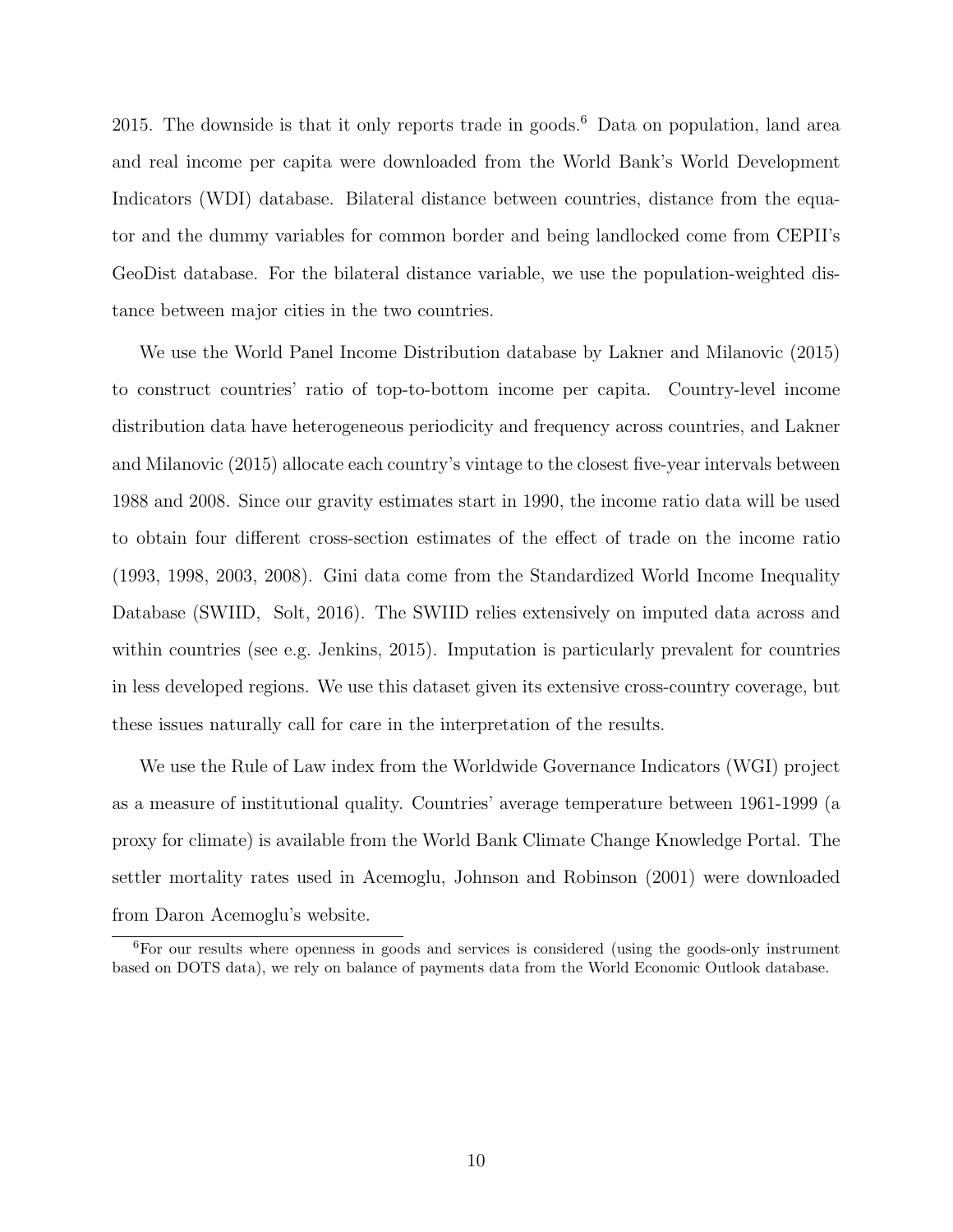## 3 Trade, Income, and Inequality

## 3.1 Construction and Quality of the Instrument

The estimated bilateral trade equations conform to our expectations and are quite stable over time. Table 1 reports the coefficient estimates and standard errors for three separate annual cross sections chosen from the beginning, middle and end of our sample period. Distance has a large and overwhelmingly significant negative impact on bilateral trade with an elasticity of 0.9-1.0.<sup>7</sup> Moreover, the point estimate on distance and its precision are remarkably stable since 1995 when most post-soviet countries had joined the reporting economies in our trade database (Figure 2a). Trade between country i and country j is strongly increasing in j's market size; the elasticity with respect to  $j$ 's population is about 0.8. In addition, trade (as a fraction of i's GDP) is decreasing in i's market size and in j's area. Similarly, being landlocked is a major impediment to a country's international trade. Since only a relatively small fraction of country pairs share a border, the coefficients on the common border interactions are not estimated precisely. However, point estimates suggest that sharing a border has a considerable direct effect on trade and it also alters the effects of the other variables substantially.

Because geography is a strong determinant of bilateral trade, our constructed instrument for overall trade openness is likely to be highly relevant. The  $R<sup>2</sup>$  of the bilateral trade regressions ranges between 0.15-0.40, with a much higher share of the variance explained in the second half of the sample period than in the earlier years.

After aggregating across trading partners, we can check if the geographic component of countries' overall trade contains sufficient information to be useful as an instrument for actual trade openness. Figure 2b shows the point estimate and t-statistic of the first stage regression of the IV procedure. Controlling for country size, the estimated geography-induced openness

<sup>7</sup>This range of point estimates falls well within typical estimates found in the literature. For example, in their meta-analysis covering 1,467 estimates from 103 papers, Disdier and Head (2008) find a mean estimated elasticity of -0.9.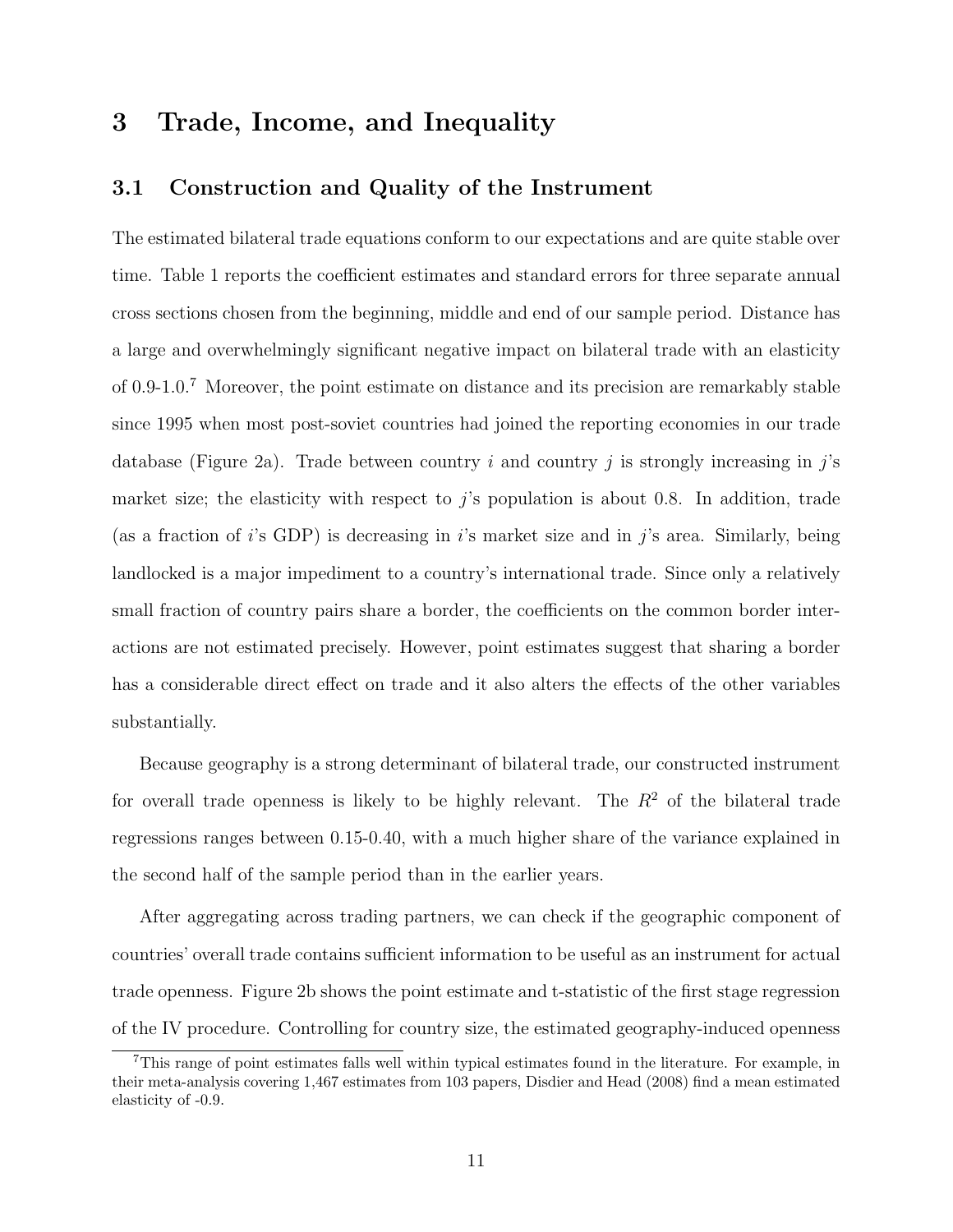Table 1: Bilateral trade equation

|                                  |          | $Year =$ |          |
|----------------------------------|----------|----------|----------|
|                                  | 1995     | 2005     | 2015     |
|                                  |          |          |          |
| Constant                         | $-13.24$ | $-13.02$ | $-13.55$ |
|                                  | (0.30)   | (0.24)   | (0.25)   |
| Ln distance                      | $-0.96$  | $-0.97$  | $-1.01$  |
|                                  | (0.05)   | (0.03)   | (0.04)   |
| Ln population                    | $-0.18$  | $-0.11$  | $-0.12$  |
| $\left(\text{country } i\right)$ | (0.04)   | (0.03)   | (0.03)   |
| Ln area                          | $-0.01$  | $-0.02$  | $-0.03$  |
| $\text{(country } i)$            | (0.03)   | (0.03)   | (0.02)   |
| Ln population                    | 0.84     | 0.78     | 0.84     |
| (country $j$ )                   | (0.04)   | (0.03)   | (0.03)   |
| Ln area                          | $-0.23$  | $-0.13$  | $-0.13$  |
| (country $j$ )                   | (0.05)   | (0.04)   | (0.03)   |
| Landlocked                       | $-0.70$  | $-0.82$  | $-0.76$  |
|                                  | (0.08)   | (0.06)   | (0.06)   |
| Common border                    | 1.26     | 3.79     | 3.99     |
|                                  | (3.47)   | (2.03)   | (1.61)   |
| x Ln distance                    | $-0.09$  | 0.39     | 0.40     |
|                                  | (0.53)   | (0.31)   | (0.24)   |
| x Ln population                  | 0.08     | $-0.01$  | $-0.02$  |
| $\text{(country } i)$            | (0.10)   | (0.08)   | (0.08)   |
| x Ln area                        | $-0.09$  | $-0.17$  | $-0.16$  |
| $\left(\text{country } i\right)$ | (0.10)   | (0.09)   | (0.09)   |
| x Ln population                  | $-0.36$  | $-0.18$  | $-0.18$  |
| (country $j$ )                   | (0.13)   | (0.09)   | (0.09)   |
| x Ln area                        | 0.56     | 0.16     | 0.16     |
| $\text{(country } j)$            | (0.35)   | (0.20)   | (0.14)   |
| x Landlocked                     | 0.59     | 0.63     | 0.59     |
|                                  | (0.21)   | (0.12)   | (0.13)   |
| Sample size                      | 26,565   | 28,224   | 28,056   |
| $R^2$                            | 0.14     | 0.29     | 0.34     |

Notes: Coefficient estimates from equation (5) obtained with PPML. Each column reports the results from a separate cross-sectional regression. Standard errors are in parentheses.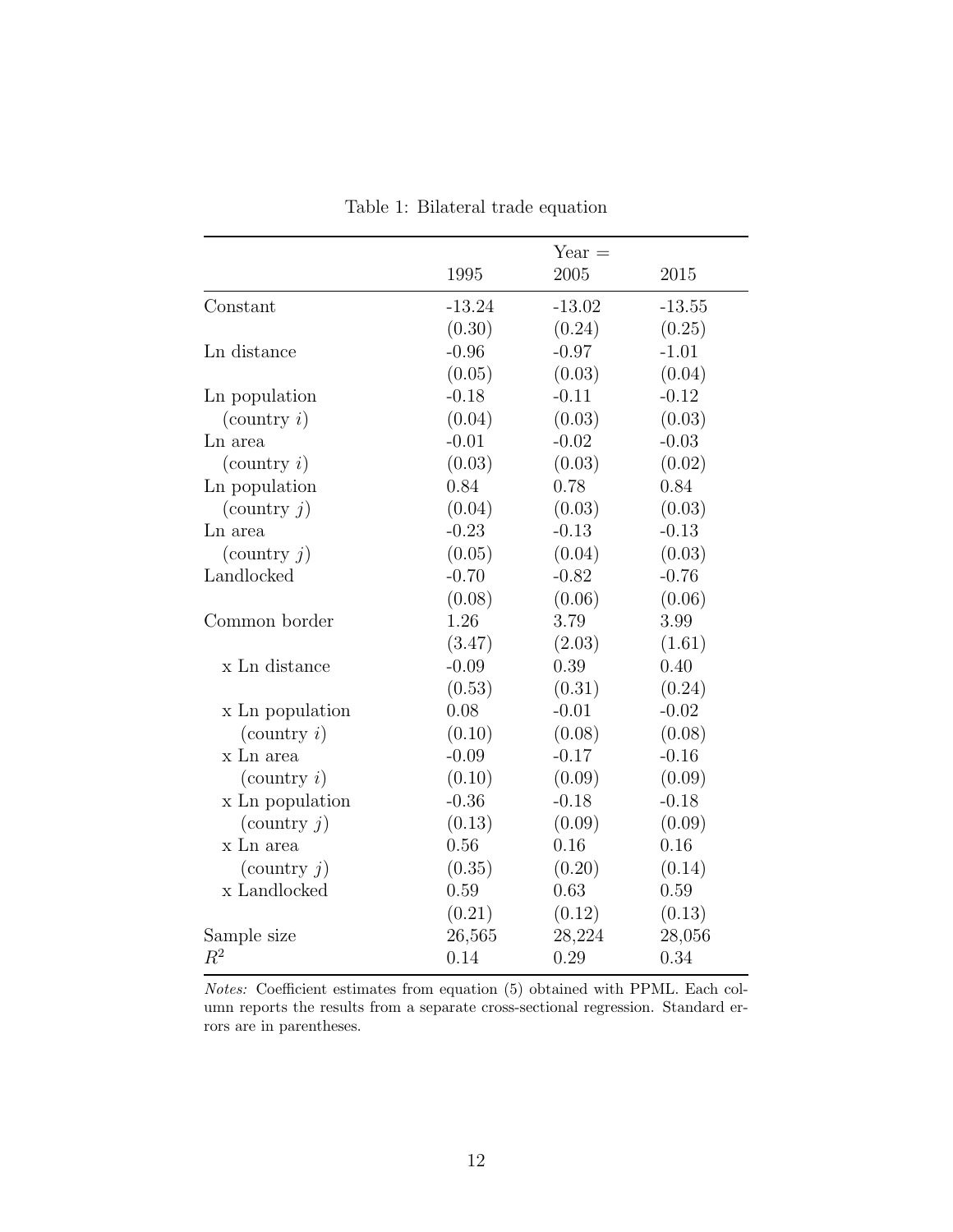Figure 2: Quality of the geography-based instrument



*Notes:* Panel (a): Estimated  $\hat{b}_1$  coefficient and confidence band in the bilateral trade equation (5). Panel (b): Coefficient and t-statistics of the constructed instrument  $(\hat{T})$  in the first stage regression.

has a significant effect on actual openness. As expected, given that openness also has nongeographical determinants, the point estimate is less than  $1 - it$  ranges between 0.5 and 0.8. Most importantly, the t-statistic shows that the relationship is sufficiently tight to provide a useful instrument. In particular, the rule of thumb that the F-statistic must be greater than 10 is satisfied for every cross section (recall that in our setup with one instrument  $t^2 = F$ ).

## 3.2 Baseline Estimates

Figure 3 shows the baseline results for the effect of trade on income and inequality. Our cross-country estimates for trade's impact on real income are consistently positive and significant over time. According to the point estimates, a one percentage point increase in trade openness raises real income per capita by between 2 and 5 percent (Figure 3a). These estimates are overwhelmingly significant for all time periods. However, there is some time variation in the estimated effect: for example, after hovering between 3-5 percent since the early 1990s, the coefficients fell to about 2 percent after the global financial crisis.<sup>8</sup>

<sup>&</sup>lt;sup>8</sup>One should be cautious in interpreting changes in the estimated coefficients as generally the differences are not statistically significant. Moreover, the figures also show that the sample of countries changes over time because of data availability constraints. It is worth noting that the fall in the estimated coefficient towards the end of the sample period can be explained by cyclical developments. Countries with lower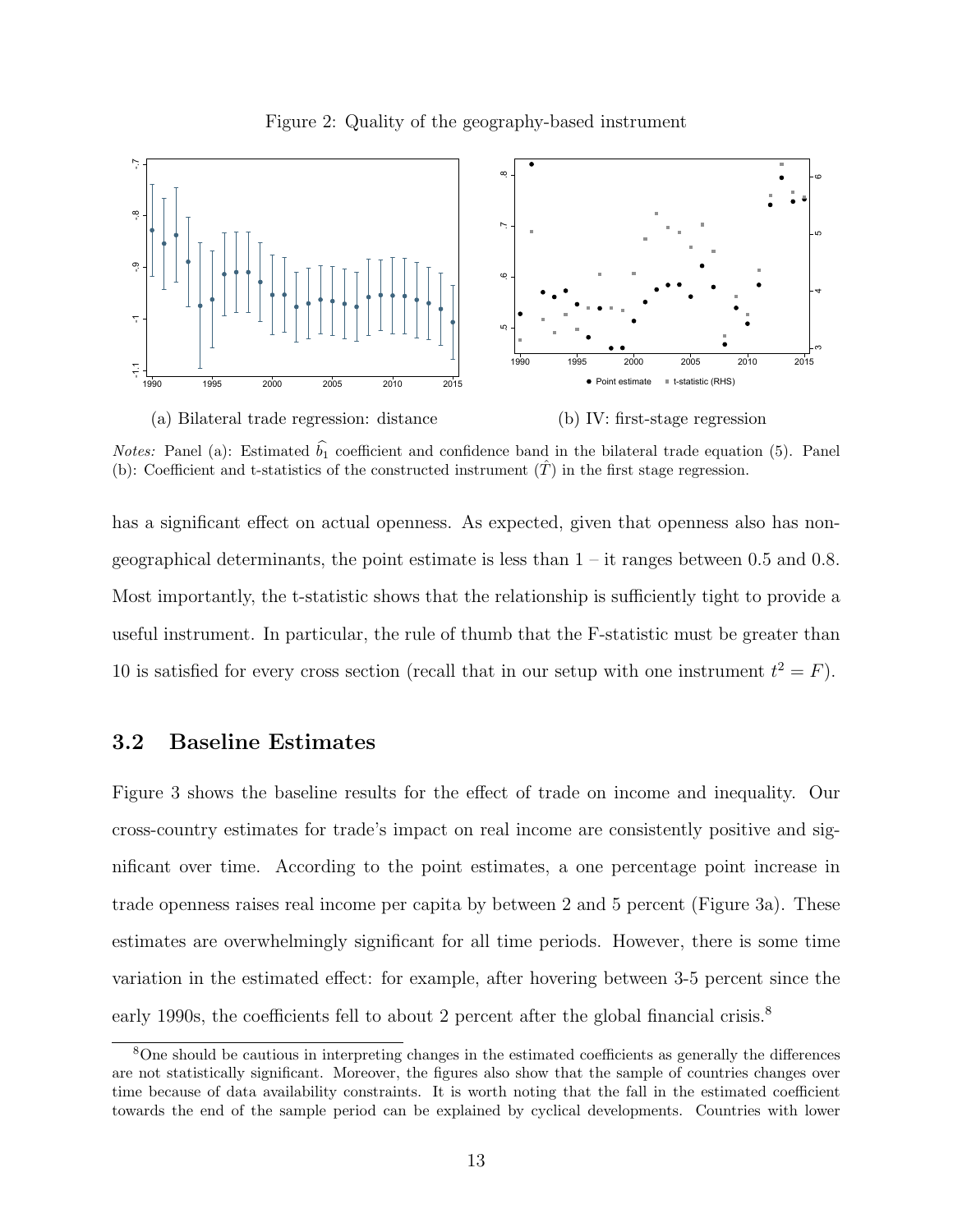

Figure 3: Effect of trade openness on real income and inequality: baseline estimates

*Notes:* Results from IV estimation of the regression:  $O_i = a + bT_i + c_1 \ln N_i + c_2 \ln A_i + u_i$ , where  $T_i$  is trade openness, and  $N_i$  and  $A_i$  are population and area. The figures show the estimated b coefficient on trade openness (dots) and the 95 percent confidence intervals (spikes). The number of countries in the sample is shown on the right axis (squares). Trade openness enters the regressions in decimal form. The dependent variables  $(O_i)$  in the four panels, respectively: log real GDP per capita (PPP-adjusted), log ratio of the average income of the top and bottom deciles in the population, and the market and net Gini coefficients on a 0-100 scale. The real incomes by decile are from the World Panel Income Distribution database (Lakner and Milanovic, 2015) and the Gini coefficients come from the Standardized World Income Inequality database (Solt, 2016).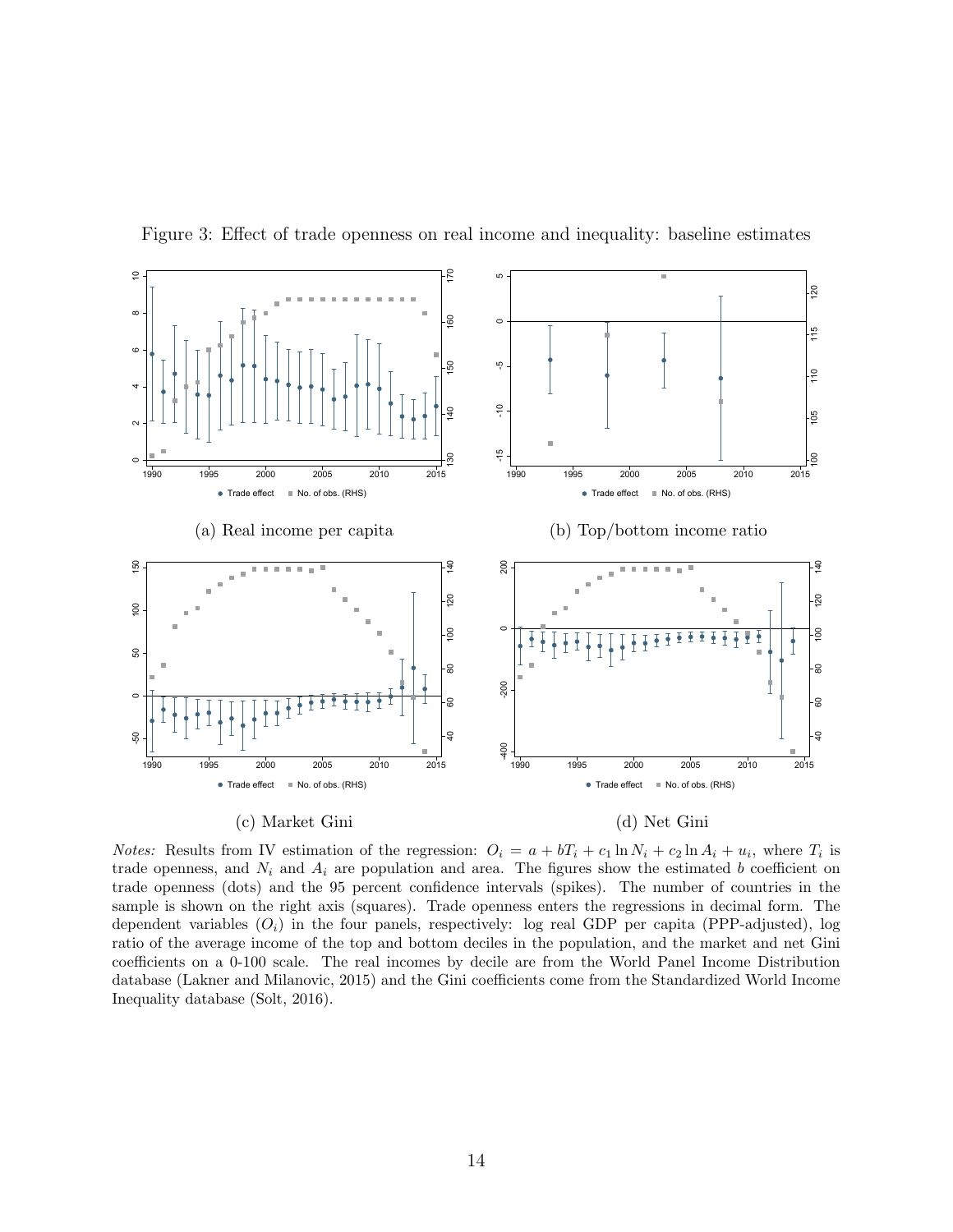The evidence suggests that, if anything, trade tends to reduce overall income inequality. Panel 3b shows trade's impact on the top-to-bottom income ratio for the available vintages of data. Point estimates suggest that one-percentage-point higher openness causes the income of the top decile to decrease by about 5 percent relative to the income of the bottom decile of the income distribution. This estimated effect appears statistically significant for the earlier vintages, but for the latest available cross-section of data it becomes insignificant. Panels 3c and 3d show the estimated effect of trade openness on the market and net Gini coefficients, respectively. Again, almost all of the point estimates suggest an inequality reducing effect of trade. For example, a one percentage point higher openness is associated with a 0.2-0.6 points lower net Gini coefficient.<sup>9</sup> Moreover, for a number of years the estimates are significant, especially for the net Gini coefficient. The insignificant results and the few positive estimates all emerge for the more recent time period simultaneously with a dramatic drop in the number of countries in the sample. Overall, the estimated impact of trade on the Gini coefficients is fairly large, considering that these inequality indicators tend to move slowly over time.

In each regression, the IV procedure yields markedly stronger effects of trade than the OLS estimates (Figure 4). As in Frankel and Romer (1999), we find that the OLS coefficient for the positive income effect of trade is much smaller than the IV coefficient. While leaving open the question of why this is the case (that is, which systematic conflating factor may raise countries' trade openness and suppress their average living standards), the fact that this result is present in all of our samples is, in our view, encouraging. Given the implausibly large measurement error variance required to attribute the lower OLS coefficient to attenuation bias, FR conclude that the most likely explanation for the difference is sampling error – that is, that by chance their 1985 sample exhibited correlation between the instrument and the regression's error term. The problem with this interpretation, however, is that it necessarily

predicted trade openness tended to be less affected by the GFC (see e.g. exhibit 2 in Bernanke, 2009), so their relative income position improved. This effect appears to start fading towards the end of our sample in 2015.

<sup>9</sup>Note that our openness measure is expressed in decimal form (for example, 20% openness is expressed as 0.2). Thus, an estimated coefficient  $b_1$  of -30 means that a one percentage point increase in openness reduces the Gini coefficient by  $30 \times 0.01 = 0.3$ .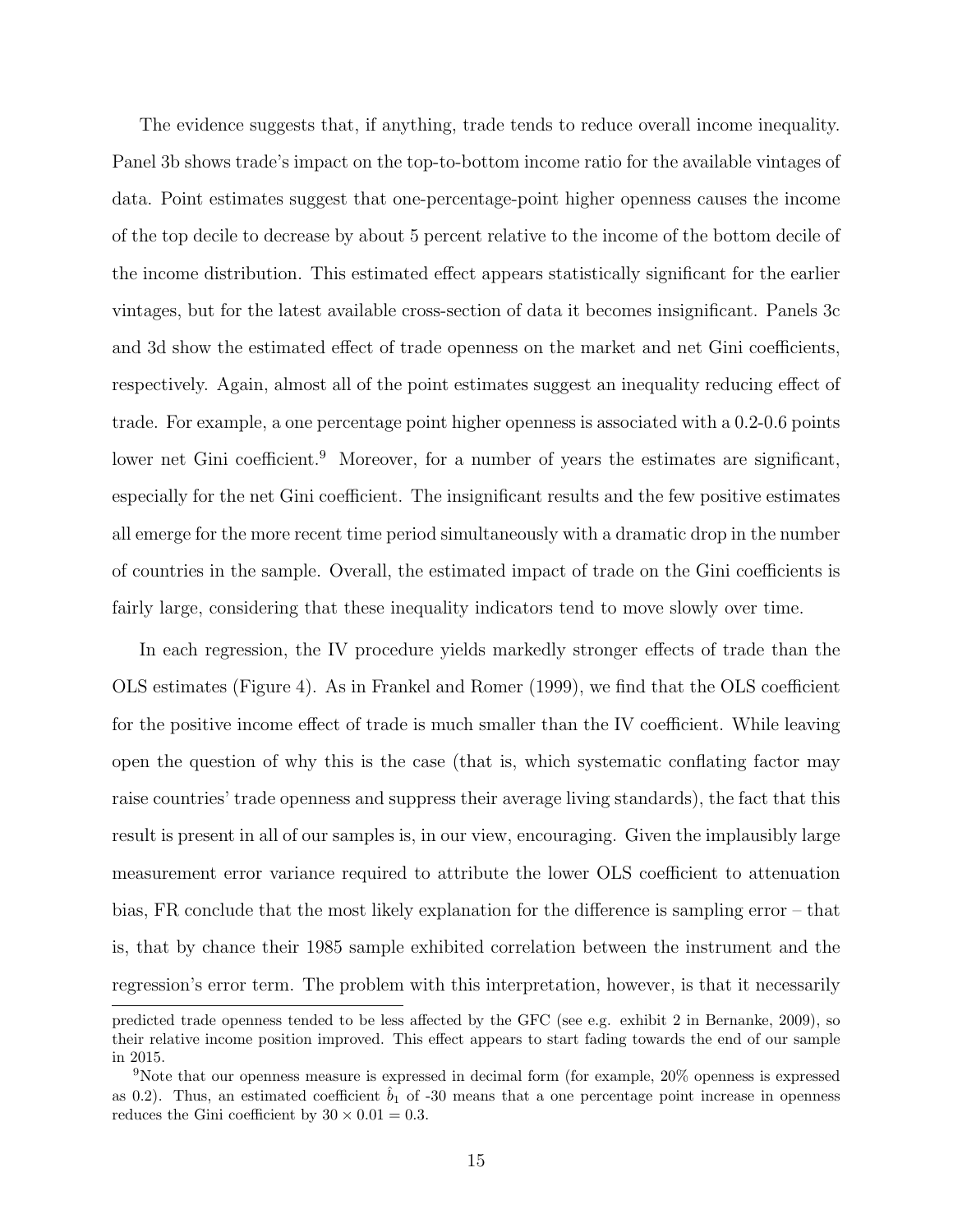leads to the conclusion that "OLS estimates are likely to be more accurate estimates of trade's actual impact on income" (p. 394 in Frankel and Romer, 1999). In other words, this interpretation implies that the IV estimation does not provide useful new information. However, we run our regressions for over 20 different vintages and find the same qualitative differences, which is a very strong indication that sampling error is unlikely to explain why the OLS estimates are lower, and thus that the IV estimates are meaningful.

In the inequality regressions a similar gap emerges between the OLS and IV coefficients. Panels 4b-4d show that the OLS coefficient of trade's impact on inequality is almost always insignificant and the point estimates are very close to zero. In contrast, when we use only the exogenous geography-induced component of trade, we obtain a negative effect of trade on measures of aggregate inequality, and many of the coefficients are significant. This again highlights that looking at the partial association between trade openness and inequality is not sufficient to draw causal conclusions.

## 3.3 Robustness of the Baseline Results

This section considers robustness checks, including controls for other direct and indirect channels through which geography may affect income and inequality. Along the way, we also relate our results to earlier findings in the literature, and discuss some econometric and data issues that may explain the differences. The main results are summarized here, with supporting figures relegated to the Appendix.

#### Including services trade

We obtained our baseline results using only merchandise trade to measure trade openness. However, one possible concern about comparing our estimates over different time periods is the steadily increasing importance of trade in services. According to data from the World Economic Outlook database, world services imports accounted for 20.4% of total world imports of goods and services in the year 2000. By 2015, that figure had climbed to 22.7%.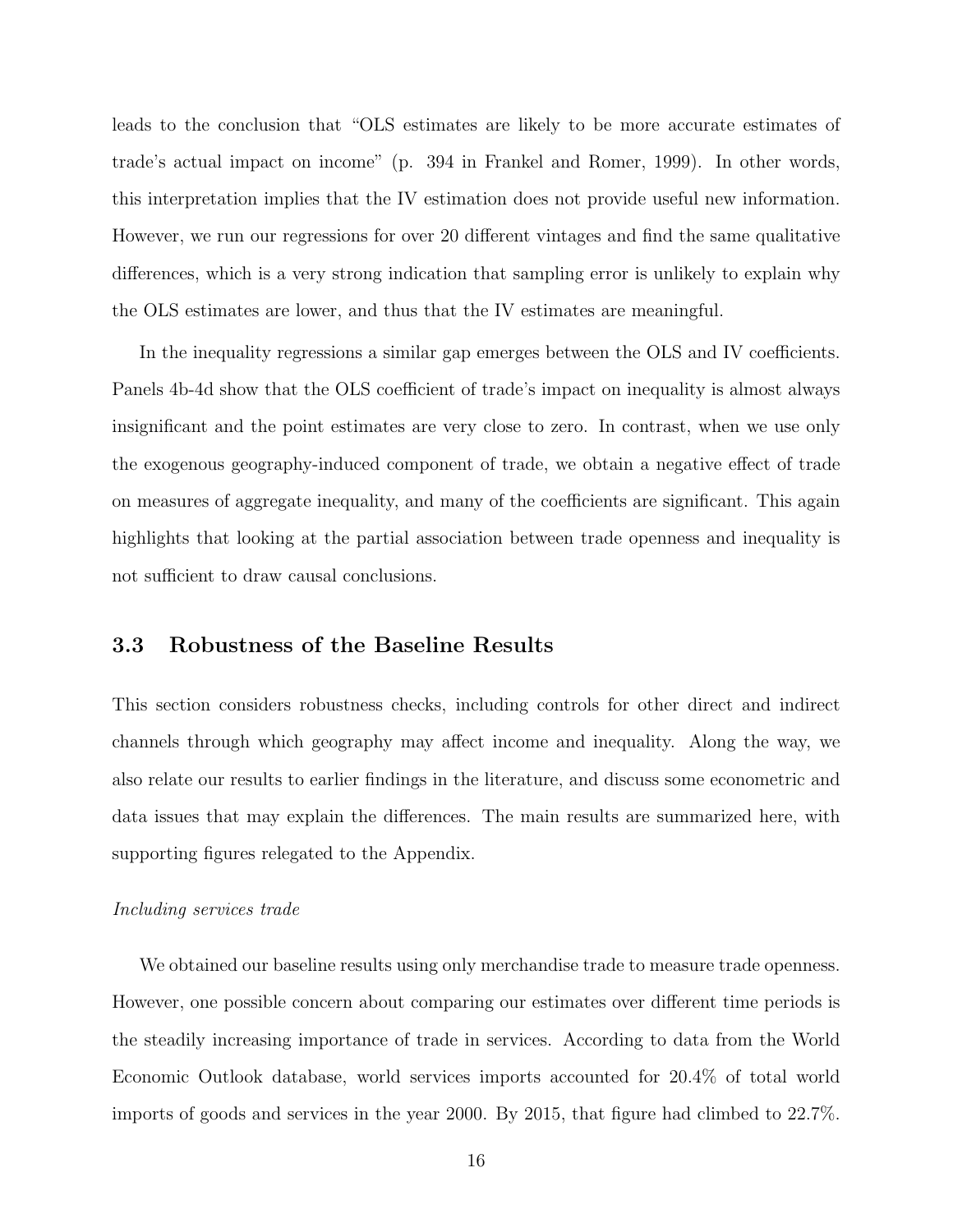

Figure 4: Comparing the IV and OLS estimates

*Notes:* Results from IV and OLS estimation of the regression:  $O_i = a + bT_i + c_1 \ln N_i + c_2 \ln A_i + u_i$ , where  $T_i$  is trade openness, and  $N_i$  and  $A_i$  are population and area. The blue color indicates results from the IV estimation, and the black color depicts results from OLS. The figures show the estimated b coefficient on trade openness (dots and squares) and the 95 percent confidence intervals (spikes). Trade openness enters the regressions in decimal form. The dependent variables  $(O_i)$  in the four panels, respectively: log real GDP per capita (PPP-adjusted), log ratio of the average income of the top and bottom deciles in the population, and the market and net Gini coefficients on a 0-100 scale. The real incomes by decile are from the World Panel Income Distribution database (Lakner and Milanovic, 2015) and the Gini coefficients come from the Standardized World Income Inequality database (Solt, 2016).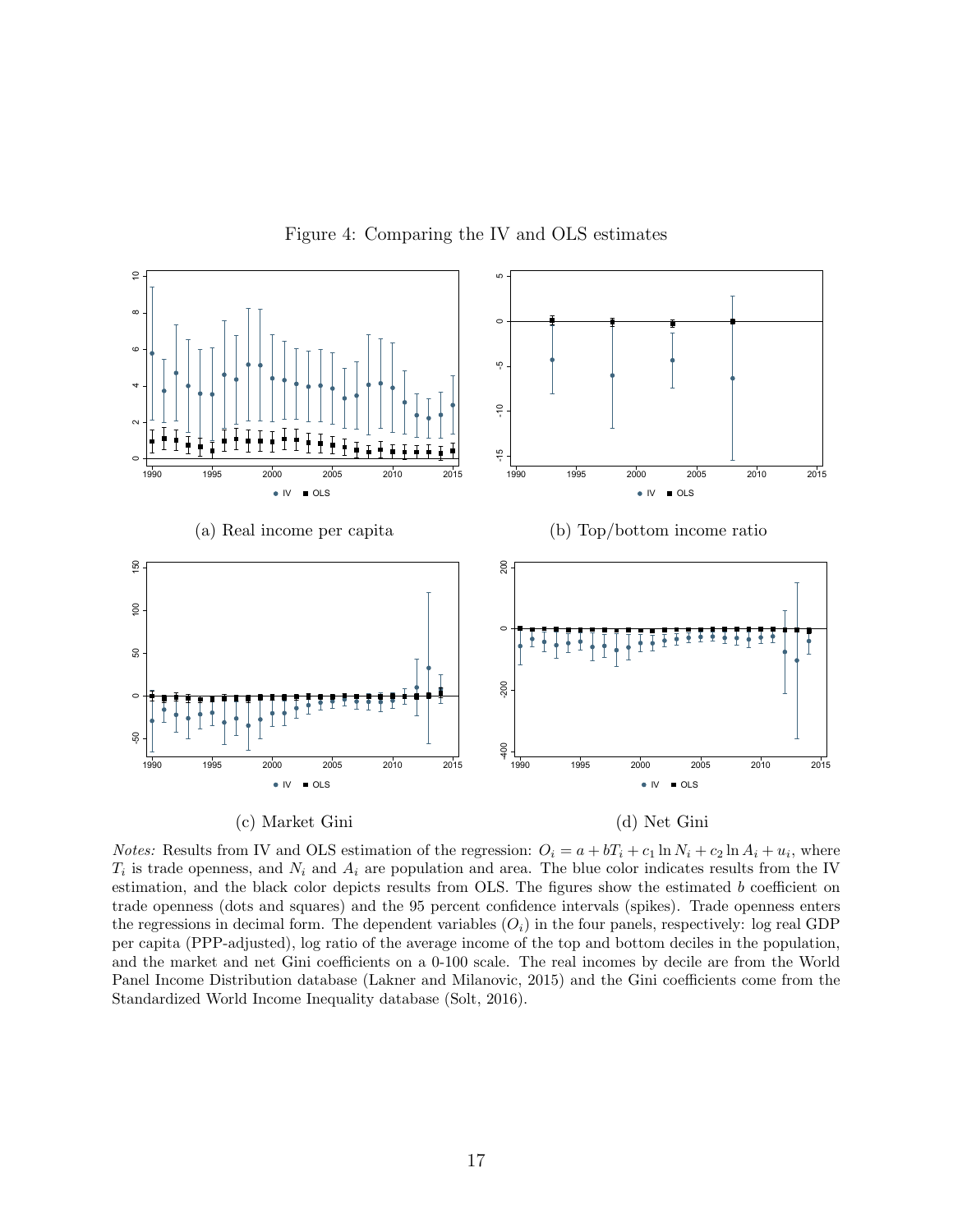Since services have been lately one of the most dynamic export sectors, it is possible that the estimates of the previous section are missing an important link between international trade and income and inequality.

Since we do not have bilateral services trade data, a key preliminary consideration is whether our goods-only instrument is strong enough to estimate a regression of the effect of trade including services. Figure 5 thus reproduces the first-stage diagnostics for the case when the instrumented variable is trade openness including both goods and services. The point estimate of the first-stage regression coefficient ranges between about 0.3 and 0.8, magnitudes that are not too different from the ones observed for goods-only openness. Most importantly, with the exception of the cross-sections for 1994-1995, the instrument remains remarkably strong. The reason for this is that the cross-country variability in the expanded measure of openness mainly stems from the variability in goods-only openness.

Figure 6a shows the estimated effects of goods-and-services openness on real income per capita. The estimates are well within the confidence intervals of our previous estimates, and they are very similar in magnitude – with the exception of the estimates for 1994 and 1995 when the instrument is weak. It is worth noting, in particular, that the estimates exhibit the same pattern as found in the goods-only case, with the positive effect of a one-percent increase openness on real income per capita falling from about 4% in the years before the crisis, to about 2.4% since. The comparisons for the case of trade's impact on inequality measures are similar.

#### Direct and indirect effects of geography through omitted variables

A natural concern about our geography-based instrument is that systematic differences among parts of the world may drive the results, even though they are unrelated to trade. Arguably, certain aspects of geography can directly or indirectly affect our outcome variables (income and inequality) through non-trade channels. For example, distance from the equator is the main determinant of average temperatures and climate in general, which in turn is a key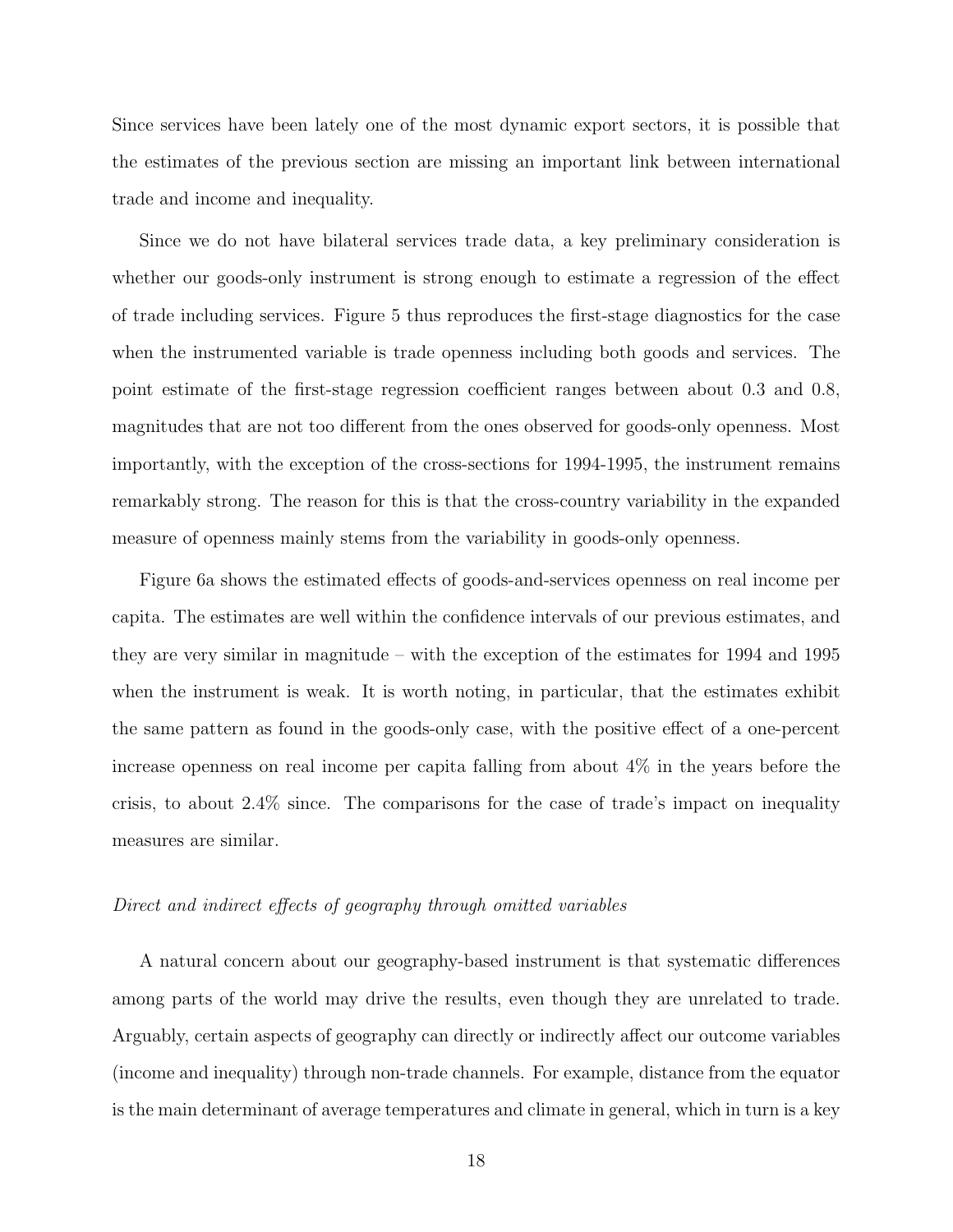force to shape soil fertility as well as the propagation of diseases and morbidity. Therefore, geography may exert a strong direct influence on incomes through its effect on agricultural productivity and the quality of human resources (Masters and McMillan, 2001). The most prominent indirect channel proposed in the literature emphasizes the role of institutions in economic development. Economic historians have argued that patterns of factor endowments, which are strongly correlated with geography, may have shaped the historical development of economic institutions with a profound implication for present-day income and inequality (Engerman and Sokoloff, 2002). Similarly, the seminal work of Acemoglu, Johnson and Robinson (2001) suggests that differential mortality rates during the colonization era affected the quality of institutions that the settlers established. Since there is path dependence in institutional quality, this finding also provides an indirect channel for geography to impact current economic outcomes.

Importantly, the FR trade instrument is conceptually distinct from the geography-related variables discussed above, and in practice it has a very weak association with them. Given that the second-stage regression in our baseline specification includes country size as control, the exogenous variation in trade that we use for identification originates primarily from countries' distance to their potential trading partners weighted by the trading partners' size. This weighted average of bilateral distances is a very specific geographic characteristic which has no obvious relation to a country's absolute position on the map. In fact, Figure 7 demonstrates that our trade instrument is very weakly correlated with distance from the equator and temperature which are aspects of geography that may *directly* affect moments of the income distribution through climate. We can also shed some light on the indirect causal channel through institutions by examining the association between trade openness and institutions on the one hand, and the exogenous geographical variables, including the settler mortality rate of Acemoglu, Johnson and Robinson (2001), on the other hand. We adopt a commonly used measure of institutional quality, the Rule of Law index published by the World Bank (for example, Rodrik, Subramanian and Trebbi, 2004). It is immediately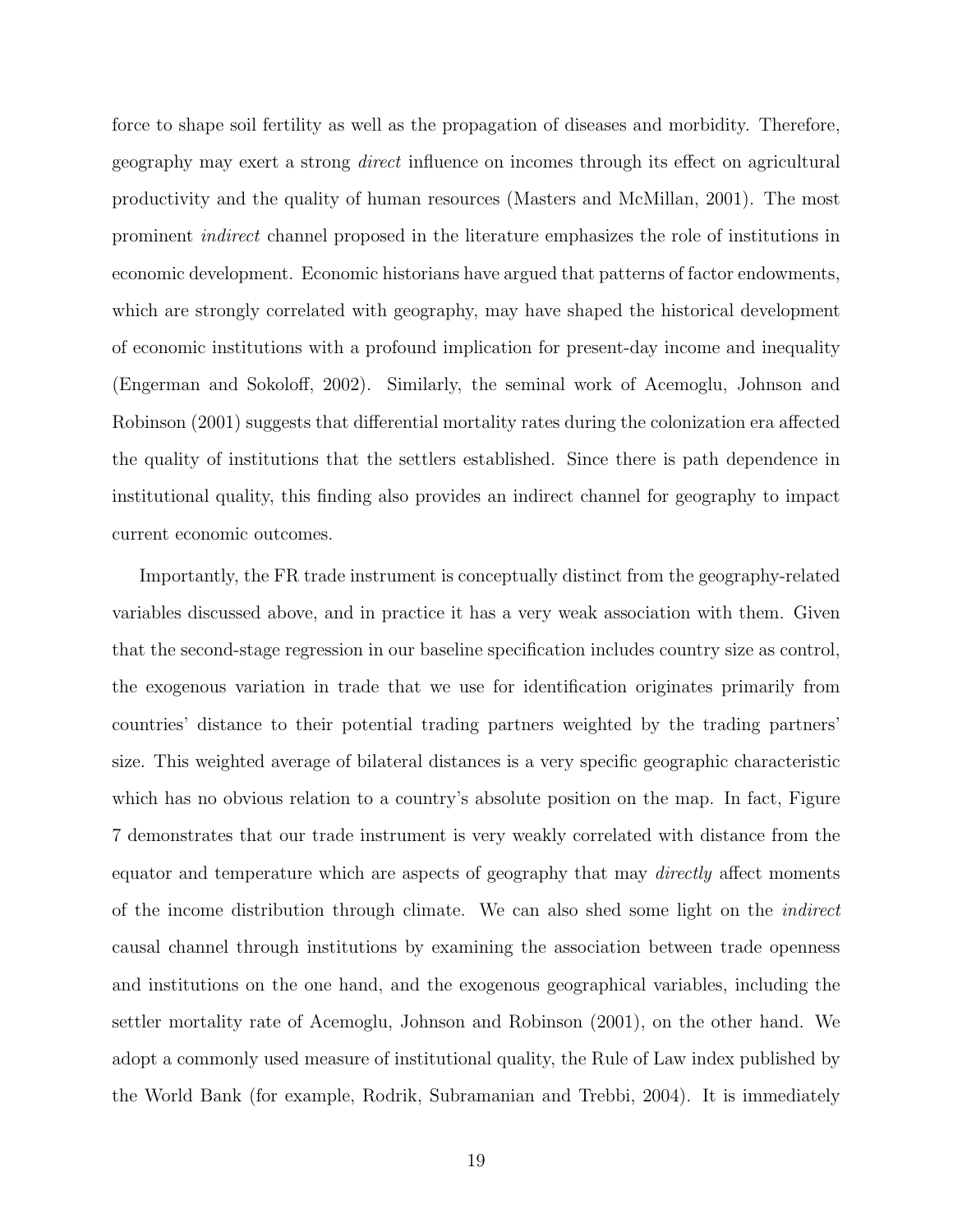clear from the left panel of Figure 8 that only our geography-based instrument (predicted openness) explains a meaningful share of cross-country variation in trade integration. At the same time, the right panel of Figure 8 shows that distance from the equator, temperature and settler mortality each explain roughly six times better the cross-country variation of institutional quality than our instrument for trade (R-square of 30% vs 5%). Taken together, these observations suggest that controlling for the direct and indirect effects of geography that are omitted from the baseline specification may not change our conclusions about the impact of trade on income and inequality. We proceed to test this conjecture formally.

Tables 2 through 6 report a series of extensions of our baseline specifications for income and inequality where we successively control for the direct effect of geography through climate and the indirect effect through institutions. Our preferred measure for the direct effect of geography is annual average temperature as it is the most closely related to the morbidity and agricultural productivity arguments while still being completely exogenous. To check the stability of the estimates we repeat each regression for three different annual samples five years apart. For each specification, we also test for underidentification and for weak instruments to gauge the reliability of our statistical inference. For underidentification, we use the Kleibergen and Paap (2006) rank-based rk statistic to test whether the smallest canonical correlation between the endogenous variables and the instruments is nonzero.<sup>10</sup> To test for weak instruments, we report the F version of the Cragg and Donald (1993) Wald statistic and corresponding 5 percent critical values tabulated by Stock and Yogo (2005) for two separate null hypotheses. The null hypotheses are that the actual size of the t-test that the point estimate(s) on the endogenous variable(s) equal zero at the 5 percent significance level is greater than 10 or 25 percent.

Columns (1)-(6) in Table 2 show that controlling for the direct effect of geography leaves our baseline results for trade's impact on income virtually unchanged. Although temperature is significant and enters the regressions with the expected negative sign, the estimated semi-

 $10$ Since we always reject the null of underidentification, we do not report these statistics in the tables.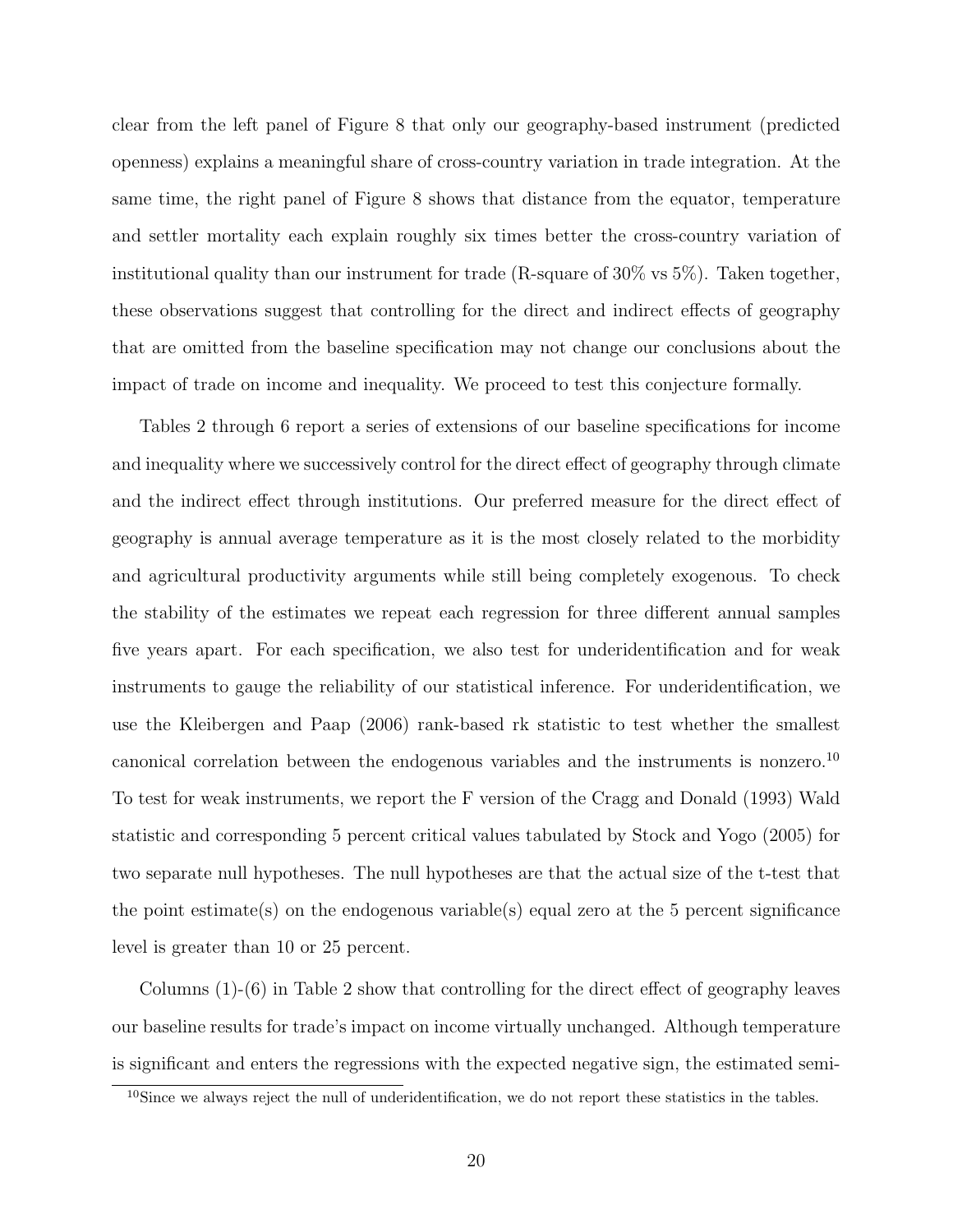elasticities of income per capita with respect to trade openness change very little and they remain significant. The weak instrument tests do not signal any major problem either. In most cases we can be confident that the actual size of the 5% t-test is below 10 percent and in all cases it is below 25 percent. Columns (7)-(12) incorporate our institutional quality variable, the rule of law, as an additional control. The results from these specifications should be treated with caution because institutions are clearly endogenous in any income regression which may also undermine the causal interpretation of the coefficient on the trade variable – regardless the validity and strength of our instrument for trade. Yet, it is reassuring that even after controlling for both temperature and institutions, the coefficients on trade openness are very similar to the baseline specification. If our baseline results about the positive impact of trade on income were driven by the indirect effect of geography through institutions, we would not expect unchanged coefficients after including institutions in the regressions. It is also noteworthy that the weak instrument test statistics are practically unchanged when we add institutions to the estimated equations.<sup>11</sup>

Finally, the last three columns of Table 2 report regressions where, in addition to trade, we also instrument for institutions using settler mortality rates from Acemoglu, Johnson and Robinson (2001). The coefficient estimates change considerably in this specification. While the coefficient on institutions increases and remains significant, the estimated positive effect of trade on income falls dramatically and becomes statistically indistinguishable from zero. This result is consistent with Rodrik, Subramanian and Trebbi (2004) who frame this finding as "the primacy of institutions" over geography and trade. In Table 3 we investigate further the reasons behind this marked change of estimates, and we offer an alternative explanation that does not support such negative conclusion about the role of trade in economic development.

For convenience, Table 3 reproduces the baseline regressions in columns (1)-(3) and the

 $11$ This is consistent with our discussion of Figure 8, where we concluded that gravity-predicted openness is very weakly correlated with the rule of law. Because of this weak association, the strength of the trade instrument does not change if we include the rule of law as an additional exogenous regressor.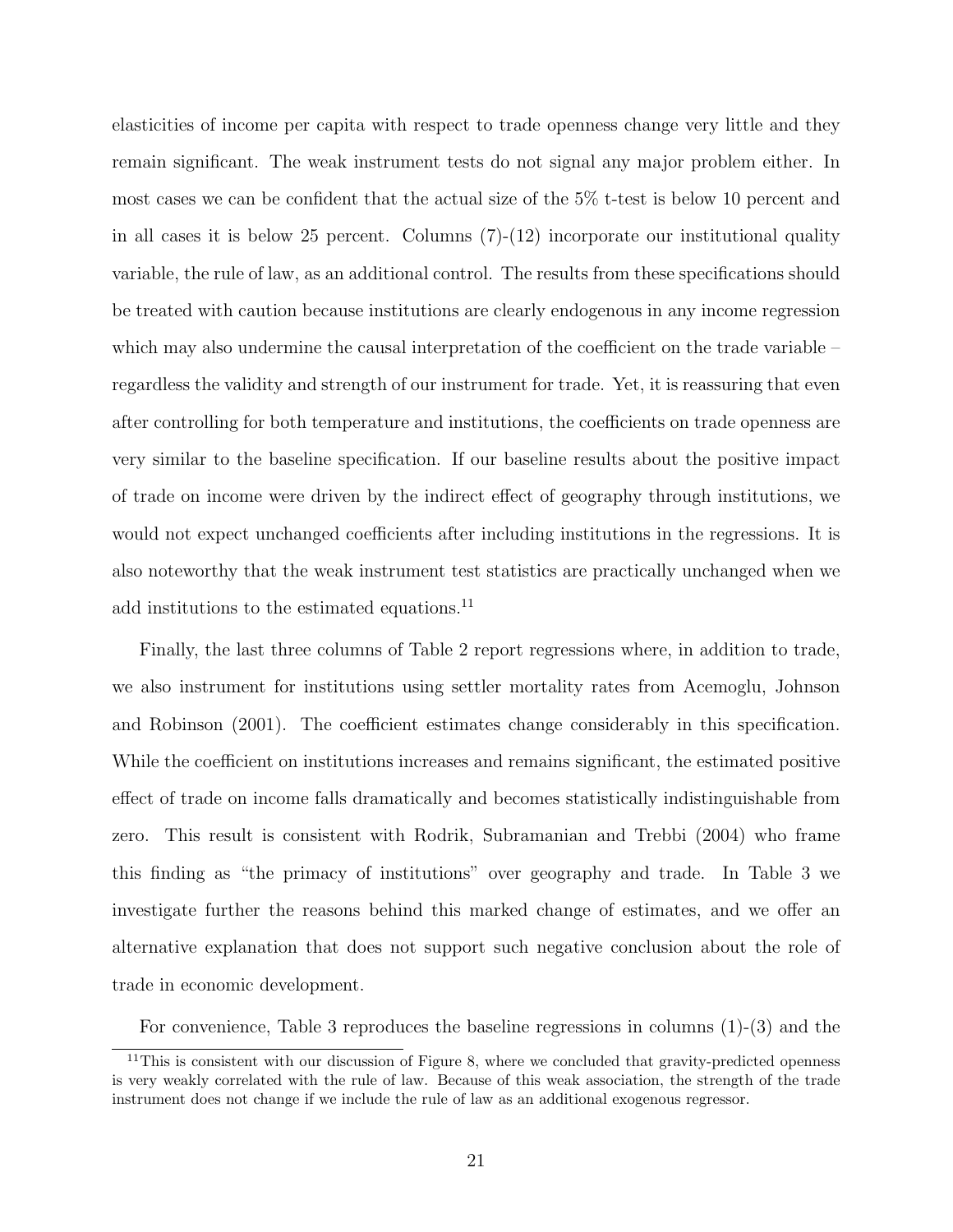results with instrumented institutions in columns (4)-(6). Note that in order to estimate the model with instrumented institutions, one is forced to drop more than half of the countries from the sample, because either they had never been colonies or simply there is no data on early settlers' mortality rates. In columns (7)-(9) we re-estimate the baseline specification in this reduced sample, and we find no significant effect of trade on income. This suggests that the disappearing effect of trade may have to do more with the specific sample rather than with the overall primacy of institutions. In the remaining columns of Table 3, we provide more evidence for this sample-selection hypothesis through regressions where we instrument institutions with the distance from the equator as in Hall and Jones  $(1999).<sup>12</sup>$  Unlike settler mortality, distance from the equator is available for all countries, so we can compare the results on the full sample (columns 10-12) and on the reduced sample (columns 13-15). Again, we find that trade openness has a significant positive coefficient in the full sample – similar in size to the baseline regressions without institutions –, whereas in the reduced sample the estimated effect of trade on income is insignificant.<sup>13</sup>

In Table 4 we turn to examining the robustness of our results about trade and inequality. We report the same set of regressions as for income per capita, but switching the outcome variable to the top-bottom income ratio. Columns (4)-(12) show that controlling for temperature and the rule of law causes relatively small changes in the estimated impact of trade. All point estimates are negative, and in many cases they appear significant according to the standard asymptotic t-test. However, the reported weak instrument diagnostics calls for caution on interpreting the conventional tests with their nominal size. In most cases

<sup>12</sup>Hall and Jones (1999) argue that distance from the equator is a good instrument for "social infrastructure" because it is correlated with the extent of Western European influence, which leads to good institutions. As we discussed earlier, distance from the equator is not a valid excludable instrument if it has a direct effect on economic performance through climate. Interestingly, Acemoglu, Johnson and Robinson (2001) find that "distance from the equator does not have an independent effect on economic performance, validating the use of this variable as an instrument in the work by Hall and Jones (1999)" (page 1373). In any case, our specification controls for the direct effect of climate through the inclusion of temperature, which greatly diminishes this concern. We note that even after controlling for size and temperature, the cross country partial correlation of distance from the equator and the rule of law is 0.33 (using 2013 values).

<sup>&</sup>lt;sup>13</sup>The results of the weak instrument tests with distance to the equator are overall similar to the case when we use settler mortality as an instrument for institutions. In most cases we can reject that the actual size of the t-test is bigger than 25%.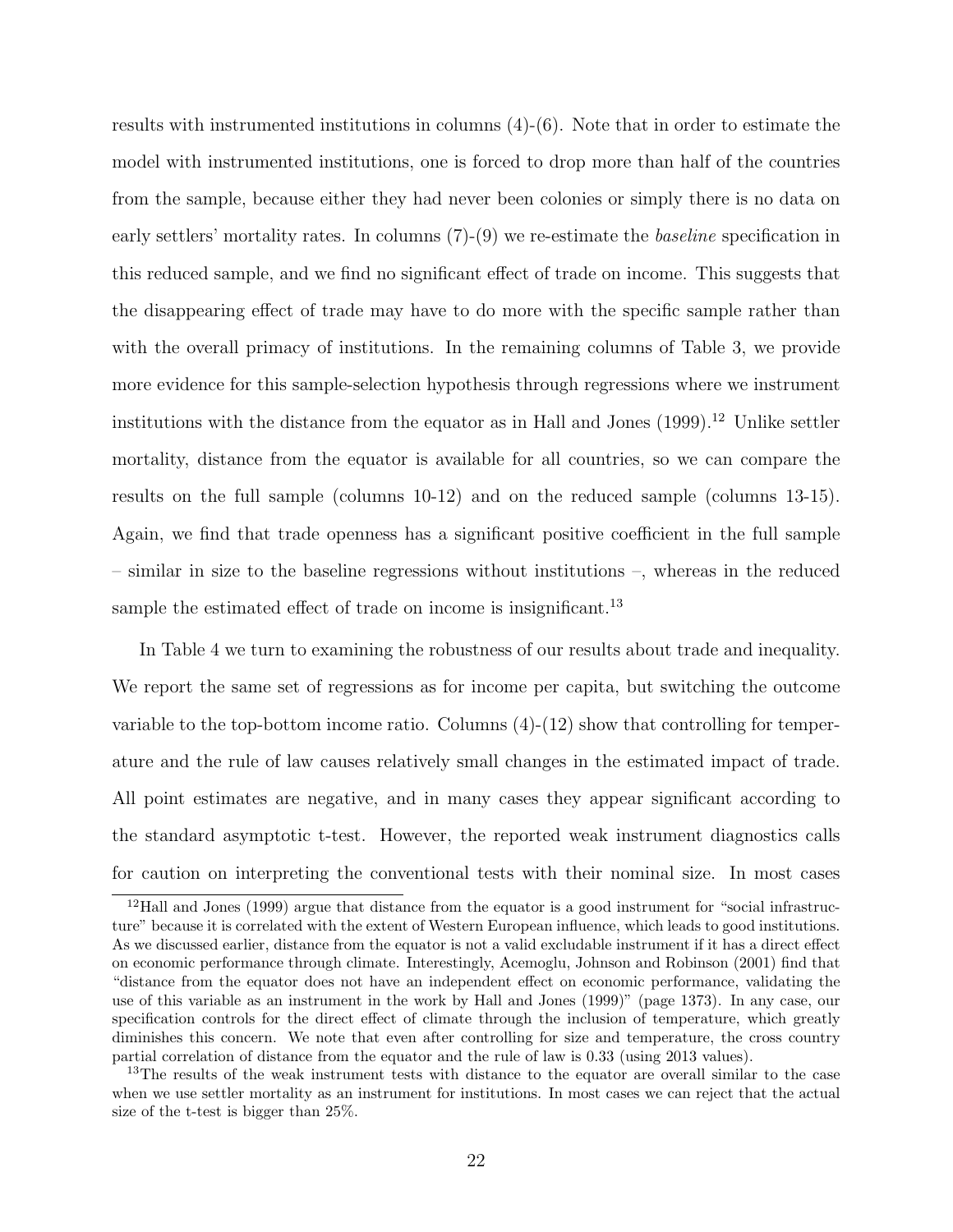we cannot reject the null that the actual size of the 5% t-test is above 25% and we can never reject that it is above  $10\%$ . Next, in columns  $(13)-(15)$  we instrument institutions with settler mortality as before. The coefficients on trade remain negative and similar in size, but they do not show up as significant any longer and instrument strength collapses in the smaller sample. We believe that these results reinforce the cautious interpretation that we attached to our baseline estimates in the previous section: based on the cross-country experience, there is no evidence that more trade openness causes a greater gap between the incomes of the top and bottom deciles.

We arrive at the same conclusion when we use the Gini coefficient as the measure of income inequality (Tables 5 and 6). Even after including potential non-trade effects of geography, the point estimates on trade openness are always negative, and in many cases they seem significant, especially for the net Gini coefficient. Again, the generally low values of the weak instrument test statistics remind us that we should not place undue weight on the statistical inference in these regressions. However, there is certainly no indication in any of these robustness checks that trade could have a detrimental impact on overall income inequality.

## 4 Concluding Remarks

This paper estimates the causal effect of international trade on countries' income level and income inequality. Building on Frankel and Romer (1999), we construct an instrument for trade openness which aggregates the exogenous component of bilateral trade flows that is driven by geographic factors. We find that although the IV estimates substantially differ from the OLS estimates in their magnitude, the main qualitative messages are in line with basic correlations in the data. In particular, more trade increases countries' long run living standards, while their is no evidence for any deterioration of the overall income distribution as a result of higher openness. Our analysis does not corroborate earlier concerns about the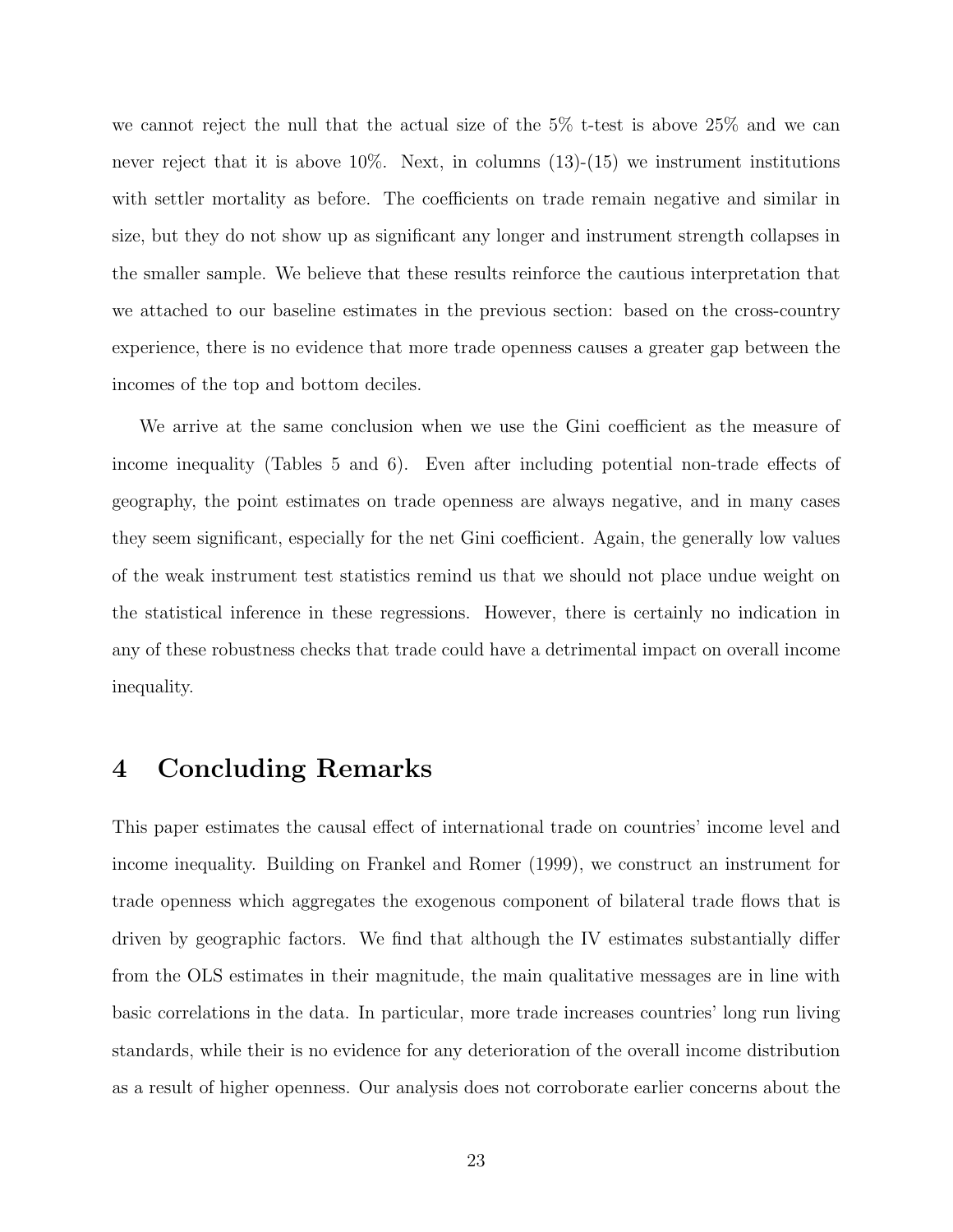geography-based instrument which suggested that the positive effect of trade on income may be spurious due to other omitted channels influenced by geography.

Our results suggest that well-designed policies can leverage trade integration to support higher and inclusive growth. However, three important caveats apply. First, policy-induced trade barriers may act differently than the geographical barriers that we used for identification in this paper. Second, given that our estimates are based on cross-country data, they should be interpreted as the long-run effect of trade on growth and overall inequality. Thus, the results do not shed light on possible temporary adjustment costs from greater integration. While trade appears to have an overall beneficial effect in the long run, policies need to address the short and medium term adjustment. Finally, it is worth noting that our reduced form approach is silent about the channels through which the positive effects of trade operate. In this regard, more disaggregated studies are essential to help design policies that tap trade integration to spur inclusive growth.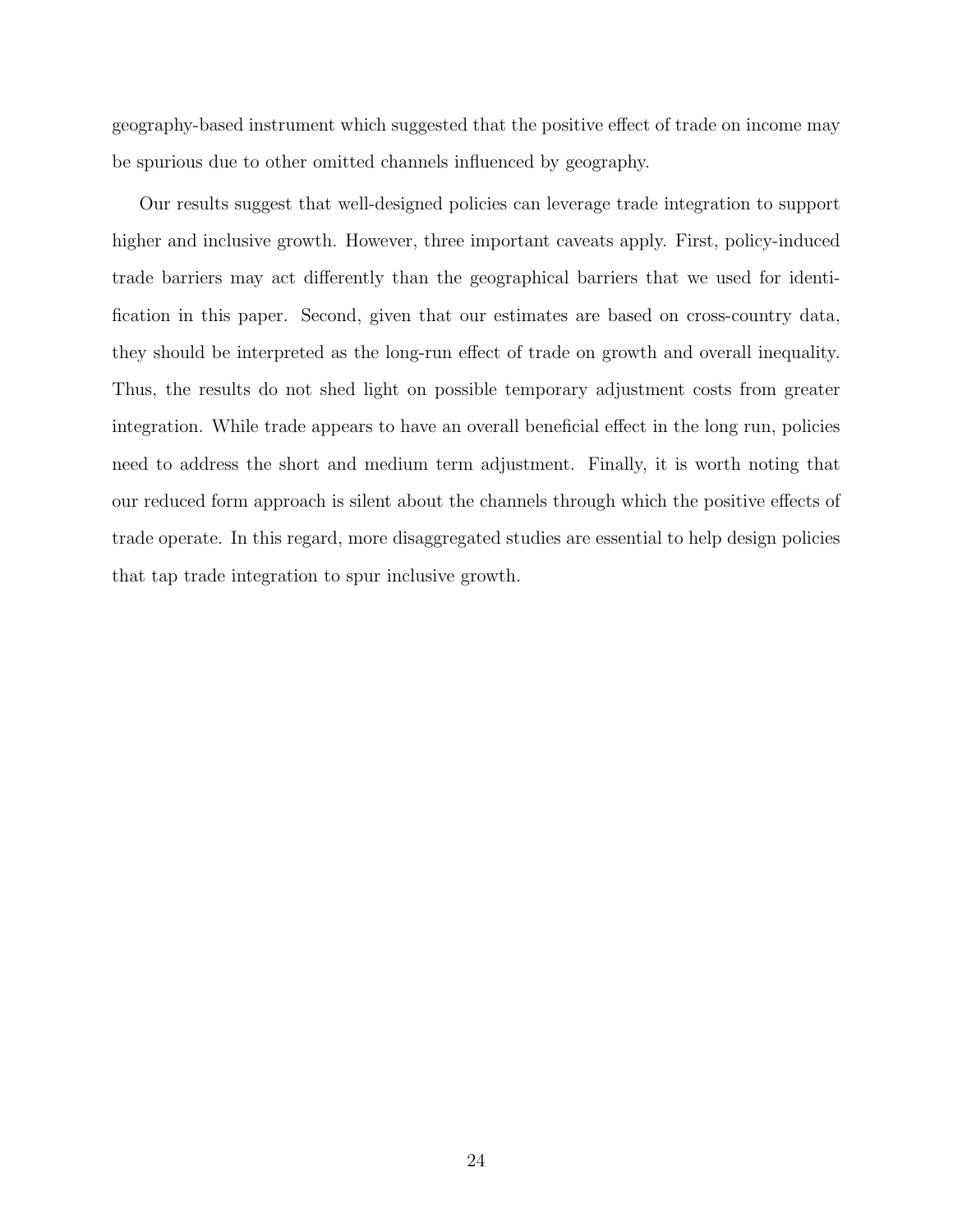# A Supplementary Figures



Figure 5: First stage regression including services trade

*Notes:* Coefficient and t-statistics of the goods-only instrument  $(\hat{T})$  in the first stage regression when including services trade in the openness measure.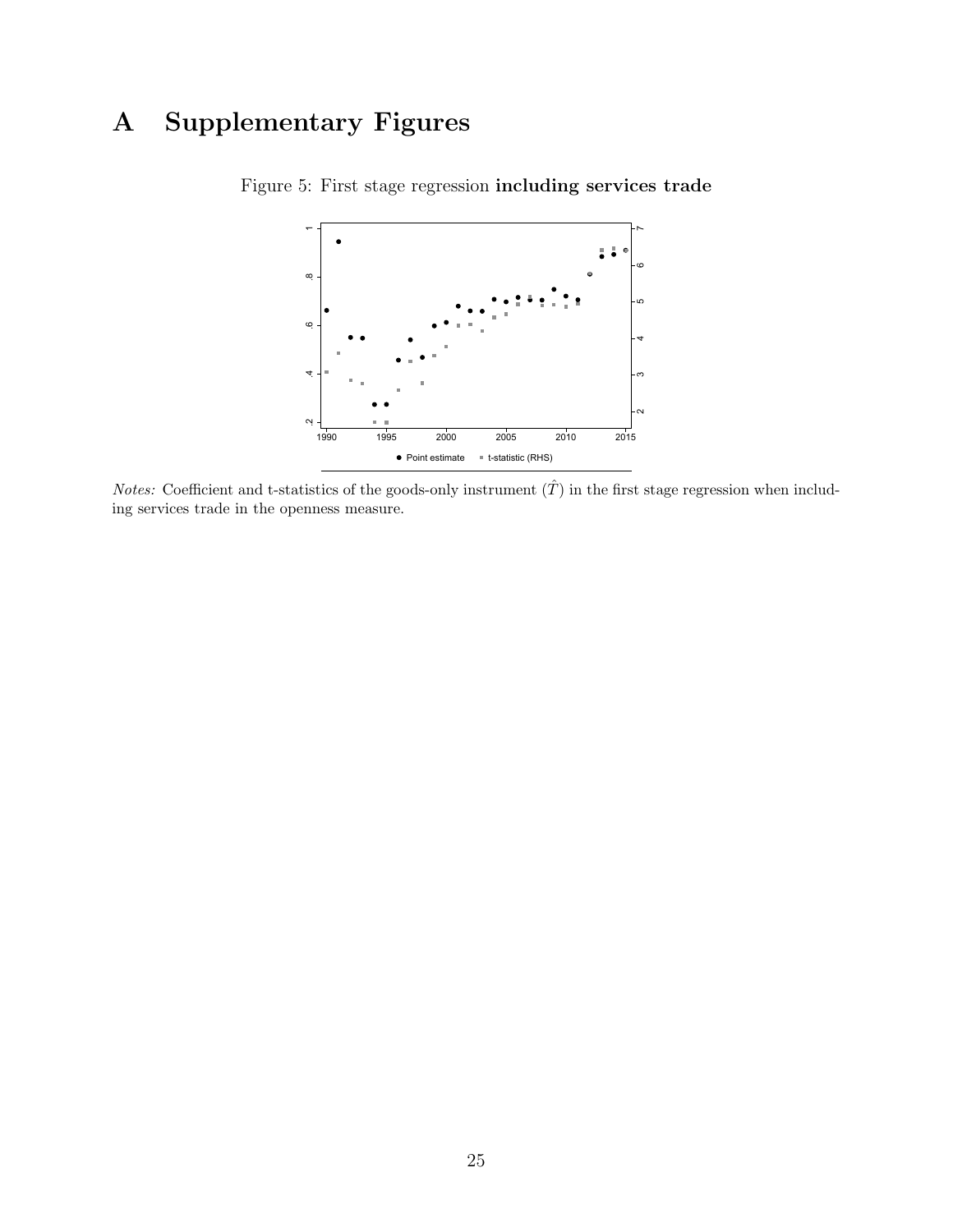

Figure 6: Effect of trade openness on real income and inequality (incl. services)

*Notes:* Results from IV estimation of the regression:  $O_i = a + bT_i + c_1 \ln N_i + c_2 \ln A_i + u_i$ , where  $T_i$  is trade openness *including services*, and  $N_i$  and  $A_i$  are population and area. For better readability, the figure only includes estimates that are significant at the 20% level (displayed confidence bands are still at 95% level). The figures show the estimated b coefficient on trade openness (dots) and the 95 percent confidence intervals (spikes). The number of countries in the sample is shown on the right axis (squares). Trade openness enters the regressions in decimal form. The dependent variables  $(O_i)$  in the four panels, respectively: log real GDP per capita (PPP-adjusted), log ratio of the average income of the top and bottom deciles in the population, and the market and net Gini coefficients on a 0-100 scale. The real incomes by decile are from the World Panel Income Distribution database (Lakner and Milanovic, 2015) and the Gini coefficients come from the Standardized World Income Inequality database (Solt, 2016).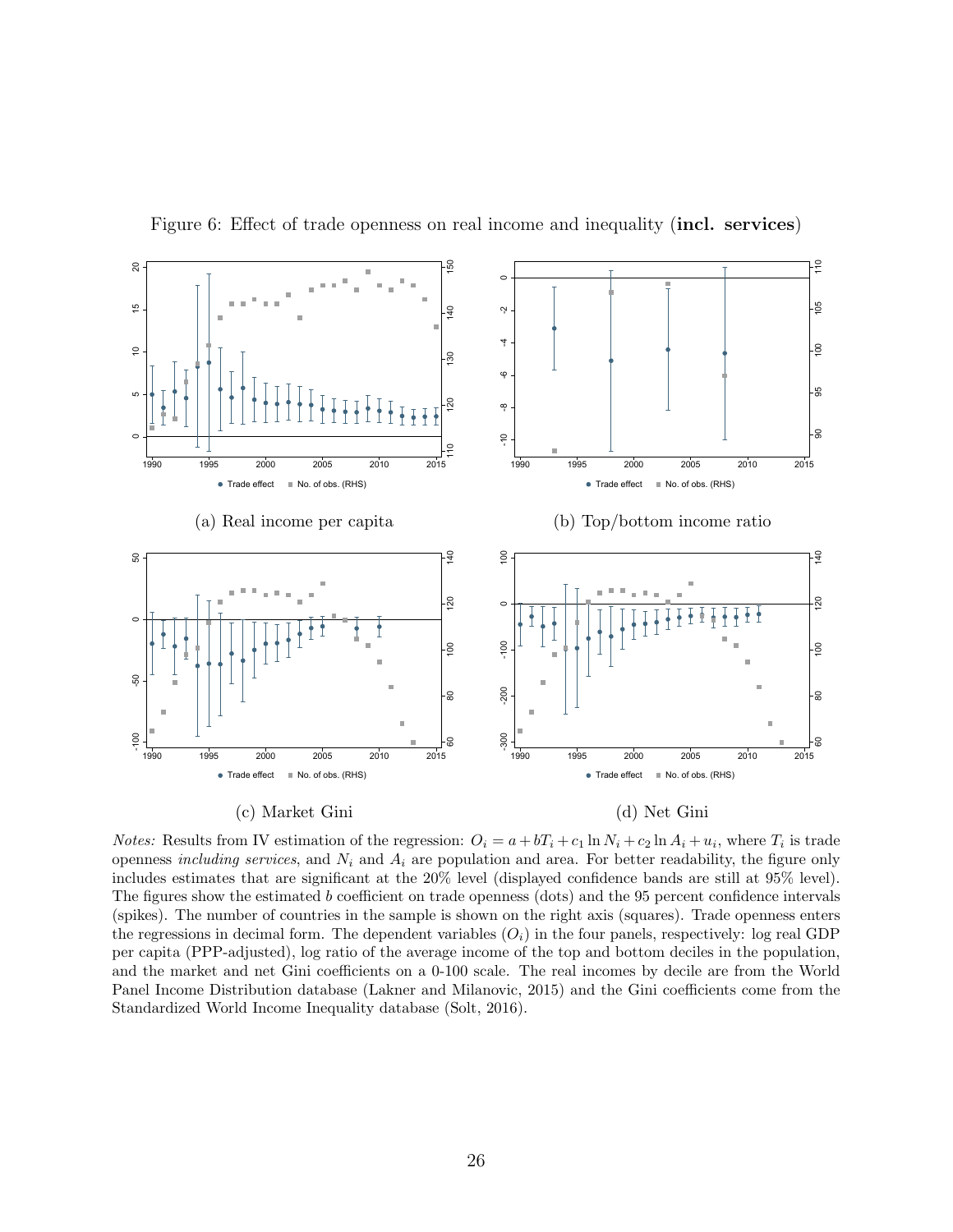

Figure 7: The FR trade instrument, climate and geography

Notes: Based on 2013 data.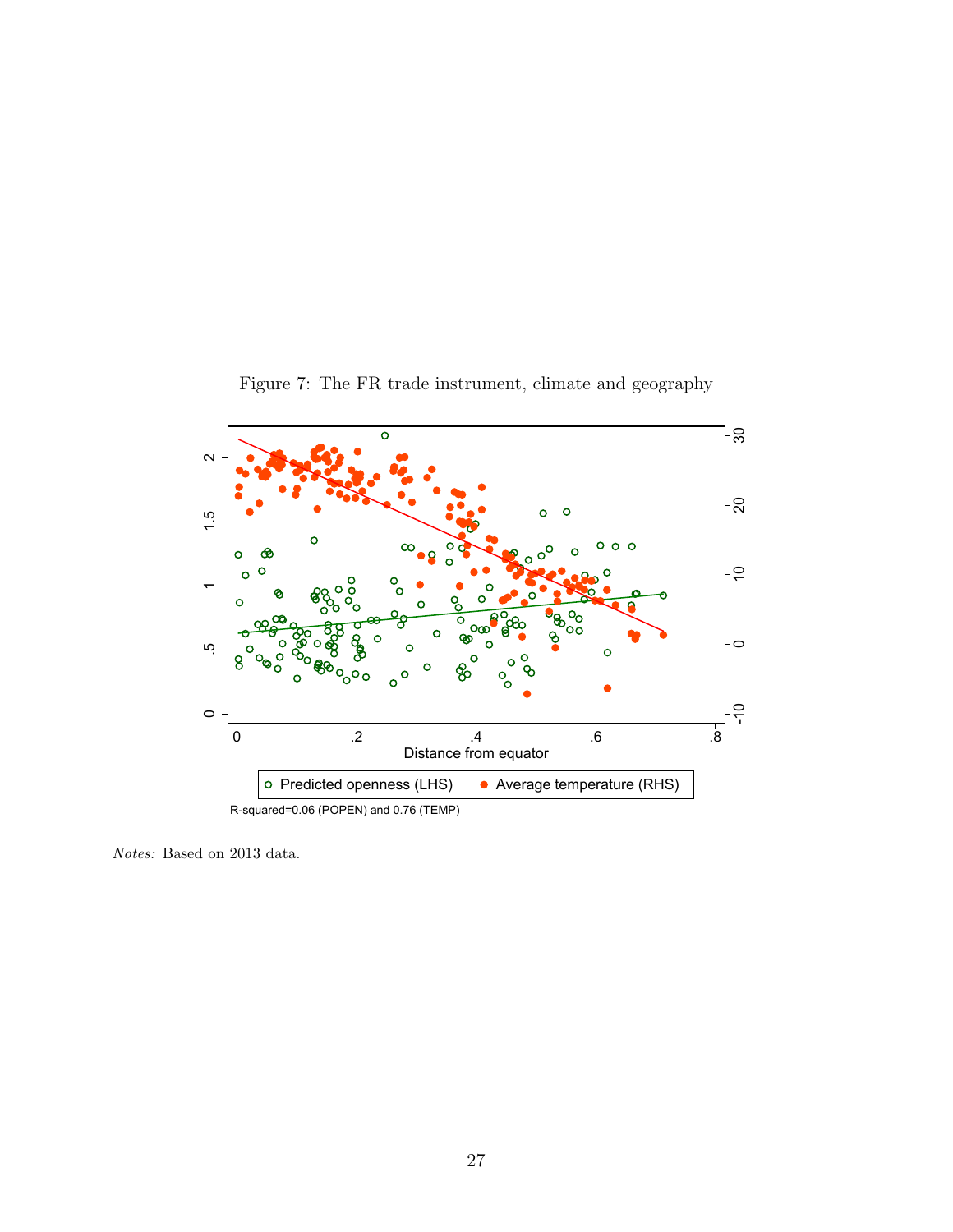

## Figure 8: Trade, institutions and exogenous geography

Notes: Based on 2013 data.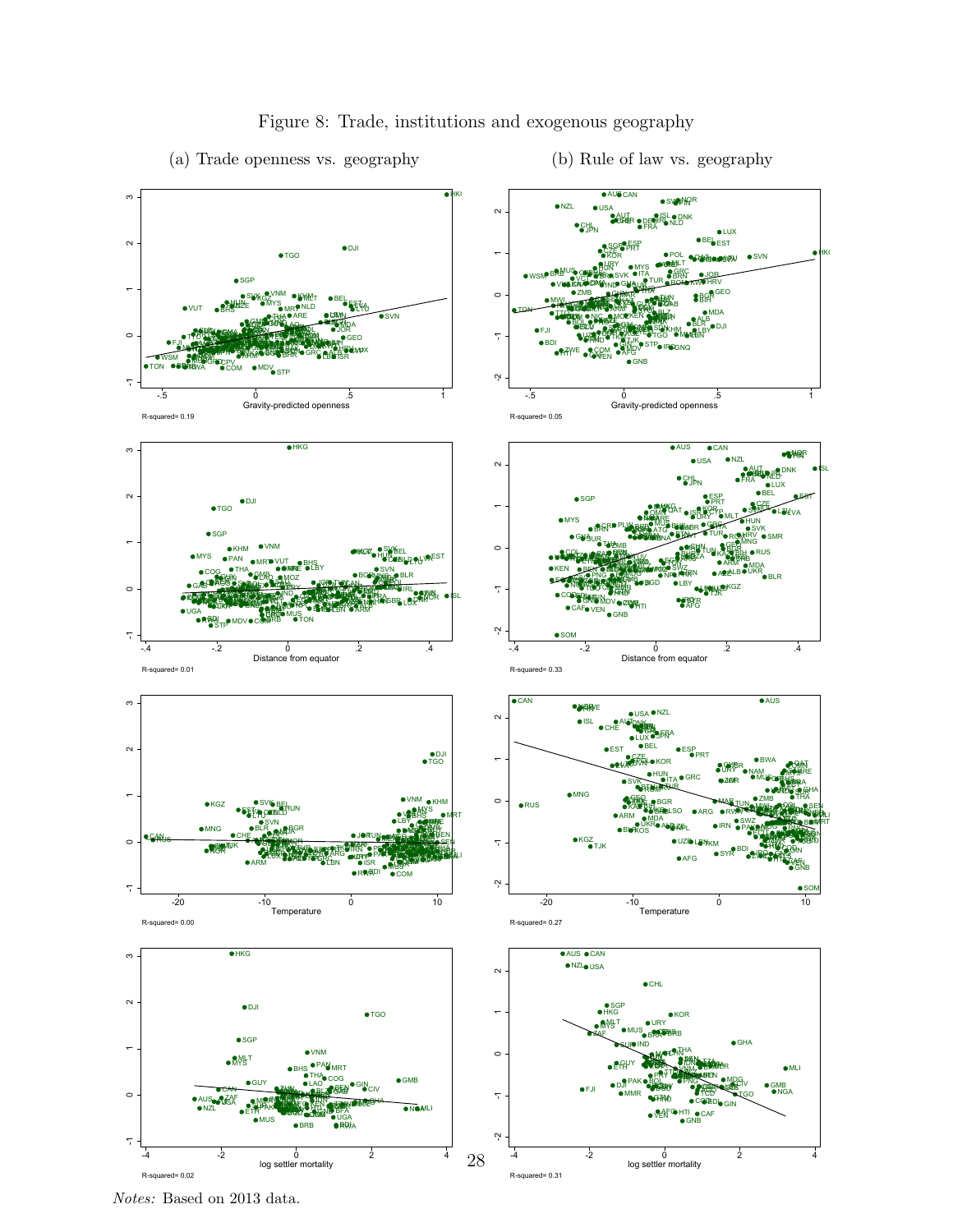

Figure 9: Effect of trade openness on real income and inequality (non-European countries)

Notes: The figure presents IV estimates for the effect of trade after including a Europe-dummy and its interactions in the baseline regression. The plotted coefficients refer to the non-European countries. Estimates for the European countries are generally highly insignificant. For better readability, the figure only includes estimates that are significant at the 20% level (displayed confidence bands are still at 95% level). For more details, see notes below Figure 3.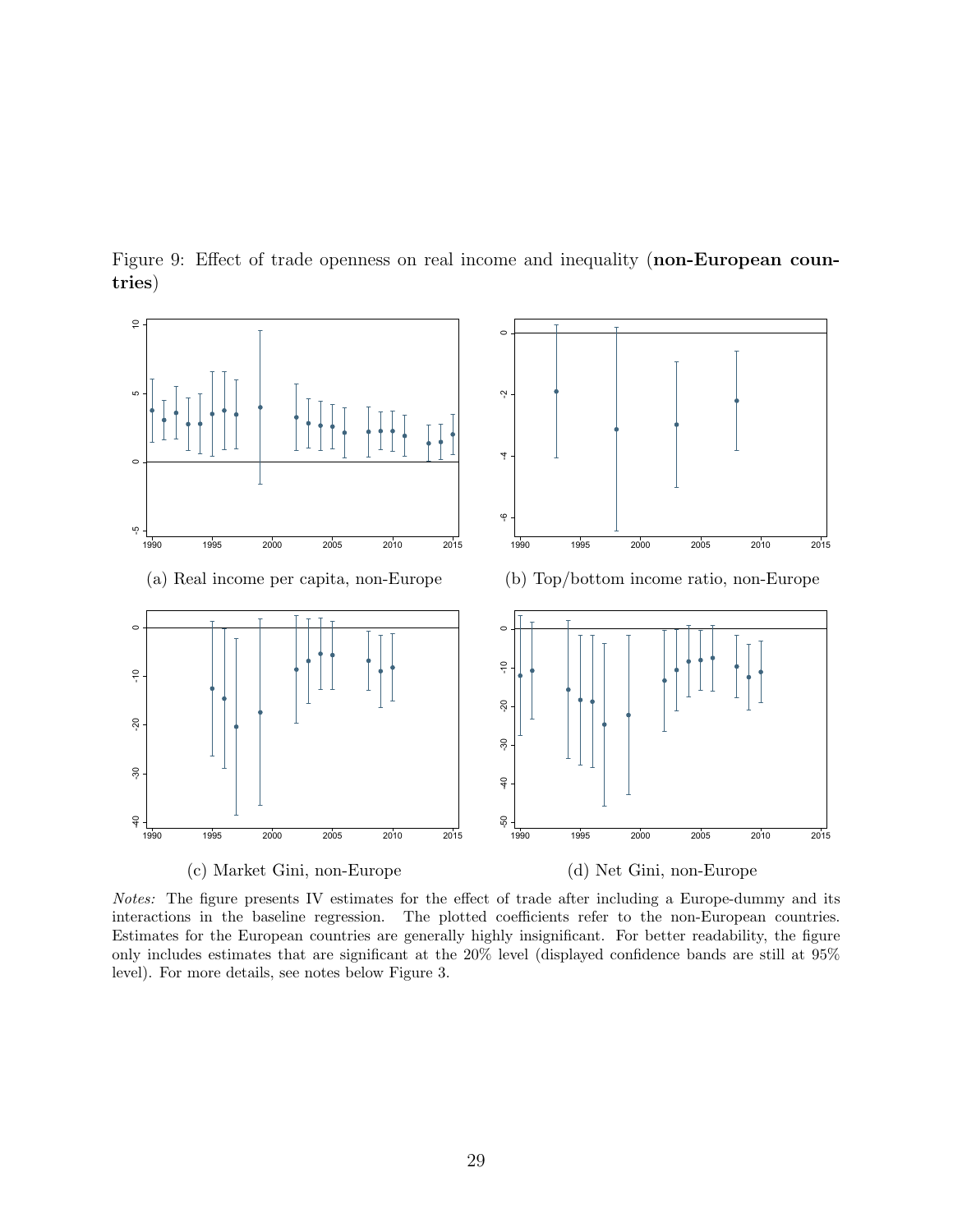Supplementary Tables B Supplementary Tables  $\mathbf{D}$ 

|                      |                       | ลิ                 | ලි                    | 4                                               | $\widehat{5}$                                              | $\widehat{6}$                                                |                                                                     | $\circ$                                                              | $\widehat{e}$                       | $\left( \frac{1}{10} \right)$                          | $\left(\frac{1}{1}\right)$                                 | (12)                  | $\left(\frac{13}{2}\right)$                                        | $\left( \frac{14}{2} \right)$               | (15)                                             |
|----------------------|-----------------------|--------------------|-----------------------|-------------------------------------------------|------------------------------------------------------------|--------------------------------------------------------------|---------------------------------------------------------------------|----------------------------------------------------------------------|-------------------------------------|--------------------------------------------------------|------------------------------------------------------------|-----------------------|--------------------------------------------------------------------|---------------------------------------------|--------------------------------------------------|
| Openness             | $3.955***$<br>(0.967) | (1.385)<br>4.059** | $2.228***$<br>(0.541) | $1.071**$<br>(1.327)                            | (2.300)<br>4.642                                           | (0.944)<br>$2.502**$                                         | $2.572***$<br>(0.686)                                               | $2.733**$<br>(1.021)                                                 | $1.383***$<br>(0.386)               | $3.282***$<br>(0.985)                                  | (1.816)<br>$\frac{863^*}{ }$                               | (0.756)<br>$2.049*$   | (1.068)<br>0.282                                                   | (0.720)<br>0.176                            | (0.554)<br>0.249                                 |
|                      |                       |                    |                       |                                                 |                                                            |                                                              |                                                                     |                                                                      |                                     |                                                        |                                                            |                       |                                                                    |                                             |                                                  |
| Ln of area           | 0.169                 | 0.260              | 0.110                 | (0.0788)                                        |                                                            | (0.0364)                                                     | $0.198**$<br>(0.0725)                                               | $0.270*$<br>(0.117)                                                  | $\frac{0.160^{*}}{(0.0636)}$        | $(0.154$ * $(0.0775)$                                  |                                                            |                       |                                                                    | $\binom{0.165}{0.117}$                      |                                                  |
|                      | (0.109)               | (0.170)            | (0.0931)              |                                                 | $0.0621$<br>$(0.144)$                                      |                                                              |                                                                     |                                                                      |                                     |                                                        | $(0.174$<br>$(0.120)$                                      | (1620.0000)           | (0.0842)                                                           |                                             | (0.146)                                          |
| Ln of pop.           | 0.0243                |                    | 0.234                 |                                                 |                                                            |                                                              |                                                                     |                                                                      |                                     |                                                        |                                                            |                       |                                                                    |                                             |                                                  |
|                      | (0.108)               | (0.151)            | (0.101)               | $\begin{array}{c} 0.131 \\ (0.120) \end{array}$ | (0.336)                                                    | $\frac{0.155}{(0.125)}$                                      | $(0.0607$<br>$(0.0720)$                                             | (0.0155)                                                             | (0.0279)                            | $\begin{array}{c} 0.0851 \\ (0.0893) \end{array}$      | $(0.244)$<br>$(0.190)$                                     | (0.100)               | (0.0593)                                                           | (0.1133)                                    | (0.119)                                          |
| Temperature          |                       |                    |                       | $0.0434***$                                     | $0.0459*$                                                  | $0.0632***$                                                  |                                                                     |                                                                      |                                     |                                                        |                                                            |                       |                                                                    |                                             |                                                  |
|                      |                       |                    |                       | (0.0151)                                        | (0.0225)                                                   | (0.0136)                                                     |                                                                     |                                                                      |                                     | (0.00203)                                              | (6.0209)                                                   | $-0.0153$<br>(0.0127) | $(0.0644$<br>$(0.0493)$                                            | $(0.0898$<br>$(0.0584)$                     | $\frac{0.0867}{(0.0516)}$                        |
| Rule of law          |                       |                    |                       |                                                 |                                                            |                                                              | $0.815***$                                                          | $0.769***$                                                           | $0.817***$                          | $0.875***$                                             | $0.870***$                                                 | $0.798***$            | $.924***$                                                          | $2.144***$<br>(0.641)                       | $2.121***$                                       |
|                      |                       |                    |                       |                                                 |                                                            |                                                              | (0.0913)                                                            | (0.134)                                                              | 0.0865                              | 0.0990                                                 | (0.157)                                                    | (0.112)               | (0.556)                                                            |                                             | (0.566)                                          |
| Observations         | 165                   | 165                | 165                   | 150                                             | $\frac{60}{20}$                                            |                                                              |                                                                     |                                                                      |                                     | $\frac{150}{2003}$                                     | <b>Sd</b>                                                  |                       | $\frac{77}{1003}$                                                  |                                             |                                                  |
| Year                 | 2003                  | 2008               | 2013                  | 2003                                            |                                                            |                                                              |                                                                     |                                                                      |                                     |                                                        |                                                            | $\frac{150}{2013}$    |                                                                    |                                             |                                                  |
| No. endog. vars.     |                       |                    |                       |                                                 |                                                            |                                                              |                                                                     |                                                                      |                                     |                                                        |                                                            |                       |                                                                    |                                             |                                                  |
| Weak ID test stat.   | 26.20                 | 10.52              | 38.72                 | 18.18                                           | $\begin{array}{c} 2008 \\ 1 \\ 5.467 \\ 16.38 \end{array}$ | $\frac{150}{2013}$<br>$\frac{1}{5}$ .76<br>$\frac{1}{5}$ .38 | $\begin{array}{c} 165 \\ 2003 \\ 103 \\ 23.20 \\ 16.38 \end{array}$ | $\begin{array}{c} 165 \\ 2008 \\ -146 \\ 9.146 \\ 16.38 \end{array}$ | $\frac{165}{2013}$<br>2013<br>35.38 | $\begin{array}{c} 18.15 \\ 16.38 \\ 5.530 \end{array}$ | $\begin{array}{c} 2008 \\ 1 \\ 5.612 \\ 16.38 \end{array}$ | 15.49<br>16.38        | $\begin{array}{c}\n 2 \\  3.900 \\  7.030 \\  8.300\n \end{array}$ | $\frac{77}{2008}$<br>2008<br>4.235<br>7.030 | $\frac{7}{2}$<br>2013<br>4.953<br>7.030<br>7.030 |
| Ho:t-test size>10pct | 16.38                 | 16.38              | 16.38                 | 16.38                                           |                                                            |                                                              |                                                                     |                                                                      |                                     |                                                        |                                                            |                       |                                                                    |                                             |                                                  |
| Ho:t-test size>25pct | 5.530                 | 5.530              | 5.530                 | 5.530                                           | 5.530                                                      | 5.530                                                        | 5.530                                                               | 5.530                                                                | 5.530                               |                                                        | 5.530                                                      | 5.530                 |                                                                    | 3.630                                       |                                                  |

Table 2: Trade's impact on income: Robustness to climate and institutions Table 2: Trade's impact on income: Robustness to climate and institutions  $\frac{1607-1685 \text{ } 8806 \times 250 \text{ }$  and  $\frac{1}{2}$  and  $\frac{1}{2}$  and  $\frac{1}{2}$  and  $\frac{1}{2}$  and  $\frac{1}{2}$  and  $\frac{1}{2}$  and  $\frac{1}{2}$  and  $\frac{1}{2}$  and  $\frac{1}{2}$  and  $\frac{1}{2}$  and  $\frac{1}{2}$  and  $\frac{1}{2}$  and  $\frac{1}{2}$  and Notes: The dependent variable is log real GDP per capita (PPP-adjusted). Each column presents a cross-country regression for the year indicated. Trade openness is treated as an endogenous regressor in all The table reports the Cragg and Donald (1993) test statistic for weak instruments; the 5 percent critical values for two null hypotheses about the size distortion of the standard t-test are also shown as tabulated specifications, and it is instrumented by the geography-predicted trade share as in Frankel and Romer (1999). The Rule of Law (a measure of institutional quality) is treated as endogenous in columns (12)-(15) where the log settler mortality rate is used as an additional instrument following Acemoglu, Johnson and Robinson (2001). Area, population and average temperature always enter as exogenous control variables. in Stock and Yogo (2005). Standard errors in parentheses. \*  $p < 0.05$ , \*\*  $p < 0.01$ , \*\*\*  $p < 0.001$ .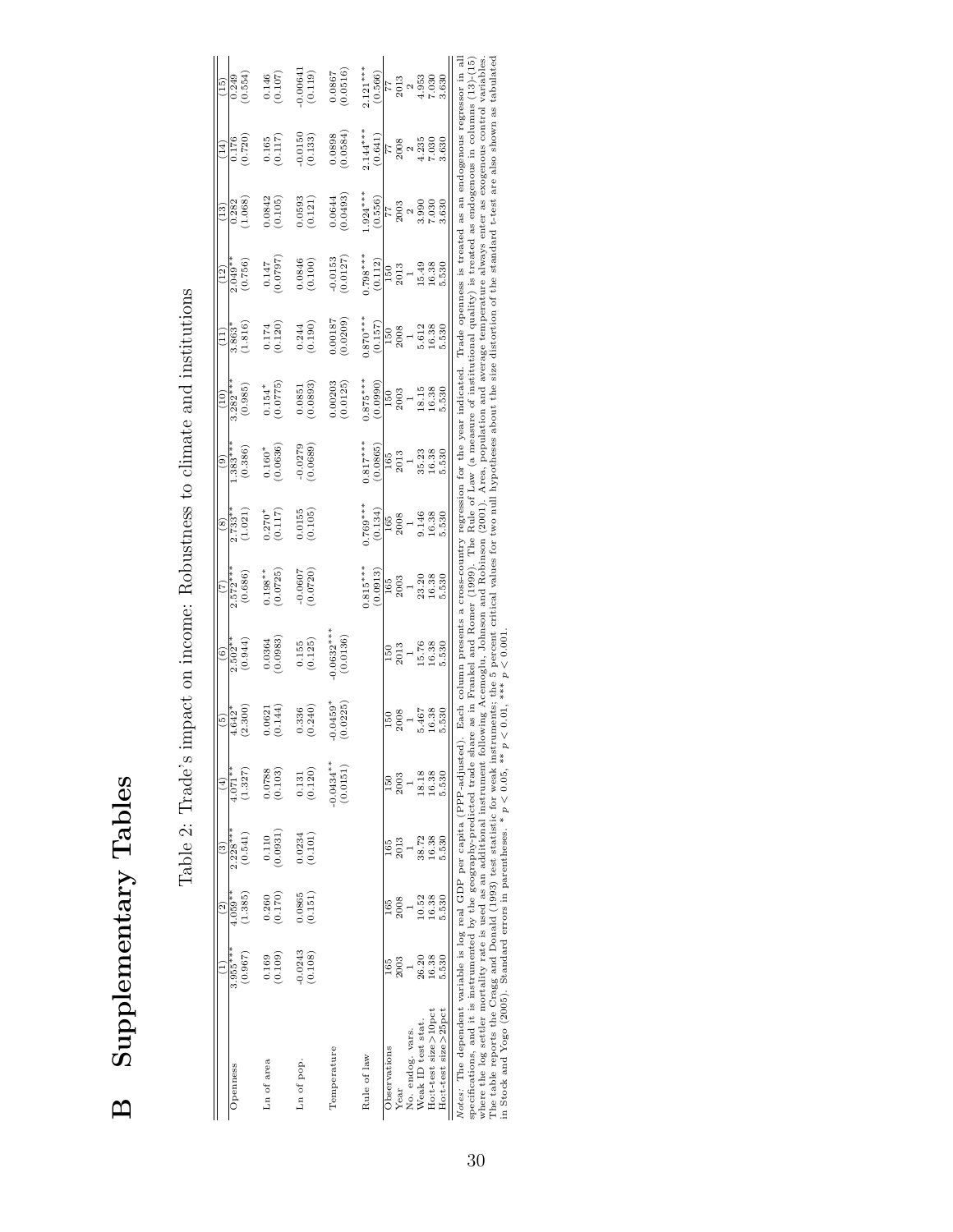| s contest to the contest of the contest of the contest of the contest of the contest of the contest of the contest of the contest of the contest of the contest of the contest of the contest of the contest of the contest of<br>I<br>֖֖֖֖֖֖֖֧ׅ֖ׅ֪֪֪ׅ֪֪ׅ֪֧֪֧֪֧֪֧֚֚֚֚֚֚֚֚֚֚֚֚֚֚֚֚֚֚֚֚֚֬֝֬֝֓֓֬֝֬֝֬֝֬֝֬<br>۶)<br>ا |
|------------------------------------------------------------------------------------------------------------------------------------------------------------------------------------------------------------------------------------------------------------------------------------------------------------------|
| - こうしゃ - キャキャキャキャキャキャー くしゃ くうさく こうしょう うらこく こうしょう こうこうしょう                                                                                                                                                                                                                                                         |
| j<br>)<br>l                                                                                                                                                                                                                                                                                                      |
| i<br>J<br>$5 - 2$                                                                                                                                                                                                                                                                                                |
| j<br>i<br>ĺ<br>I                                                                                                                                                                                                                                                                                                 |
| -<br>F<br>l                                                                                                                                                                                                                                                                                                      |

|                                                                                                                                                                                             |                       | $\overline{c}$      | ලි                    |                                                                         | $\widehat{5}$                                                                  | $\widehat{\circ}$                                                                                                                   | E                                              | $\circ$                                       | $\widehat{e}$                                    | $\left( \frac{1}{10} \right)$                     |                                                 | (12)                                                                     | $^{(13)}$                                      | (14)                                                                                           | (15)                                              |
|---------------------------------------------------------------------------------------------------------------------------------------------------------------------------------------------|-----------------------|---------------------|-----------------------|-------------------------------------------------------------------------|--------------------------------------------------------------------------------|-------------------------------------------------------------------------------------------------------------------------------------|------------------------------------------------|-----------------------------------------------|--------------------------------------------------|---------------------------------------------------|-------------------------------------------------|--------------------------------------------------------------------------|------------------------------------------------|------------------------------------------------------------------------------------------------|---------------------------------------------------|
| Openness                                                                                                                                                                                    | $3.955***$<br>(0.967) | (1.385)<br>$4.059*$ | $2.228***$<br>(0.541) | $\frac{0.282}{(1.068)}$                                                 | (0.720)<br>0.176                                                               | (0.554)                                                                                                                             | (1.105)<br>0.734                               | (0.680)<br>$-0.580$                           | (0.519)<br>$-0.436$                              | (0.998)<br>$3.029*$                               | (1.870)<br>$3.696*$                             | (0.790)<br>$1.817*$                                                      | $\frac{0.223}{0.744}$                          | (0.510)<br>0.0551                                                                              | (0.447)<br>0.175                                  |
| Ln of area                                                                                                                                                                                  | (0.109)<br>0.169      | (0.170)<br>0.260    | (0.0931)<br>0.110     | $\begin{array}{c} 0.0842 \\ (0.105) \end{array}$                        | $\frac{0.165}{(0.117)}$                                                        | $\frac{0.146}{(0.107)}$                                                                                                             | $\begin{array}{c} 0.0871 \\ 0.106 \end{array}$ | $\begin{array}{c} 0.111 \\ 0.102 \end{array}$ | $\begin{array}{c} 0.123 \\ (0.0993) \end{array}$ | 0.0799<br>$0.179*$                                | $\begin{array}{c} 0.198 \\ (0.123) \end{array}$ | (0.0908)<br>$0.203*$                                                     | 0.0733<br>0.0672                               | $\begin{array}{c} 0.116 \\ (0.0818) \end{array}$                                               | $\frac{0.125}{(0.0871)}$                          |
| Ln of pop.                                                                                                                                                                                  | 0.0243<br>(0.108)     | 0.865<br>(0.151)    | 0.0234<br>(0.101)     | (0.0593)                                                                | $-0.0150$<br>(0.133)                                                           | 0.0064<br>(0.119)                                                                                                                   | (0.119)                                        | $-0.134$<br>$(0.121)$                         | (0.121)                                          | $\begin{array}{c} 0.0703 \\ (0.0892) \end{array}$ | $(0.224)$<br>$(0.196)$                          | (0.105)                                                                  | 0.0227<br>(7780.0)                             | $-0.0648$<br>$(0.0942)$                                                                        | (6260.0)<br>0.0362                                |
| Temperature                                                                                                                                                                                 |                       |                     |                       | $(0.0644$<br>$(0.0493)$                                                 | 0.0584<br>0.0898                                                               | $\begin{array}{c} 0.0867 \\ 0.0516 \end{array}$                                                                                     |                                                |                                               |                                                  | 0.0166<br>(0.0184)                                | $\begin{array}{c} 0.0121 \\ 0.0284 \end{array}$ | (0.00920)                                                                | 0.00354<br>(0.0304)                            | $\begin{array}{c} 0.0128 \\ (0.0394) \end{array}$                                              | $\begin{array}{c} 0.0417 \\ (0.0532) \end{array}$ |
| Rule of law                                                                                                                                                                                 |                       |                     |                       | $1.924***$<br>(0.556)                                                   | $2.144***$<br>(0.641)                                                          | $2.121***$<br>(0.566)                                                                                                               |                                                |                                               |                                                  | $.155***$<br>(0.279)                              | $1.056*$<br>(0.424)                             | $.207***$<br>(0.358)                                                     | $0.049**$<br>(0.334)                           | $1.195***$<br>(0.433)                                                                          | 1.561*<br>(0.620)                                 |
| Observations<br>Year                                                                                                                                                                        | 2003                  | 2008<br>165         | 2013<br>165           | 2003<br>77                                                              | $\begin{array}{r} \hline 77 \\ 2008 \\ 2 \\ \hline 10 \text{GBM4} \end{array}$ | 77                                                                                                                                  |                                                |                                               | 2013                                             | 2003<br><b>150</b>                                | 2008<br>150                                     | $\begin{array}{c} 150 \\ 2013 \end{array}$                               | $\frac{77}{2003}$<br>DISTEC<br>DISTEC<br>4.746 | $\frac{77}{2008}$                                                                              | $\frac{77}{71}$<br>2013<br>DISTEQ<br>2.429        |
| No. endog. vars.                                                                                                                                                                            |                       |                     |                       | $\mathfrak{a}$                                                          |                                                                                | $\begin{array}{c} 2013 \\ 2 \\ \text{LOGEM} \end{array}$                                                                            | $\frac{2003}{1}$                               |                                               |                                                  | 2<br>DISTEC                                       | $\sim$                                          |                                                                          |                                                |                                                                                                |                                                   |
| Instrument for ROL                                                                                                                                                                          |                       |                     |                       |                                                                         |                                                                                |                                                                                                                                     | ï                                              |                                               |                                                  |                                                   | <b>JELEST</b>                                   | $\begin{array}{c} \text{2} \\ \text{DISTEC} \\ \text{5.438} \end{array}$ |                                                | <b>JHISIC</b>                                                                                  |                                                   |
| Weak ID test stat.                                                                                                                                                                          | 26.20                 | 0.52                | 38.72                 |                                                                         | 4.235                                                                          | 4.953                                                                                                                               | $\frac{18.08}{16.38}$                          | 24.59                                         | 35.95                                            | 7.439                                             | 2.383                                           |                                                                          |                                                | 4.249                                                                                          |                                                   |
| Ho:t-test size>25pct<br>Ho:t-test size>10pct                                                                                                                                                | 16.38<br>5.530        | 5.530<br>16.38      | 16.38<br>5.530        | $\begin{array}{c} \text{LOGEM4} \\ 3.990 \\ 7.030 \\ 3.630 \end{array}$ | 7.030<br>3.630                                                                 | 7.030<br>3.630                                                                                                                      | 5.530                                          | 16.38<br>.530                                 | 6.38<br>5.530                                    | 7.030<br>3.630                                    | 3.630<br>7.030                                  | 7.030<br>3.630                                                           | 7.030<br>3.630                                 | 7.030<br>3.630                                                                                 | 7.030<br>3.630                                    |
| enerifications and it is instrumented by the geography-predicted trade share as in Frankel and Bomer (1999).<br><i>Notes:</i> The dependent variable is log real GDP per capita $(PPP-adj)$ |                       |                     |                       | usted)                                                                  |                                                                                | Each column presents a cross-country regression for the year indicated. Trade openness is treated as an endogenous regressor in all |                                                |                                               |                                                  |                                                   |                                                 |                                                                          |                                                | The Bule of Law (a measure of institutional cuality) is also treated as endocenous: in columns |                                                   |

specifications, and it is instrumented by the geography-predicted trade share as in Frankel and Romer (1999). The Rule of Law (a measure of institutional quality) is also treated as endogenous: in columns  $(4)-(6)$  we use the log settler mortality rate (LOGEM4) as an additional instrument following Acemoglu, Johnson and Robinson (2001), while in columns (10)-(15) we use distance from the equator (DISTEQ) as an additional instrument following Hall and Jones (1999). Area, population and average temperature always enter as exogenous control variables. The table reports the Cragg and Donald (1993) test statistic for weak instruments; the 5 percent critical values for two null hypotheses about the size distortion of the standard t-test are also shown as tabulated in Stock and Yogo (2005). Standard errors in parentheses. specincations, and it is instrumented by the geography-predicted trade share sin Frankel and Romer (1999). The Rule of Law (a measure of institutional quality) is also tract as "experiment of instrument of  $(4)$ -(6) we us  ${}^*p < 0.05, {}^*{}^*p < 0.01, {}^*{}^*{}^*p < 0.001.$ 

|            | i                                                                                                                                                                                                                                                                                                                                                |
|------------|--------------------------------------------------------------------------------------------------------------------------------------------------------------------------------------------------------------------------------------------------------------------------------------------------------------------------------------------------|
|            |                                                                                                                                                                                                                                                                                                                                                  |
|            |                                                                                                                                                                                                                                                                                                                                                  |
|            |                                                                                                                                                                                                                                                                                                                                                  |
|            |                                                                                                                                                                                                                                                                                                                                                  |
|            |                                                                                                                                                                                                                                                                                                                                                  |
|            |                                                                                                                                                                                                                                                                                                                                                  |
|            |                                                                                                                                                                                                                                                                                                                                                  |
|            |                                                                                                                                                                                                                                                                                                                                                  |
|            |                                                                                                                                                                                                                                                                                                                                                  |
|            |                                                                                                                                                                                                                                                                                                                                                  |
|            |                                                                                                                                                                                                                                                                                                                                                  |
|            |                                                                                                                                                                                                                                                                                                                                                  |
|            |                                                                                                                                                                                                                                                                                                                                                  |
|            |                                                                                                                                                                                                                                                                                                                                                  |
|            |                                                                                                                                                                                                                                                                                                                                                  |
|            |                                                                                                                                                                                                                                                                                                                                                  |
|            |                                                                                                                                                                                                                                                                                                                                                  |
|            |                                                                                                                                                                                                                                                                                                                                                  |
|            |                                                                                                                                                                                                                                                                                                                                                  |
|            |                                                                                                                                                                                                                                                                                                                                                  |
|            |                                                                                                                                                                                                                                                                                                                                                  |
|            |                                                                                                                                                                                                                                                                                                                                                  |
|            |                                                                                                                                                                                                                                                                                                                                                  |
|            | ֖֖֖֖֖֧֧֧֚֚֚֚֚֚֚֚֚֚֚֚֚֚֚֚֚֚֚֚֡֝֟֓֡֞֟֓֡֞֟֓֡֟֓֞֟֓֡֟֓֞֟֡֡֬֝֬                                                                                                                                                                                                                                                                                         |
|            | I<br>j                                                                                                                                                                                                                                                                                                                                           |
|            |                                                                                                                                                                                                                                                                                                                                                  |
|            |                                                                                                                                                                                                                                                                                                                                                  |
|            |                                                                                                                                                                                                                                                                                                                                                  |
|            |                                                                                                                                                                                                                                                                                                                                                  |
|            |                                                                                                                                                                                                                                                                                                                                                  |
|            |                                                                                                                                                                                                                                                                                                                                                  |
|            |                                                                                                                                                                                                                                                                                                                                                  |
|            | くてく くうせき                                                                                                                                                                                                                                                                                                                                         |
|            |                                                                                                                                                                                                                                                                                                                                                  |
|            |                                                                                                                                                                                                                                                                                                                                                  |
|            |                                                                                                                                                                                                                                                                                                                                                  |
|            |                                                                                                                                                                                                                                                                                                                                                  |
|            |                                                                                                                                                                                                                                                                                                                                                  |
| ĺ          |                                                                                                                                                                                                                                                                                                                                                  |
|            |                                                                                                                                                                                                                                                                                                                                                  |
|            |                                                                                                                                                                                                                                                                                                                                                  |
|            |                                                                                                                                                                                                                                                                                                                                                  |
|            |                                                                                                                                                                                                                                                                                                                                                  |
|            |                                                                                                                                                                                                                                                                                                                                                  |
|            |                                                                                                                                                                                                                                                                                                                                                  |
|            |                                                                                                                                                                                                                                                                                                                                                  |
|            |                                                                                                                                                                                                                                                                                                                                                  |
|            |                                                                                                                                                                                                                                                                                                                                                  |
|            |                                                                                                                                                                                                                                                                                                                                                  |
|            |                                                                                                                                                                                                                                                                                                                                                  |
|            |                                                                                                                                                                                                                                                                                                                                                  |
|            |                                                                                                                                                                                                                                                                                                                                                  |
|            |                                                                                                                                                                                                                                                                                                                                                  |
|            |                                                                                                                                                                                                                                                                                                                                                  |
|            |                                                                                                                                                                                                                                                                                                                                                  |
|            |                                                                                                                                                                                                                                                                                                                                                  |
|            |                                                                                                                                                                                                                                                                                                                                                  |
|            |                                                                                                                                                                                                                                                                                                                                                  |
|            |                                                                                                                                                                                                                                                                                                                                                  |
|            |                                                                                                                                                                                                                                                                                                                                                  |
|            |                                                                                                                                                                                                                                                                                                                                                  |
|            |                                                                                                                                                                                                                                                                                                                                                  |
|            | where the condition of the condition of the condition of the condition of the condition of the condition of the condition of the condition of the condition of the condition of the condition of the condition of the conditio<br>- 10.1400 cm - 10.4400 cm - 10.0410 cm - 10.0410 cm - 10.0410 cm - 10.0410 cm - 10.0410 cm - 10.0410 cm - 10.0 |
|            |                                                                                                                                                                                                                                                                                                                                                  |
|            |                                                                                                                                                                                                                                                                                                                                                  |
|            |                                                                                                                                                                                                                                                                                                                                                  |
|            |                                                                                                                                                                                                                                                                                                                                                  |
|            |                                                                                                                                                                                                                                                                                                                                                  |
|            | 50000                                                                                                                                                                                                                                                                                                                                            |
|            |                                                                                                                                                                                                                                                                                                                                                  |
|            |                                                                                                                                                                                                                                                                                                                                                  |
|            |                                                                                                                                                                                                                                                                                                                                                  |
|            |                                                                                                                                                                                                                                                                                                                                                  |
|            |                                                                                                                                                                                                                                                                                                                                                  |
|            |                                                                                                                                                                                                                                                                                                                                                  |
|            |                                                                                                                                                                                                                                                                                                                                                  |
|            |                                                                                                                                                                                                                                                                                                                                                  |
|            |                                                                                                                                                                                                                                                                                                                                                  |
|            |                                                                                                                                                                                                                                                                                                                                                  |
|            |                                                                                                                                                                                                                                                                                                                                                  |
|            |                                                                                                                                                                                                                                                                                                                                                  |
|            |                                                                                                                                                                                                                                                                                                                                                  |
|            |                                                                                                                                                                                                                                                                                                                                                  |
|            |                                                                                                                                                                                                                                                                                                                                                  |
|            |                                                                                                                                                                                                                                                                                                                                                  |
|            |                                                                                                                                                                                                                                                                                                                                                  |
|            |                                                                                                                                                                                                                                                                                                                                                  |
| l          |                                                                                                                                                                                                                                                                                                                                                  |
|            |                                                                                                                                                                                                                                                                                                                                                  |
|            |                                                                                                                                                                                                                                                                                                                                                  |
|            |                                                                                                                                                                                                                                                                                                                                                  |
|            |                                                                                                                                                                                                                                                                                                                                                  |
|            | i                                                                                                                                                                                                                                                                                                                                                |
|            |                                                                                                                                                                                                                                                                                                                                                  |
|            |                                                                                                                                                                                                                                                                                                                                                  |
|            |                                                                                                                                                                                                                                                                                                                                                  |
|            |                                                                                                                                                                                                                                                                                                                                                  |
|            |                                                                                                                                                                                                                                                                                                                                                  |
| :<br> <br> | $\frac{1}{2}$                                                                                                                                                                                                                                                                                                                                    |

|                                                                                                                                                                                                                                                                                                                                                                                                |                     | ୍ର                  | $\widehat{3}$       | $\left( 4\right)$                | $\widehat{5}$                                                                                                                                                                                                                                                                                                                                                                                                              | $\hat{6}$                 | $\widehat{C}$          | $\circ$             | ම                   | $\frac{10}{1}$         | $\left(11\right)$      | (12)                             | $\left($ 13)                                      | (14)                  | $\begin{pmatrix} 15 \\ 0 \end{pmatrix}$       |
|------------------------------------------------------------------------------------------------------------------------------------------------------------------------------------------------------------------------------------------------------------------------------------------------------------------------------------------------------------------------------------------------|---------------------|---------------------|---------------------|----------------------------------|----------------------------------------------------------------------------------------------------------------------------------------------------------------------------------------------------------------------------------------------------------------------------------------------------------------------------------------------------------------------------------------------------------------------------|---------------------------|------------------------|---------------------|---------------------|------------------------|------------------------|----------------------------------|---------------------------------------------------|-----------------------|-----------------------------------------------|
| Openness                                                                                                                                                                                                                                                                                                                                                                                       | (2.949)<br>$-6.036$ | (1.536)<br>4.349    | (4.552)<br>$-6.356$ | (1.909)<br>$-3.989$              | (1.175)<br>$\frac{3.317}{ }$                                                                                                                                                                                                                                                                                                                                                                                               | $-4.658$<br>(3.236)       | (3.295)<br>$-5.954$    | (1.739)<br>$-4.322$ | (4.509)<br>$-5.854$ | (1.925)<br>3.961       | (1.159)<br>$3.252*$    | (2.874)<br>$-4.367$              | (2.802)<br>$-4.\overline{243}$                    | (2.884)<br>$-4.63$    | 1.747<br>$-2.574$                             |
| Ln of area                                                                                                                                                                                                                                                                                                                                                                                     | (0.226)<br>$-0.268$ | (0.161)<br>$-0.309$ | (0.575)<br>$-0.632$ | (0.101)<br>0.136                 | 0.0857<br>(0.101)                                                                                                                                                                                                                                                                                                                                                                                                          | $-0.0970$<br>(0.255)      | $-0.265$<br>(0.230)    | $-0.308$<br>(0.168) | $-0.588$<br>(0.551) | (0.101)<br>0.134       | 0.0895<br>0.0999       | (0.258)<br>$-0.140$              | $\frac{0.106}{(0.184)}$                           | $-0.279$<br>$(0.299)$ | $\frac{0.180}{0.251}$                         |
| Ln of pop.                                                                                                                                                                                                                                                                                                                                                                                     | (0.179)<br>$-0.280$ | 0.0493<br>(0.127)   | (0.248)<br>$-0.148$ | $-0.466**$<br>(0.169)            | 0.0978<br>$-0.181$                                                                                                                                                                                                                                                                                                                                                                                                         | $-0.308$<br>(0.213)       | (0.185)                | 0.0488<br>(0.127)   | (0.232)<br>$-0.138$ | $0.463**$<br>(0.171)   | 0.0970<br>$-0.173$     | (0.186)<br>$-0.256$              | (0.204)<br>$0.439*$                               | $-0.208$<br>$(0.235)$ | $-0.463$<br>$(0.292)$                         |
| Temperature                                                                                                                                                                                                                                                                                                                                                                                    |                     |                     |                     | 0.0163<br>0.0267                 | 0.0128)<br>0.0188                                                                                                                                                                                                                                                                                                                                                                                                          | 0.00463<br>(0.0322)       |                        |                     |                     | (0.0172)<br>0.257      | (0.0142)<br>0.0152     | $(0.0243)$<br>$(0.0407)$         | $\begin{array}{c} 0.0788 \\ (0.0846) \end{array}$ | (0.147)<br>0.135      | $\begin{array}{c} 0.189 \\ 0.204 \end{array}$ |
| Rule of law                                                                                                                                                                                                                                                                                                                                                                                    |                     |                     |                     |                                  |                                                                                                                                                                                                                                                                                                                                                                                                                            |                           | (0.224)                | 0.00836<br>(0.162)  | 0.0937<br>(0.260)   | 0.0197<br>0.132        | 0.0658<br>(0.112)      | $-0.313$<br>0.259)               | 1.003<br>0.713                                    | $\frac{2.329}{2.148}$ | (2.585)<br>2.596                              |
| Observations                                                                                                                                                                                                                                                                                                                                                                                   |                     |                     |                     | $^{109}$                         |                                                                                                                                                                                                                                                                                                                                                                                                                            | 105                       | 115                    | 122                 | $\overline{101}$    | 109                    | 119                    | 105                              | 56                                                | $\frac{62}{2003}$     | $\frac{52}{2008}$                             |
| No. endog. vars.<br>Year                                                                                                                                                                                                                                                                                                                                                                       | 1998                | 2003                | 2008                | 1998<br>$\overline{\phantom{0}}$ | 2003<br>$\overline{a}$                                                                                                                                                                                                                                                                                                                                                                                                     | $\frac{2008}{1}$<br>2.219 | 1998<br>$\overline{a}$ | 2003                | 2008                | 1998<br>$\overline{a}$ | 2003<br>$\overline{a}$ | 2008<br>$\overline{\phantom{a}}$ | 1998<br>$\frac{2}{1.521}$                         | $\frac{2}{0.969}$     |                                               |
| Weak ID test stat                                                                                                                                                                                                                                                                                                                                                                              | 4.819               | 9.823               | 2.024               | 6.137                            | 11.74                                                                                                                                                                                                                                                                                                                                                                                                                      |                           | 3.753                  | 7.570               | 1.750               | 5.922                  | 11.62                  | 2.469                            |                                                   |                       | $\frac{2}{0.723}$                             |
| Ho:t-test size>25pct<br>Ho:t-test size>10pct                                                                                                                                                                                                                                                                                                                                                   | 16.38<br>5.530      | 16.38<br>5.530      | 16.38<br>5.530      | 16.38<br>5.530                   | 16.38<br>5.530                                                                                                                                                                                                                                                                                                                                                                                                             | 16.38<br>5.530            | 16.38<br>5.530         | 16.38<br>5.530      | 16.38<br>5.530      | 16.38<br>5.530         | 16.38<br>5.530         | 16.38<br>5.530                   | 3.630<br>7.030                                    | 1.630<br>7.030        | 3.630<br>7.030                                |
| quality) is treated as endogenous in columns (13)-(15) where the log settler mortality rate is used as an additional instrument following Acemoglu, Johnson and Robinson (2001). Area, population<br>treated as an endogenous regressor in all specifications, and<br>and average temperature always enter as exogenous control<br>Notes: The dependent variable is the log income ratio of th |                     |                     |                     |                                  | e top and bottom deciles in the population. Each column presents a cross-country regression for the year indicated. Trade openness is<br>variables. The table reports the Cragg and Donald (1993) test statistic for weak instruments; the 5 percent critical values for two null<br>it is instrumented by the geography-predicted trade share as in Frankel and Romer (1999). The Rule of Law (a measure of institutional |                           |                        |                     |                     |                        |                        |                                  |                                                   |                       |                                               |
| hypotheses about the size distortion of the standard t-test are also shown as tabulated in Stock and Yogo (2005). Standard errors in parentheses. * $p < 0.05$ , ** $p < 0.01$ , *** $p < 0.00$ .                                                                                                                                                                                              |                     |                     |                     |                                  |                                                                                                                                                                                                                                                                                                                                                                                                                            |                           |                        |                     |                     |                        |                        |                                  |                                                   |                       |                                               |

hypotheses about the size distortion of the standard t-test are also shown as tabulated in Stock and Yogo (2005). Standard errors in parentheses. \* p < 0.05, \*\* p < 0.01, \*\*\* p < 0.001.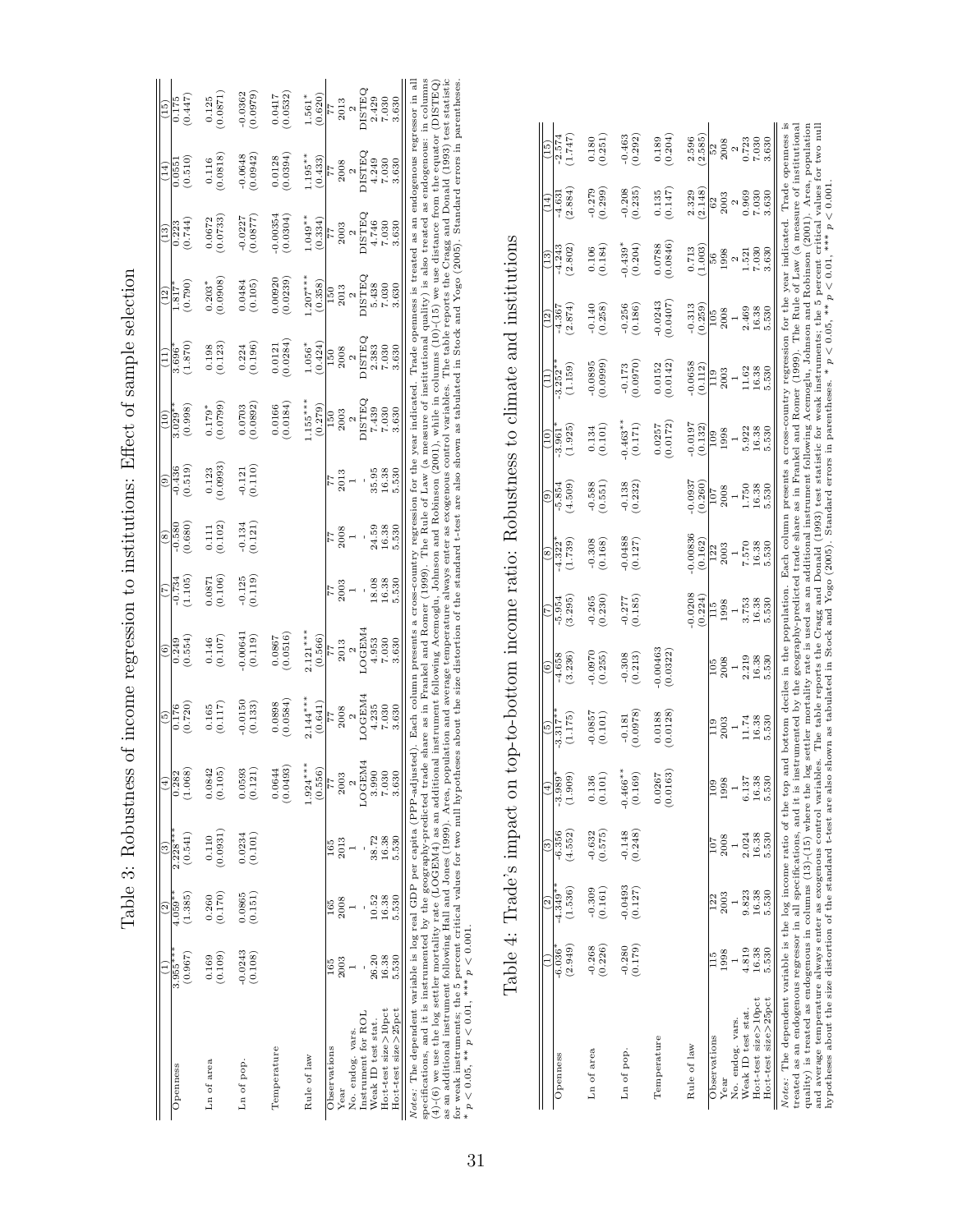| (4.988)<br>$-10.99$<br>(14.32)<br>$-34.79$<br>Openness | $\binom{3}{2}$                                           | $\widehat{t}$                                              | $\left(5\right)$    | $\widehat{\circ}$                                          | (7)                                                        | $\circledast$          | $\widehat{e}$                                              | (10)                    | $\left(11\right)$                                | (12)                                                       | $\left(13\right)$                                          | (14)                                                             | (15)                                                                |
|--------------------------------------------------------|----------------------------------------------------------|------------------------------------------------------------|---------------------|------------------------------------------------------------|------------------------------------------------------------|------------------------|------------------------------------------------------------|-------------------------|--------------------------------------------------|------------------------------------------------------------|------------------------------------------------------------|------------------------------------------------------------------|---------------------------------------------------------------------|
|                                                        | $-6.944$<br>$(4.748)$                                    | 33.04                                                      | ii<br>F             | $-12.38$                                                   | 36.62                                                      | 11.43                  | $-8.409$                                                   | 33.39                   | $\frac{33}{11}$                                  | $-12.54$                                                   | $-21.0C$                                                   | $\frac{-11.86}{(7.299)}$                                         | $-11.7$                                                             |
|                                                        |                                                          | (15.82)                                                    | (7.112)             | (11.44)                                                    | (17.03)                                                    | (5.446)                | (4.924)                                                    | (16.20)                 | (7.126)                                          | (10.97)                                                    | (10.90)                                                    |                                                                  | (6.260)                                                             |
| $-0.866$<br>$-1.636$<br>Ln of area                     | 0.769                                                    |                                                            |                     | (0.380)                                                    |                                                            |                        |                                                            |                         |                                                  |                                                            | $\frac{1.170}{(0.791)}$                                    |                                                                  |                                                                     |
| (0.622)<br>(1.053)                                     | 0.769                                                    | $\frac{0.223}{0.764}$                                      | (0.562)             |                                                            | (1.110)                                                    | (0.630)                | (262.0)                                                    | $\frac{0.269}{(0.763)}$ | (0.569)                                          | $-0.345$<br>(1.020)                                        |                                                            | (0.590)                                                          | $\begin{array}{c} 0.688 \\ 0.916 \end{array}$                       |
| 0.139<br>$-1.123$<br>Ln of pop.                        | 219                                                      | $-2.578*$                                                  | $-0.644$<br>(0.648) | (0.792)                                                    | (1.015)                                                    | $\binom{0.132}{0.591}$ | (0.588)                                                    | $2.632*$                | $\frac{-0.681}{(0.652)}$                         | (67.749)                                                   | $2.519*$                                                   | (0.845)                                                          | $\frac{1.114}{0.911}$                                               |
| (0.585)<br>(0.947)                                     | .563                                                     | (1.263)                                                    |                     |                                                            |                                                            |                        |                                                            | (1.308)                 |                                                  |                                                            | (1.022)                                                    |                                                                  |                                                                     |
| Temperature                                            |                                                          | $\binom{0.0425}{0.127}$                                    | (0.0806)            | (0.119)                                                    |                                                            |                        |                                                            | 0.0657                  |                                                  |                                                            | (614.0)                                                    | (0.366)                                                          | (9.348)                                                             |
|                                                        |                                                          |                                                            |                     |                                                            |                                                            |                        |                                                            | (0.130)                 | $\begin{array}{c} 0.113 \\ (0.0908) \end{array}$ | (0.106)                                                    |                                                            |                                                                  |                                                                     |
| Rule of law                                            |                                                          |                                                            |                     |                                                            | $0.576$<br>$1.321$                                         | $\frac{0.227}{0.703}$  | $\begin{array}{c} 0.689 \\ 0.627 \end{array}$              | $\frac{0.435}{(1.057)}$ | (70, 0.04)                                       | $\frac{0.258}{1.126}$                                      | 4.197<br>4.818)                                            | (4.210)                                                          | $\frac{0.704}{4.463}$                                               |
|                                                        |                                                          |                                                            |                     |                                                            |                                                            |                        |                                                            |                         |                                                  |                                                            |                                                            |                                                                  |                                                                     |
| 99<br>13<br>136<br>Observations                        |                                                          | 130                                                        | 131                 | 110                                                        | <b>136</b>                                                 | 139                    | È                                                          | $\frac{130}{2}$         | $\overline{131}$                                 | E                                                          | 69                                                         |                                                                  |                                                                     |
| 1998<br>Year                                           | $\begin{array}{c} 115 \\ 2008 \\ 1 \\ 9.167 \end{array}$ |                                                            | $\frac{2003}{1}$    |                                                            |                                                            | 2003                   |                                                            | 1998                    | $\frac{2003}{1}$                                 |                                                            |                                                            |                                                                  |                                                                     |
| No. endog. vars.                                       |                                                          |                                                            |                     |                                                            |                                                            |                        |                                                            | $\overline{a}$          |                                                  |                                                            |                                                            |                                                                  |                                                                     |
| 19.03<br>7.423<br>Weak ID test stat                    |                                                          | $\begin{array}{c} 1998 \\ 1 \\ 6.289 \\ 16.38 \end{array}$ | 13.49<br>16.38      | $\begin{array}{c} 2008 \\ 1 \\ 2.863 \\ 16.38 \end{array}$ | $\begin{array}{c} 1998 \\ 1 \\ 5.673 \\ 16.38 \end{array}$ | $\frac{16.24}{16.38}$  | $\begin{array}{c} 2008 \\ 1 \\ 9.242 \\ 16.38 \end{array}$ | 5.057                   | $\begin{array}{c} 13.38 \\ 16.38 \end{array}$    | $\begin{array}{c} 2008 \\ 1 \\ 3.216 \\ 16.38 \end{array}$ | $\begin{array}{c} 1998 \\ 2 \\ 2.720 \\ 7.030 \end{array}$ | $\begin{array}{c} 69 \\ 2003 \\ 2 \\ 3.178 \\ 7.030 \end{array}$ | $\begin{array}{r} 55 \\ 2008 \\ 2008 \\ 2.676 \\ 7.030 \end{array}$ |
| 16.38<br>16.38<br>Ho:t-test size>10pct                 | 16.38                                                    |                                                            |                     |                                                            |                                                            |                        |                                                            | 16.38                   |                                                  |                                                            |                                                            |                                                                  |                                                                     |
| 5.530<br>5.530<br>Ho:t-test size>25pct                 | 5.530                                                    | 5.530                                                      | 5.530               | 5.530                                                      | 5.530                                                      | 5.530                  | 5.530                                                      | 5.530                   | 5.530                                            | 5.530                                                      | 3.630                                                      | 3.630                                                            | 3.630                                                               |

| rade's impact on market (limit Robustness to climate and institutions)                                     |
|------------------------------------------------------------------------------------------------------------|
| i                                                                                                          |
| i                                                                                                          |
|                                                                                                            |
|                                                                                                            |
| ĺ                                                                                                          |
| :<br>>                                                                                                     |
| ĺ                                                                                                          |
| Seattle and                                                                                                |
|                                                                                                            |
|                                                                                                            |
| )<br>5<br>5<br>5<br>5<br>5<br>5<br>5<br>5<br>5<br>5<br>5<br>1<br><br><br><br><br><br><br><br><br><br><br>l |
|                                                                                                            |
| - - - -<br>$\frac{1}{2}$<br>í                                                                              |

as endogenous in columns (13)-(15) where the log settler mortality rate is used as an additional instrument following Acemoglu, Johnson and Robinson (2001). Area, population and average temperature always enter as exogeno as endogenous in columns (13)-(15) where the log settler mortality rate is used as an additional instrument following Acemoglu, Johnson and Robinson (2001). Area, population and average temperature always enter as exogenous control variables. The table reports the Cragg and Donald (1993) test statistic for weak instruments; the 5 percent critical values for two null hypotheses about the size distortion of the standard t-test are also shown as tabulated in Stock and Yogo (2005). Standard errors in parentheses. \* p < 0.05, \*\* p < 0.01, \*\*\* p < 0.001.

Table 6: Trade's impact on net Gini: Robustness to climate and institutions Table 6: Trade's impact on net Gini: Robustness to climate and institutions

|                                                                                                                                                                                                                                                                  |                      | ି                     | ම                     | $\left( \frac{4}{3} \right)$ | $\overline{5}$      | $\left( \frac{6}{2} \right)$ | $\overline{(7)}$    | $\circ$                                                                                                                                       | $\widehat{e}$           | $\left(10\right)$                               | Ē                   | (12)                | $\left($ 13)      | (14)                      | (15)                  |
|------------------------------------------------------------------------------------------------------------------------------------------------------------------------------------------------------------------------------------------------------------------|----------------------|-----------------------|-----------------------|------------------------------|---------------------|------------------------------|---------------------|-----------------------------------------------------------------------------------------------------------------------------------------------|-------------------------|-------------------------------------------------|---------------------|---------------------|-------------------|---------------------------|-----------------------|
| Openness                                                                                                                                                                                                                                                         | (26.40)<br>$-69.54*$ | $-33.24**$<br>(9.421) | $-29.94**$<br>(11.28) | 50.78<br>(21.91)             | (9.969)<br>$27.07*$ | $-33.26$<br>(21.23)          | $-65.69$<br>(28.71) | (9.126)<br>$28.72*$                                                                                                                           | (9.053)<br>23.28        | (21.82)<br>49.68                                | (9.580)<br>$26.00*$ | (18.26)<br>$-30.73$ | $-24.66$<br>12.84 | $-17.23$<br>(8.641)       | (874.7)<br>$-15.24$   |
|                                                                                                                                                                                                                                                                  |                      |                       |                       |                              |                     |                              |                     |                                                                                                                                               |                         |                                                 |                     |                     |                   |                           |                       |
| Ln of area                                                                                                                                                                                                                                                       | $-3.533$             | $-2.791*$             | $-3.815*$             | 0.487                        | 0.0494              | $-0.528$<br>(1.708)          | $-3.485$<br>(1.871) | $2.750**$                                                                                                                                     | $-3.407$ * $(1.465)$    | $\begin{array}{c} 0.341 \\ (1.028) \end{array}$ | (0.765)             | (1.697)             | 0.261             | $-0.221$<br>$(0.843)$     | $-0.522$              |
|                                                                                                                                                                                                                                                                  | (1.941)              | (1.176)               | (1.828)               | (1.058)                      | (0.787)             |                              |                     | (1.056)                                                                                                                                       |                         |                                                 |                     |                     | (0.932)           |                           | (1.094)               |
| Ln of pop.                                                                                                                                                                                                                                                       | $-1.562$             | 0.750                 | 1.500                 | $3.807$ <sup>*</sup>         | $-1.514$            | (1.471)                      | (1.711)             | $\begin{array}{c} 0.820 \\ (0.990) \end{array}$                                                                                               | $\frac{1.389}{(1.081)}$ | $3.639*$                                        | $-1.324$            |                     | (1.792)           | (000.1)                   | (1.088)               |
|                                                                                                                                                                                                                                                                  | (1.747)              | (1.105)               | $1.337$ )             | (1.750)                      | (0.908)             |                              |                     |                                                                                                                                               |                         | (1.762)                                         | (0.876)             | $-1.232$<br>(1.247) |                   |                           |                       |
| Temperature                                                                                                                                                                                                                                                      |                      |                       |                       | 0.341                        | $0.400***$          | 0.256                        |                     |                                                                                                                                               |                         | $\frac{0.268}{(0.175)}$                         | $0.280*$            | 0.0200              | 0.691             | $\frac{0.186}{(0.433)}$   |                       |
|                                                                                                                                                                                                                                                                  |                      |                       |                       | (0.176)                      | (0.113)             | (0.221)                      |                     |                                                                                                                                               |                         |                                                 | (0.122)             | (0.275)             | (0.494)           |                           | $\frac{0.248}{0.416}$ |
| Rule of law                                                                                                                                                                                                                                                      |                      |                       |                       |                              |                     |                              | $-1.207$            | $2.343*$                                                                                                                                      | $3.131**$               | $-1.370$                                        | $2.111*$            | $4.076*$            | 5.752             | 1.254                     | 1.939                 |
|                                                                                                                                                                                                                                                                  |                      |                       |                       |                              |                     |                              | (2.228)             | (1.178)                                                                                                                                       | (1.153)                 | (1.423)                                         | (0.947)             | (1.875)             | 5.675             | (4.983)                   | 5.331                 |
| Observations                                                                                                                                                                                                                                                     | 36                   | - 39                  |                       | $\frac{30}{1}$               | $\overline{131}$    | $\frac{0}{11}$               | 136                 | 139                                                                                                                                           | 115                     | 130                                             | 131                 | $\frac{1}{10}$      | 69                | $^{69}$                   | 55<br>2008            |
| Year                                                                                                                                                                                                                                                             | 1998                 | 2003                  | 2008                  | 1998                         | 2003                | 2008                         | 1998                | 2003                                                                                                                                          | 2008                    | 1998                                            | 2003                | 2008                | 1998              | 2003                      |                       |
| No. endog. vars.                                                                                                                                                                                                                                                 |                      |                       |                       | $\overline{a}$               |                     | $\overline{a}$               | $\frac{1}{2}$       | $\overline{a}$                                                                                                                                | $\frac{1}{9.242}$       | $\frac{1}{6.057}$                               | $\overline{a}$      | $\overline{a}$      | $\frac{2}{7.030}$ | $\boldsymbol{\mathsf{N}}$ | $\frac{2}{2.676}$     |
| Weak ID test stat                                                                                                                                                                                                                                                | 7.423                | 19.03                 | 9.167                 | 6.289                        | 13.49               | 2.863                        | 5.673               | 16.24                                                                                                                                         |                         |                                                 | 13.38               | 3.216<br>16.38      |                   | 3.178<br>7.030            |                       |
| Ho:t-test size>10pct                                                                                                                                                                                                                                             | 16.38                | 16.38                 | 16.38                 | 16.38                        | 16.38               | 16.38                        | 16.38               | 16.38                                                                                                                                         | 16.38                   | 16.38                                           | 16.38               |                     |                   |                           | 7.030                 |
| Ho:t-test size>25pct                                                                                                                                                                                                                                             | 5.530                | 5.530                 | 5.530                 | 5.530                        | 5.530               | 5.530                        | 5.530               | 5.530                                                                                                                                         | 5.530                   | 5.530                                           | 5.530               | .530                | 3.630             | 3.630                     | 1.630                 |
| Notes: The dependent variable is the Gini coefficient of net                                                                                                                                                                                                     |                      |                       |                       |                              |                     |                              |                     | income. Each column presents a cross-country regression for the year indicated. Trade openness is treated as an endogenous regressor in       |                         |                                                 |                     |                     |                   |                           |                       |
| all specifications, and it is instrumented by the geography-predicted trade share as in Frankel and Romer (1999). The Rule of Law (a measure of institutional quality) is treated as endogenous in                                                               |                      |                       |                       |                              |                     |                              |                     |                                                                                                                                               |                         |                                                 |                     |                     |                   |                           |                       |
| columns (13)-(15) where the log settler mortality rate is used as an additional instrument following Acemoglu, Johnson and Robinson (2001). Area, population and average temperature always enter<br>as exogenous control variables. The table reports the Cragg |                      |                       |                       |                              |                     |                              |                     | and Donald (1993) test statistic for weak instruments; the 5 percent critical values for two null hypotheses about the size distortion of the |                         |                                                 |                     |                     |                   |                           |                       |
| standard t-test are also shown as tabulated in Stock and Yo                                                                                                                                                                                                      |                      |                       |                       |                              |                     |                              |                     | go (2005). Standard errors in parentheses. * $p < 0.05$ , ** $p < 0.01$ , *** $p < 0.00$                                                      |                         |                                                 |                     |                     |                   |                           |                       |

standard t-test are also shown as tabulated in Stock and Yogo (2005). Standard errors in parentheses. \*  $p < 0.05$ , \*\*  $p < 0.01$ , \*\*\*  $p < 0.001$ .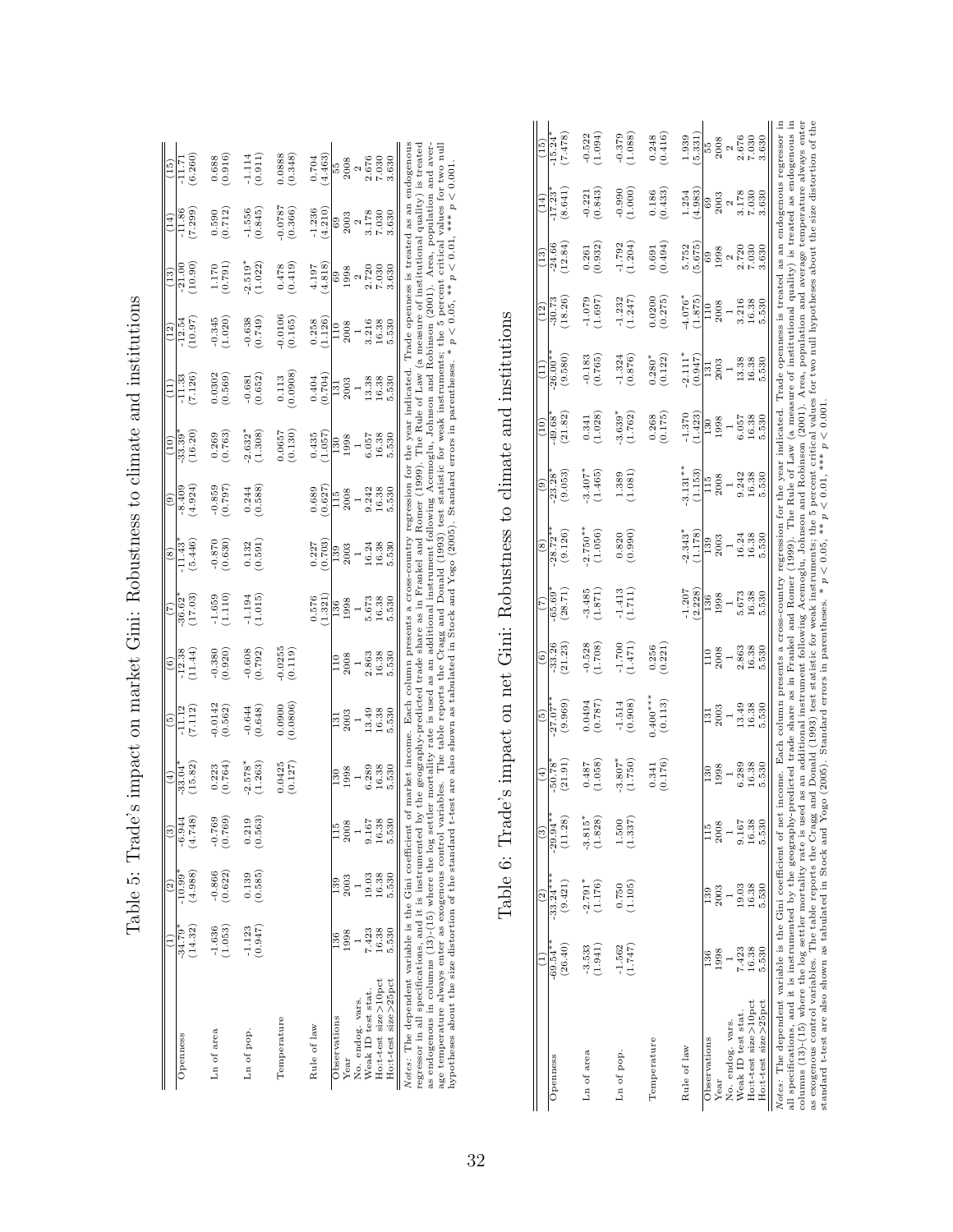## References

- Acemoglu, Daron, Simon Johnson, and James A. Robinson. 2001. "The Colonial Origins of Comparative Development: An Empirical Investigation." American Economic Review, 91(5): 1369–1401.
- Autor, David H., David Dorn, and Gordon H. Hanson. 2013. "The China Syndrome: Local Labor Market Effects of Import Competition in the United States." American Economic Review, 103(6): 2121–68.
- **Bernanke, Ben S.** 2009. "Asia and the Global Financial Crisis." *Speech given at the Federal* Reserve Bank of San Francisco's Conference on Asia and the Global Financial Crisis, Santa Barbara, California.
- Cragg, John G., and Stephen G. Donald. 1993. "Testing Identifiability and Specification in Instrumental Variable Models." Econometric Theory, 9(2): 222240.
- Disdier, Anne-Célia, and Keith Head. 2008. "The Puzzling Persistence of the Distance Effect on Bilateral Trade." The Review of Economics and Statistics, 90(1): 37–48.
- Dollar, David, and Aart Kraay. 2003. "Institutions, trade, and growth." Journal of *Monetary Economics*,  $50(1)$ : 133 – 162.
- Engerman, Stanley L, and Kenneth L. Sokoloff. 2002. "Factor Endowments, Inequality, and Paths of Development Among New World Economics." National Bureau of Economic Research Working Paper 9259.
- Fajgelbaum, Pablo D., and Amit K. Khandelwal. 2016. "Measuring the Unequal Gains from Trade." *The Quarterly Journal of Economics*, 131(3): 1113.
- Feyrer, James. 2009a. "Distance, Trade, and Income The 1967 to 1975 Closing of the Suez Canal as a Natural Experiment." National Bureau of Economic Research, Inc NBER Working Papers 15557.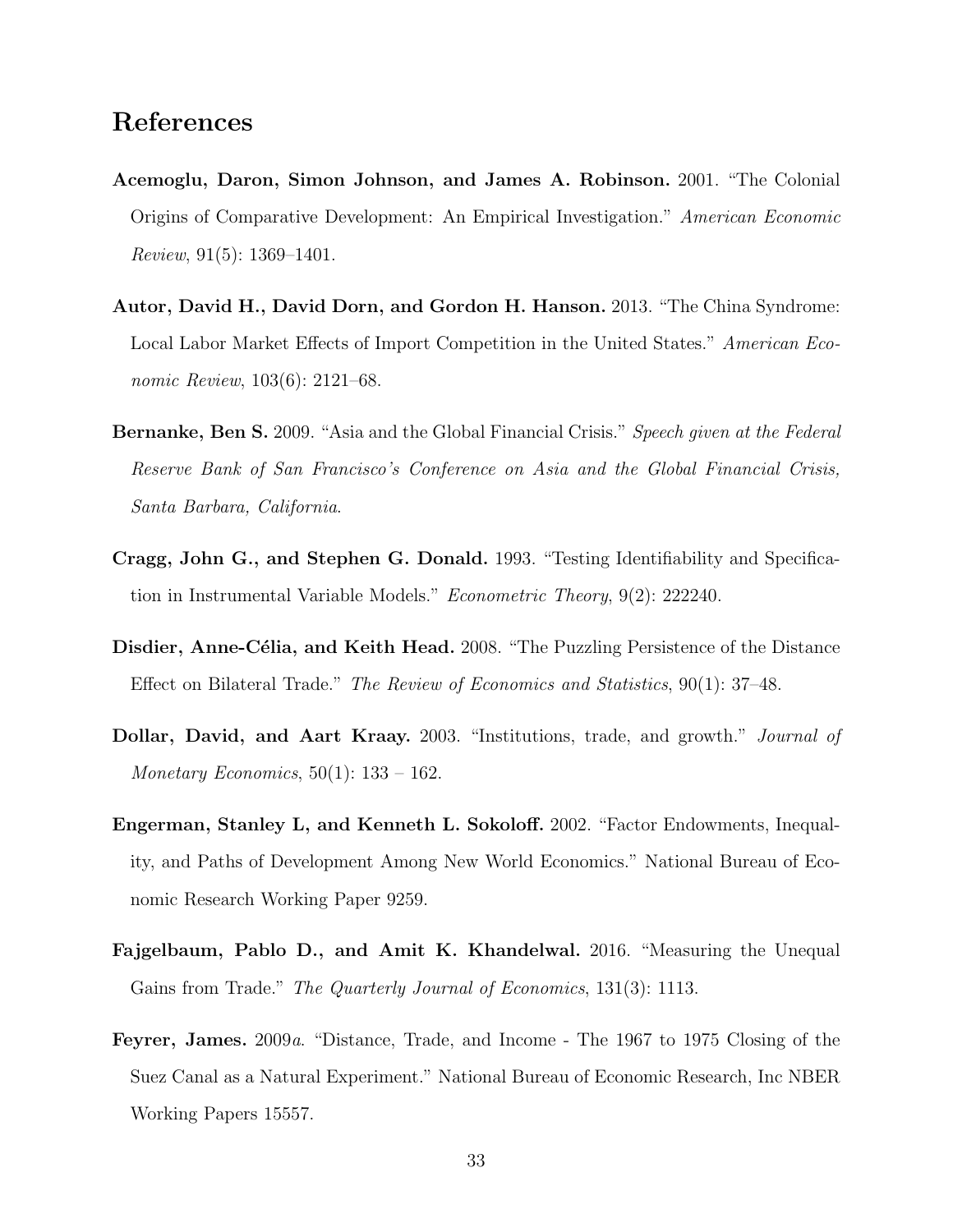- Feyrer, James. 2009b. "Trade and Income Exploiting Time Series in Geography." National Bureau of Economic Research, Inc NBER Working Papers 14910.
- Frankel, Jeffrey A., and David Romer. 1999. "Does Trade Cause Growth?" American Economic Review, 89(3): 379–399.
- Goldberg, Pinelopi K. 2015. Trade and Inequality. Edward Elgar.
- Hallak, Juan Carlos, and James Levinsohn. 2004. "Fooling Ourselves: Evaluating the Globalization and Growth Debate." National Bureau of Economic Research, Inc NBER Working Papers 10244.
- Hall, Robert E., and Charles I. Jones. 1999. "Why do Some Countries Produce So Much More Output Per Worker than Others?" The Quarterly Journal of Economics,  $114(1): 83-116.$
- Head, Keith, and Thierry Mayer. 2014. "Gravity Equations: Workhorse, Toolkit, and Cookbook." In The Handbook of International Economics. , ed. Gita Gopinath, Elhanan Helpman and Kenneth Rogoff, Chapter 3, 131–195. Elsevier.
- Helpman, Elhanan. 2016. "Globalization and Wage Inequality." National Bureau of Economic Research Working Paper 22944.
- IMF. 2017. "Cluster Report: Trade Integration in Latin America and the Caribbean." International Monetary Fund IMF Staff Country Reports 17/66.
- Jenkins, S. 2015. "World income inequality databases: an assessment of WIID and SWIID." The Journal of Economic Inequality, 13(4): 629–671.
- Kleibergen, Frank, and Richard Paap. 2006. "Generalized reduced rank tests using the singular value decomposition." Journal of Econometrics, 133(1): 97–126.